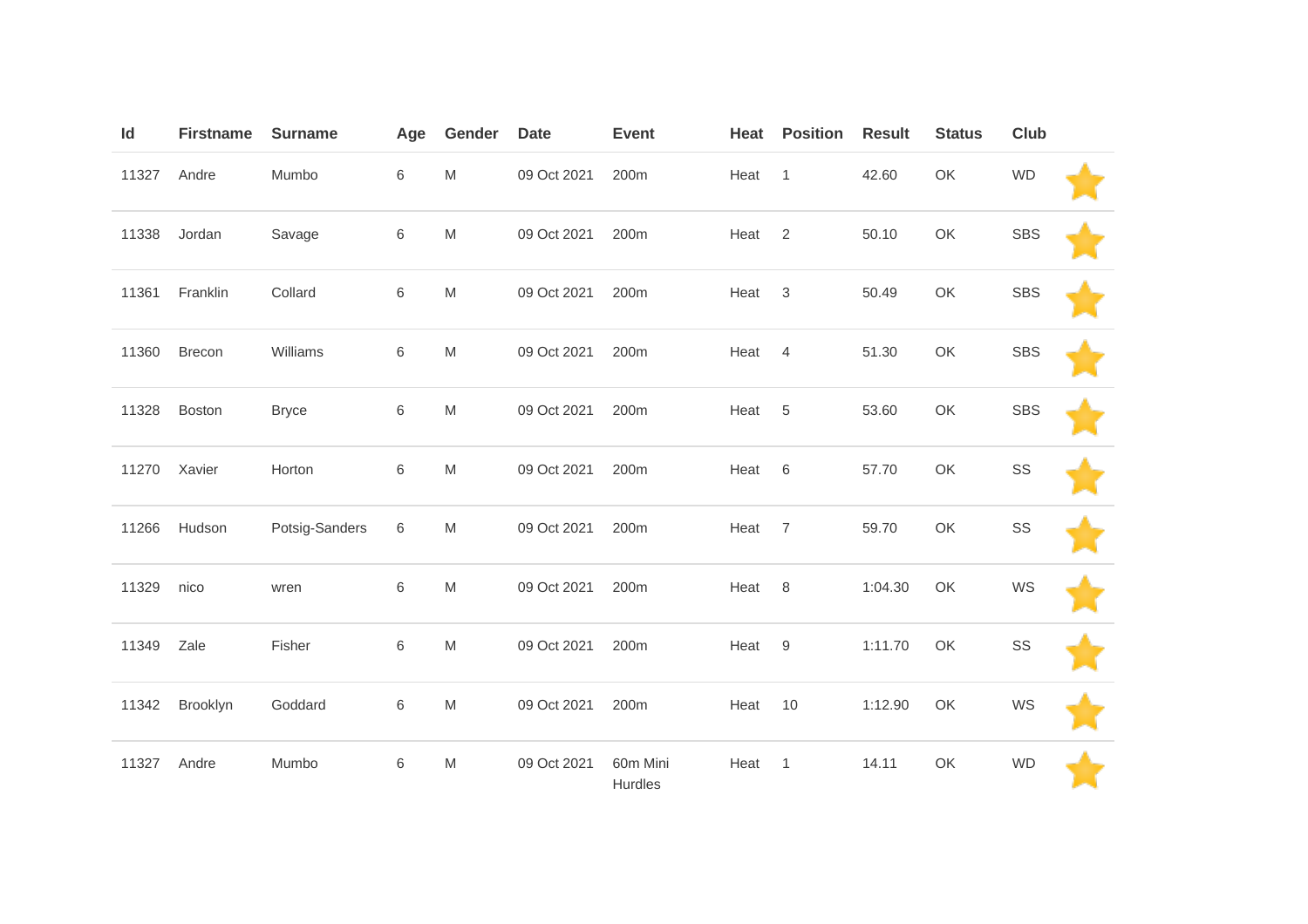| Id    | <b>Firstname</b> | <b>Surname</b> | Age    | Gender                                                                                | <b>Date</b> | <b>Event</b>        | Heat | <b>Position</b>  | <b>Result</b> | <b>Status</b> | Club       |  |
|-------|------------------|----------------|--------|---------------------------------------------------------------------------------------|-------------|---------------------|------|------------------|---------------|---------------|------------|--|
| 11361 | Franklin         | Collard        | 6      | $\mathsf{M}% _{T}=\mathsf{M}_{T}\!\left( a,b\right) ,\ \mathsf{M}_{T}=\mathsf{M}_{T}$ | 09 Oct 2021 | 60m Mini<br>Hurdles | Heat | 2                | 15.73         | OK            | <b>SBS</b> |  |
| 11270 | Xavier           | Horton         | 6      | $\mathsf{M}% _{T}=\mathsf{M}_{T}\!\left( a,b\right) ,\ \mathsf{M}_{T}=\mathsf{M}_{T}$ | 09 Oct 2021 | 60m Mini<br>Hurdles | Heat | 3                | 16.32         | OK            | SS         |  |
| 11338 | Jordan           | Savage         | $\,$ 6 | $\mathsf{M}% _{T}=\mathsf{M}_{T}\!\left( a,b\right) ,\ \mathsf{M}_{T}=\mathsf{M}_{T}$ | 09 Oct 2021 | 60m Mini<br>Hurdles | Heat | $\overline{4}$   | 16.48         | OK            | <b>SBS</b> |  |
| 11304 | Dylan            | Evans          | 6      | ${\sf M}$                                                                             | 09 Oct 2021 | 60m Mini<br>Hurdles | Heat | 5                | 16.50         | OK            | <b>SBS</b> |  |
| 11360 | <b>Brecon</b>    | Williams       | 6      | $\mathsf{M}% _{T}=\mathsf{M}_{T}\!\left( a,b\right) ,\ \mathsf{M}_{T}=\mathsf{M}_{T}$ | 09 Oct 2021 | 60m Mini<br>Hurdles | Heat | 6                | 16.65         | OK            | <b>SBS</b> |  |
| 11328 | Boston           | <b>Bryce</b>   | $\,$ 6 | ${\sf M}$                                                                             | 09 Oct 2021 | 60m Mini<br>Hurdles | Heat | $\overline{7}$   | 16.70         | OK            | <b>SBS</b> |  |
| 11342 | Brooklyn         | Goddard        | 6      | ${\sf M}$                                                                             | 09 Oct 2021 | 60m Mini<br>Hurdles | Heat | 8                | 18.90         | OK            | WS         |  |
| 11266 | Hudson           | Potsig-Sanders | $\,$ 6 | $\mathsf{M}% _{T}=\mathsf{M}_{T}\!\left( a,b\right) ,\ \mathsf{M}_{T}=\mathsf{M}_{T}$ | 09 Oct 2021 | 60m Mini<br>Hurdles | Heat | $\boldsymbol{9}$ | 19.14         | OK            | SS         |  |
| 11329 | nico             | wren           | $\,$ 6 | $\mathsf{M}% _{T}=\mathsf{M}_{T}\!\left( a,b\right) ,\ \mathsf{M}_{T}=\mathsf{M}_{T}$ | 09 Oct 2021 | 60m Mini<br>Hurdles | Heat | 10               | 19.30         | OK            | WS         |  |
| 11349 | Zale             | Fisher         | 6      | ${\sf M}$                                                                             | 09 Oct 2021 | 60m Mini<br>Hurdles | Heat | 11               | 20.02         | OK            | SS         |  |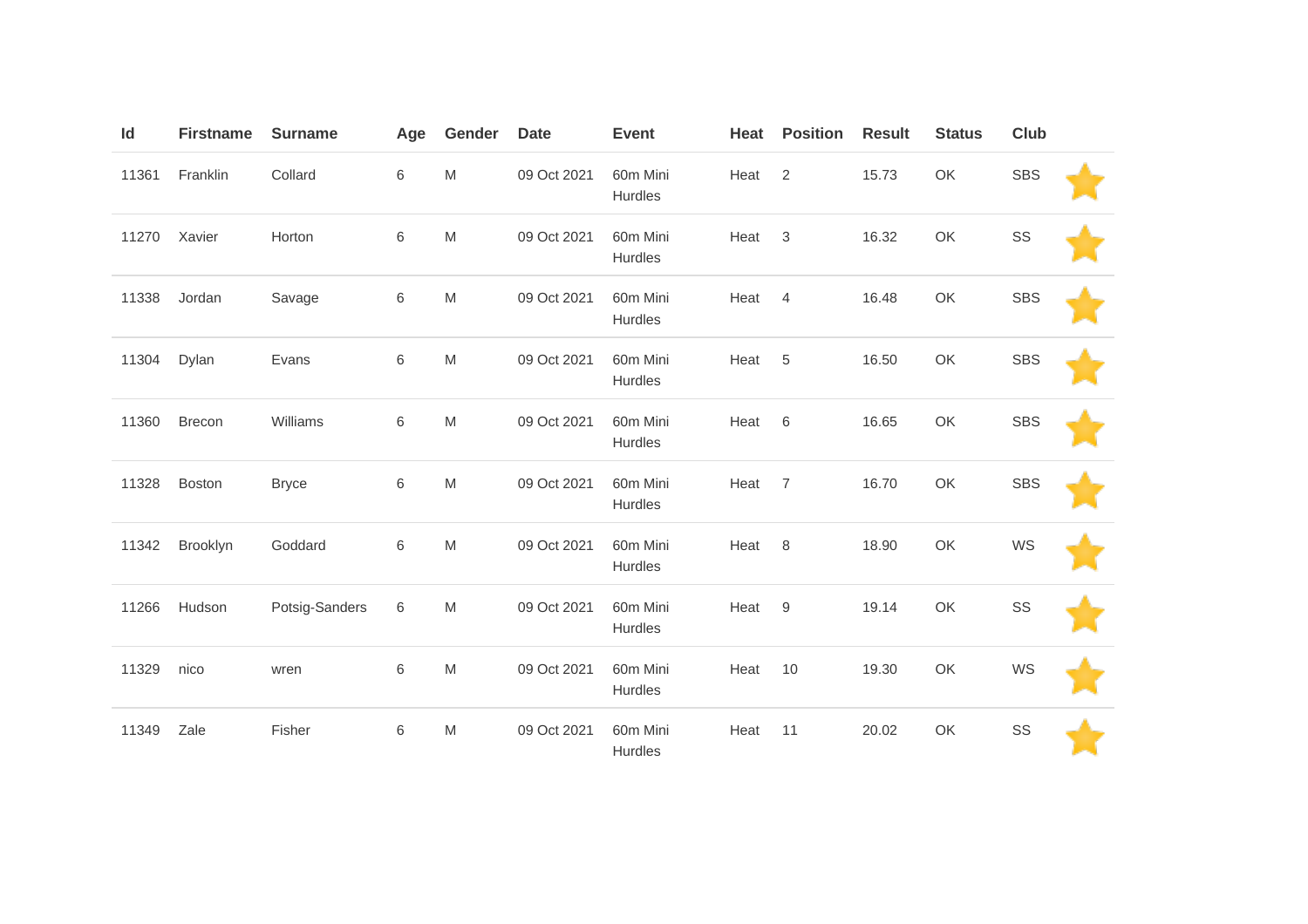| $\mathsf{Id}$ | <b>Firstname</b> | <b>Surname</b> | Age         | Gender                                                                                                     | <b>Date</b> | <b>Event</b> | Heat | <b>Position</b> | <b>Result</b> | <b>Status</b> | Club       |  |
|---------------|------------------|----------------|-------------|------------------------------------------------------------------------------------------------------------|-------------|--------------|------|-----------------|---------------|---------------|------------|--|
| 11328         | <b>Boston</b>    | <b>Bryce</b>   | 6           | M                                                                                                          | 09 Oct 2021 | Shot 1kg     | Heat | $\mathbf{1}$    | 3.47          | OK            | <b>SBS</b> |  |
| 11304         | Dylan            | Evans          | $\,$ 6 $\,$ | M                                                                                                          | 09 Oct 2021 | Shot 1kg     | Heat | $\overline{2}$  | 3.40          | OK            | <b>SBS</b> |  |
| 11327         | Andre            | Mumbo          | 6           | M                                                                                                          | 09 Oct 2021 | Shot 1kg     | Heat | $\mathbf{3}$    | 3.21          | OK            | <b>WD</b>  |  |
| 11360         | Brecon           | Williams       | 6           | M                                                                                                          | 09 Oct 2021 | Shot 1kg     | Heat | $\overline{4}$  | 3.04          | OK            | <b>SBS</b> |  |
| 11361         | Franklin         | Collard        | 6           | M                                                                                                          | 09 Oct 2021 | Shot 1kg     | Heat | $\overline{4}$  | 3.04          | OK            | <b>SBS</b> |  |
| 11342         | Brooklyn         | Goddard        | $\,6\,$     | M                                                                                                          | 09 Oct 2021 | Shot 1kg     | Heat | 6               | 2.49          | OK            | WS         |  |
| 11270         | Xavier           | Horton         | 6           | M                                                                                                          | 09 Oct 2021 | Shot 1kg     | Heat | $\overline{7}$  | 2.18          | OK            | SS         |  |
| 11266         | Hudson           | Potsig-Sanders | 6           | M                                                                                                          | 09 Oct 2021 | Shot 1kg     | Heat | 8               | 1.99          | OK            | SS         |  |
| 11329         | nico             | wren           | $\,$ 6 $\,$ | $\mathsf{M}% _{T}=\mathsf{M}_{T}\!\left( a,b\right) ,\ \mathsf{M}_{T}=\mathsf{M}_{T}\!\left( a,b\right) ,$ | 09 Oct 2021 | Shot 1kg     | Heat | $9\,$           | 1.94          | OK            | WS         |  |
| 11338         | Jordan           | Savage         | 6           | M                                                                                                          | 09 Oct 2021 | Shot 1kg     | Heat | 10              | 1.85          | OK            | <b>SBS</b> |  |
| 11349         | Zale             | Fisher         | $\,$ 6 $\,$ | M                                                                                                          | 09 Oct 2021 | Shot 1kg     | Heat | 11              | 1.71          | OK            | SS         |  |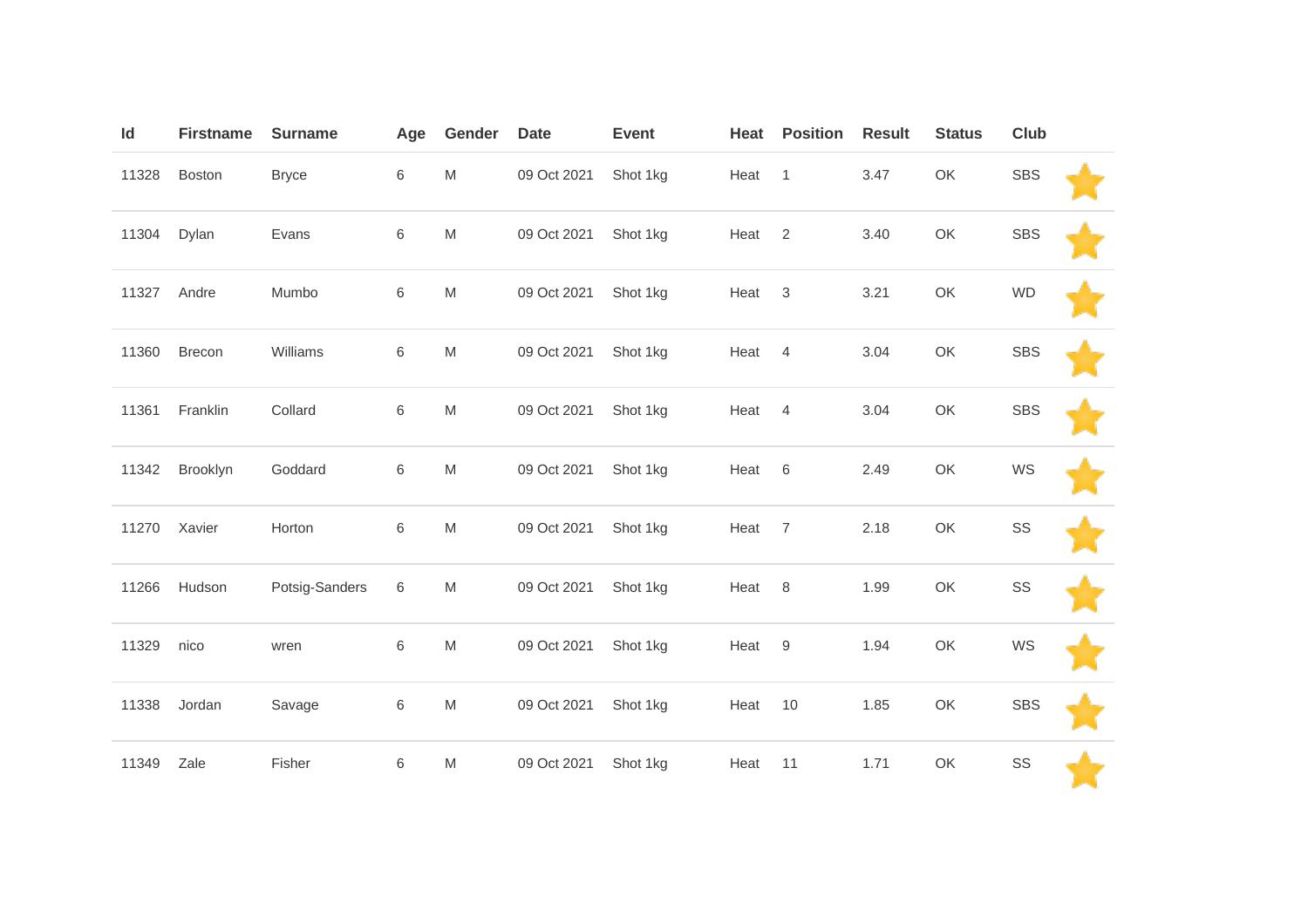| Id    | <b>Firstname</b> | <b>Surname</b> | Age         | Gender | <b>Date</b> | <b>Event</b> | Heat | <b>Position</b> | <b>Result</b> | <b>Status</b> | Club       |  |
|-------|------------------|----------------|-------------|--------|-------------|--------------|------|-----------------|---------------|---------------|------------|--|
| 11328 | <b>Boston</b>    | <b>Bryce</b>   | $\,6\,$     | M      | 09 Oct 2021 | Vortex       | Heat | $\mathbf{1}$    | 14.87         | OK            | <b>SBS</b> |  |
| 11327 | Andre            | Mumbo          | $\,$ 6 $\,$ | M      | 09 Oct 2021 | Vortex       | Heat | $\overline{2}$  | 10.05         | OK            | <b>WD</b>  |  |
| 11338 | Jordan           | Savage         | 6           | M      | 09 Oct 2021 | Vortex       | Heat | 3               | 9.44          | OK            | <b>SBS</b> |  |
| 11360 | Brecon           | Williams       | 6           | M      | 09 Oct 2021 | Vortex       | Heat | $\overline{4}$  | 7.45          | OK            | <b>SBS</b> |  |
| 11361 | Franklin         | Collard        | 6           | M      | 09 Oct 2021 | Vortex       | Heat | 5               | 6.54          | OK            | <b>SBS</b> |  |
| 11342 | Brooklyn         | Goddard        | $\,6$       | M      | 09 Oct 2021 | Vortex       | Heat | $6\,$           | 6.49          | OK            | WS         |  |
| 11304 | Dylan            | Evans          | 6           | M      | 09 Oct 2021 | Vortex       | Heat | $\overline{7}$  | 5.12          | OK            | <b>SBS</b> |  |
| 11270 | Xavier           | Horton         | 6           | M      | 09 Oct 2021 | Vortex       | Heat | 8               | 4.19          | OK            | SS         |  |
| 11329 | nico             | wren           | $\,$ 6 $\,$ | M      | 09 Oct 2021 | Vortex       | Heat | $9\,$           | 4.07          | OK            | WS         |  |
| 11349 | Zale             | Fisher         | 6           | M      | 09 Oct 2021 | Vortex       | Heat | 10              | 3.60          | OK            | SS         |  |
| 11266 | Hudson           | Potsig-Sanders | 6           | M      | 09 Oct 2021 | Vortex       | Heat | 11              | 1.70          | OK            | SS         |  |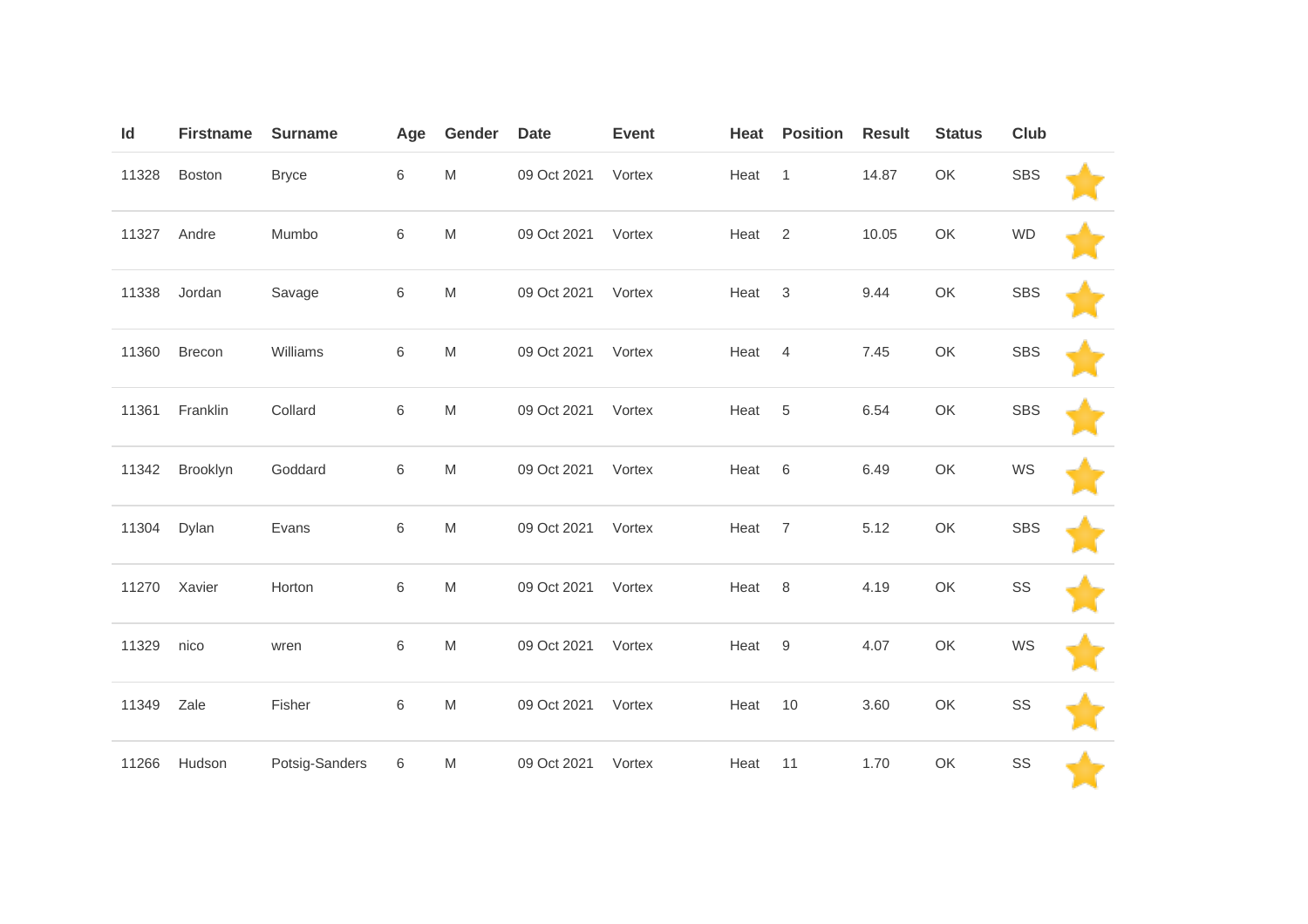| Id    | <b>Firstname</b> | <b>Surname</b> | Age            | Gender    | <b>Date</b> | <b>Event</b> | Heat | <b>Position</b> | <b>Result</b> | <b>Status</b> | Club          |  |
|-------|------------------|----------------|----------------|-----------|-------------|--------------|------|-----------------|---------------|---------------|---------------|--|
| 11373 | Grayson          | Brooker        | $\overline{7}$ | M         | 09 Oct 2021 | 200m         | Heat | $\overline{1}$  | 41.61         | OK            | $\texttt{SS}$ |  |
| 5757  | Manava           | Pera           | $\overline{7}$ | ${\sf M}$ | 09 Oct 2021 | 200m         | Heat | $\overline{2}$  | 44.87         | OK            | WS            |  |
| 5687  | Bodhi            | Smith          | $\overline{7}$ | M         | 09 Oct 2021 | 200m         | Heat | 3               | 46.25         | OK            | <b>SBS</b>    |  |
| 11353 | Izaiyah          | Williams       | $\overline{7}$ | M         | 09 Oct 2021 | 200m         | Heat | $\overline{4}$  | 47.23         | OK            | <b>WD</b>     |  |
| 5636  | Heath            | Posthuma       | $\overline{7}$ | M         | 09 Oct 2021 | 200m         | Heat | 5               | 47.58         | OK            | SS            |  |
| 5620  | Zac              | Rowley         | $\overline{7}$ | M         | 09 Oct 2021 | 200m         | Heat | $\,6$           | 48.08         | OK            | WS            |  |
| 5635  | Archie           | Posthuma       | $\overline{7}$ | M         | 09 Oct 2021 | 200m         | Heat | $\overline{7}$  | 50.39         | OK            | SS            |  |
| 5733  | Harrison         | Osinski        | $\overline{7}$ | M         | 09 Oct 2021 | 200m         | Heat | 8               | 52.51         | OK            | <b>SBS</b>    |  |
| 5602  | Nicholas         | Michel         | $\overline{7}$ | ${\sf M}$ | 09 Oct 2021 | 200m         | Heat | $9\,$           | 52.52         | OK            | <b>SBS</b>    |  |
| 11298 | braxton          | vea            | $\overline{7}$ | M         | 09 Oct 2021 | 200m         | Heat | 10              | 57.69         | OK            | <b>SBS</b>    |  |
| 11348 | Michael          | Shotter        | $\overline{7}$ | M         | 09 Oct 2021 | 200m         | Heat | 11              | 58.26         | OK            | <b>WD</b>     |  |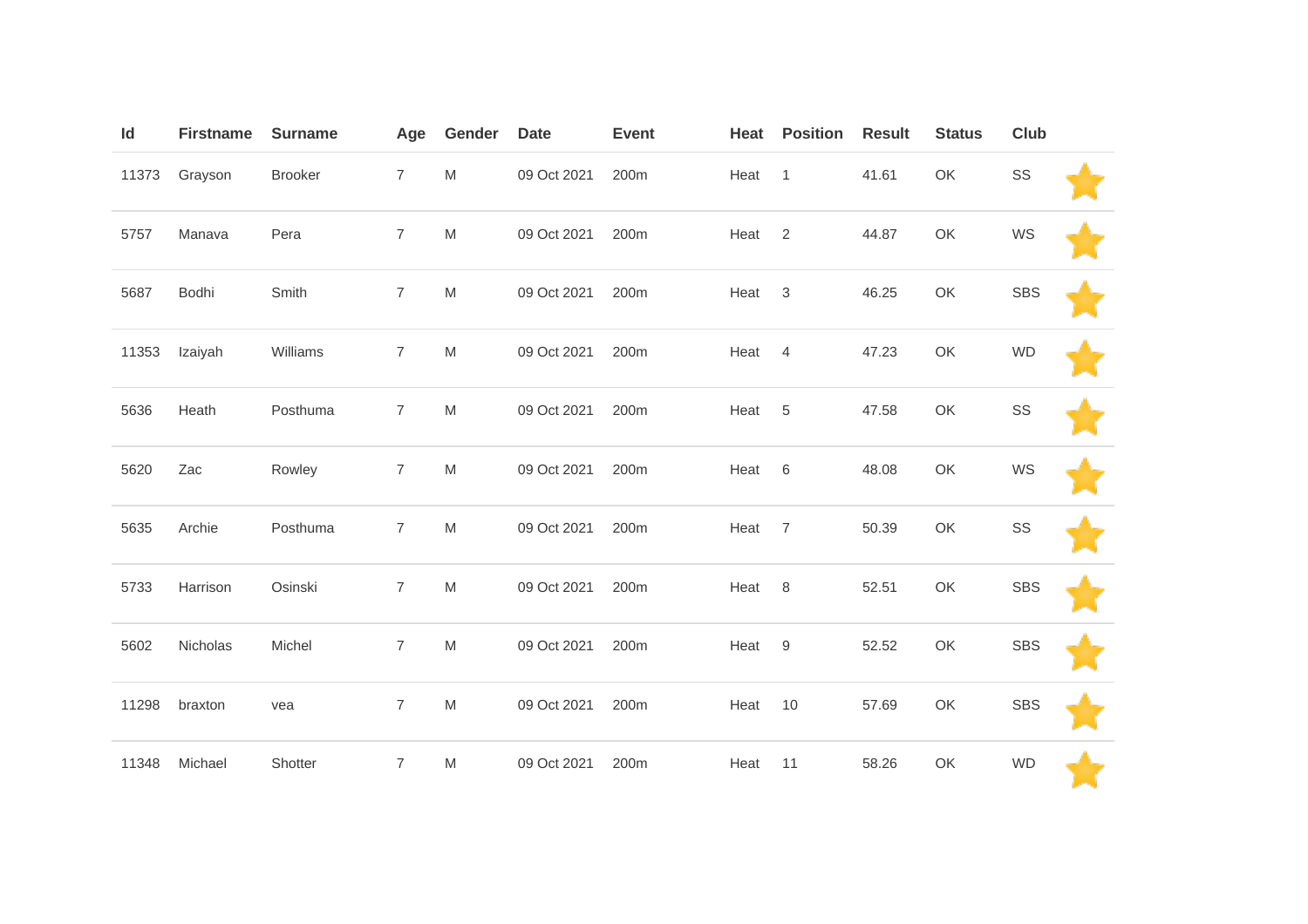| Id    | <b>Firstname</b> | <b>Surname</b> | Age            | Gender                                                                                                     | <b>Date</b> | <b>Event</b>        | Heat | <b>Position</b> | <b>Result</b> | <b>Status</b> | Club       |  |
|-------|------------------|----------------|----------------|------------------------------------------------------------------------------------------------------------|-------------|---------------------|------|-----------------|---------------|---------------|------------|--|
| 11357 | Ezekiel          | Castle-Nepia   | $\overline{7}$ | M                                                                                                          | 09 Oct 2021 | 200m                | Heat | 12              | 59.60         | OK            | SS         |  |
| 11353 | Izaiyah          | Williams       | $\overline{7}$ | $\mathsf{M}% _{T}=\mathsf{M}_{T}\!\left( a,b\right) ,\ \mathsf{M}_{T}=\mathsf{M}_{T}\!\left( a,b\right) ,$ | 09 Oct 2021 | 60m Mini<br>Hurdles | Heat | $\mathbf{1}$    | 13.33         | OK            | <b>WD</b>  |  |
| 11373 | Grayson          | <b>Brooker</b> | $\overline{7}$ | $\mathsf{M}% _{T}=\mathsf{M}_{T}\!\left( a,b\right) ,\ \mathsf{M}_{T}=\mathsf{M}_{T}\!\left( a,b\right) ,$ | 09 Oct 2021 | 60m Mini<br>Hurdles | Heat | $\overline{2}$  | 13.38         | OK            | SS         |  |
| 5757  | Manava           | Pera           | $\overline{7}$ | M                                                                                                          | 09 Oct 2021 | 60m Mini<br>Hurdles | Heat | 3               | 14.17         | OK            | WS         |  |
| 5620  | Zac              | Rowley         | $\overline{7}$ | $\mathsf{M}% _{T}=\mathsf{M}_{T}\!\left( a,b\right) ,\ \mathsf{M}_{T}=\mathsf{M}_{T}\!\left( a,b\right) ,$ | 09 Oct 2021 | 60m Mini<br>Hurdles | Heat | $\overline{4}$  | 14.22         | OK            | WS         |  |
| 5636  | Heath            | Posthuma       | $\overline{7}$ | $\mathsf{M}% _{T}=\mathsf{M}_{T}\!\left( a,b\right) ,\ \mathsf{M}_{T}=\mathsf{M}_{T}\!\left( a,b\right) ,$ | 09 Oct 2021 | 60m Mini<br>Hurdles | Heat | 5               | 14.29         | OK            | SS         |  |
| 5687  | Bodhi            | Smith          | $\overline{7}$ | M                                                                                                          | 09 Oct 2021 | 60m Mini<br>Hurdles | Heat | 6               | 14.50         | OK            | <b>SBS</b> |  |
| 11298 | braxton          | vea            | $\overline{7}$ | $\mathsf{M}% _{T}=\mathsf{M}_{T}\!\left( a,b\right) ,\ \mathsf{M}_{T}=\mathsf{M}_{T}\!\left( a,b\right) ,$ | 09 Oct 2021 | 60m Mini<br>Hurdles | Heat | 6               | 14.50         | OK            | <b>SBS</b> |  |
| 5635  | Archie           | Posthuma       | $\overline{7}$ | ${\sf M}$                                                                                                  | 09 Oct 2021 | 60m Mini<br>Hurdles | Heat | 8               | 14.53         | OK            | SS         |  |
| 5733  | Harrison         | Osinski        | $\overline{7}$ | M                                                                                                          | 09 Oct 2021 | 60m Mini<br>Hurdles | Heat | 9               | 14.81         | OK            | <b>SBS</b> |  |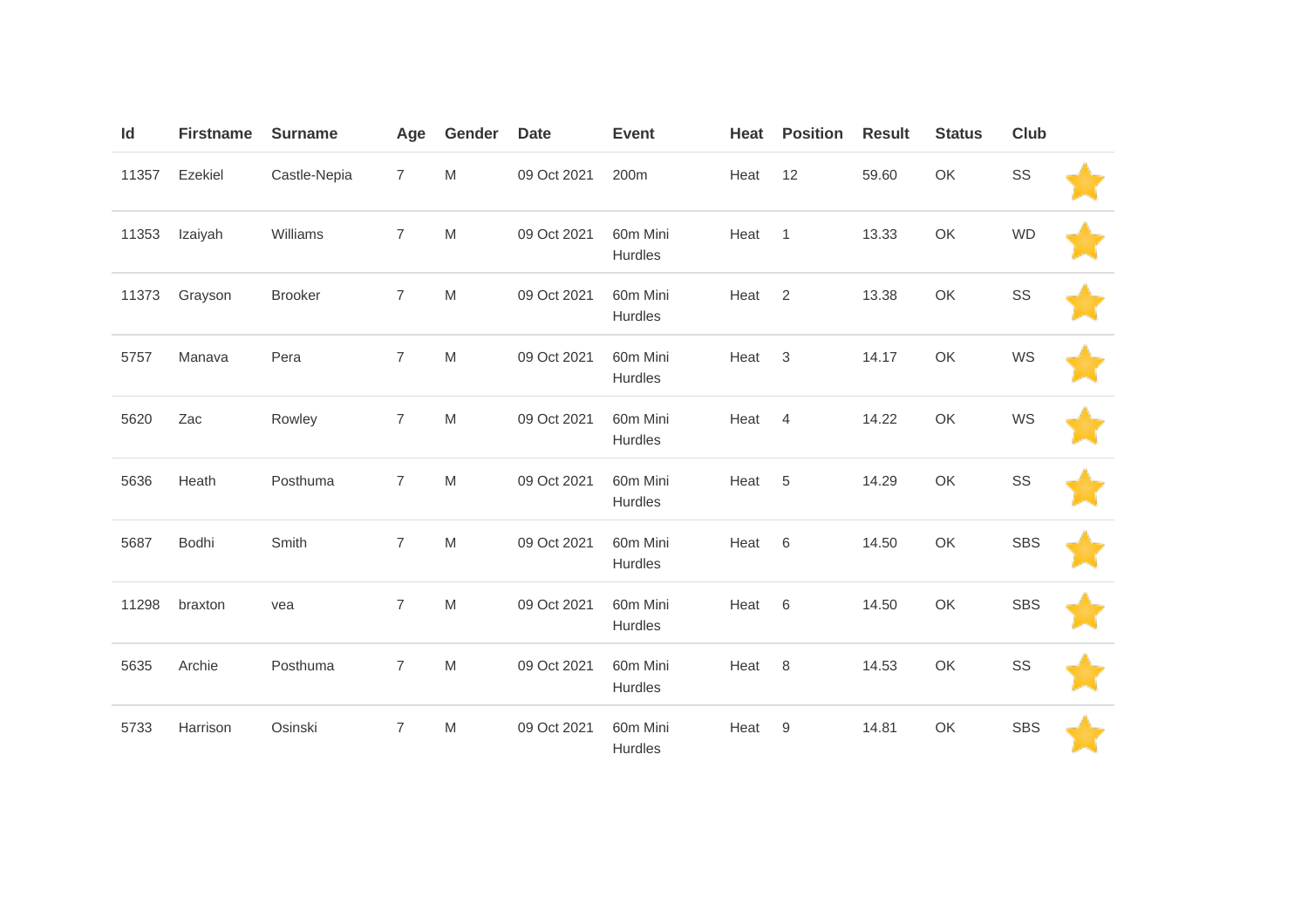| Id    | <b>Firstname</b> | <b>Surname</b> | Age              | Gender                                                                                | <b>Date</b> | <b>Event</b>        | Heat | <b>Position</b> | <b>Result</b> | <b>Status</b> | Club       |  |
|-------|------------------|----------------|------------------|---------------------------------------------------------------------------------------|-------------|---------------------|------|-----------------|---------------|---------------|------------|--|
| 5602  | Nicholas         | Michel         | $\overline{7}$   | ${\sf M}$                                                                             | 09 Oct 2021 | 60m Mini<br>Hurdles | Heat | 10              | 14.85         | OK            | <b>SBS</b> |  |
| 11357 | Ezekiel          | Castle-Nepia   | $\overline{7}$   | ${\sf M}$                                                                             | 09 Oct 2021 | 60m Mini<br>Hurdles | Heat | 11              | 16.46         | OK            | SS         |  |
| 11348 | Michael          | Shotter        | $\overline{7}$   | ${\sf M}$                                                                             | 09 Oct 2021 | 60m Mini<br>Hurdles | Heat | 12              | 18.75         | OK            | <b>WD</b>  |  |
| 11298 | braxton          | vea            | $\boldsymbol{7}$ | ${\sf M}$                                                                             | 09 Oct 2021 | Shot 1kg            | Heat | $\mathbf{1}$    | 4.97          | OK            | <b>SBS</b> |  |
| 5757  | Manava           | Pera           | $\overline{7}$   | ${\sf M}$                                                                             | 09 Oct 2021 | Shot 1kg            | Heat | $\sqrt{2}$      | 4.87          | OK            | WS         |  |
| 5620  | Zac              | Rowley         | $\overline{7}$   | ${\sf M}$                                                                             | 09 Oct 2021 | Shot 1kg            | Heat | 3               | 4.62          | OK            | WS         |  |
| 5636  | Heath            | Posthuma       | $\overline{7}$   | ${\sf M}$                                                                             | 09 Oct 2021 | Shot 1kg            | Heat | $\overline{4}$  | 3.93          | OK            | SS         |  |
| 11353 | Izaiyah          | Williams       | $\overline{7}$   | ${\sf M}$                                                                             | 09 Oct 2021 | Shot 1kg            | Heat | 5               | 3.55          | OK            | <b>WD</b>  |  |
| 5602  | Nicholas         | Michel         | $\overline{7}$   | $\mathsf{M}% _{T}=\mathsf{M}_{T}\!\left( a,b\right) ,\ \mathsf{M}_{T}=\mathsf{M}_{T}$ | 09 Oct 2021 | Shot 1kg            | Heat | 6               | 3.19          | OK            | <b>SBS</b> |  |
| 5635  | Archie           | Posthuma       | $\overline{7}$   | ${\sf M}$                                                                             | 09 Oct 2021 | Shot 1kg            | Heat | $\overline{7}$  | 2.80          | OK            | SS         |  |
| 5687  | Bodhi            | Smith          | $\overline{7}$   | M                                                                                     | 09 Oct 2021 | Shot 1kg            | Heat | 8               | 2.56          | OK            | <b>SBS</b> |  |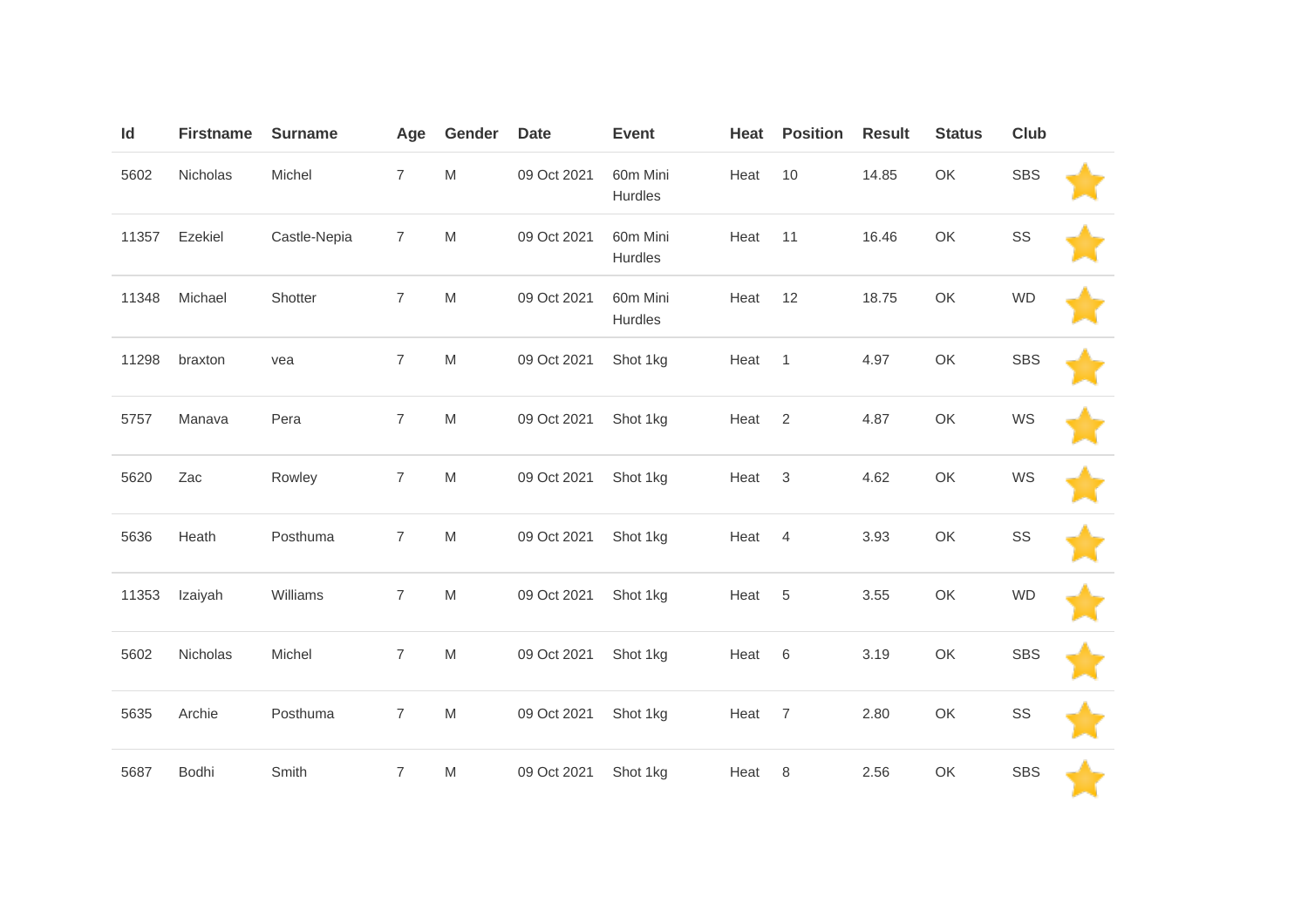| Id    | <b>Firstname</b> | <b>Surname</b> | Age            | Gender                                                                                | <b>Date</b> | <b>Event</b> | Heat | <b>Position</b> | <b>Result</b> | <b>Status</b> | Club       |  |
|-------|------------------|----------------|----------------|---------------------------------------------------------------------------------------|-------------|--------------|------|-----------------|---------------|---------------|------------|--|
| 5733  | Harrison         | Osinski        | $\overline{7}$ | M                                                                                     | 09 Oct 2021 | Shot 1kg     | Heat | $9\,$           | 2.42          | OK            | <b>SBS</b> |  |
| 11348 | Michael          | Shotter        | $\overline{7}$ | ${\sf M}$                                                                             | 09 Oct 2021 | Shot 1kg     | Heat | 10              | 1.44          | OK            | <b>WD</b>  |  |
| 5636  | Heath            | Posthuma       | $\overline{7}$ | M                                                                                     | 09 Oct 2021 | Vortex       | Heat | $\overline{1}$  | 15.61         | OK            | SS         |  |
| 5757  | Manava           | Pera           | $\overline{7}$ | M                                                                                     | 09 Oct 2021 | Vortex       | Heat | 2               | 15.30         | OK            | WS         |  |
| 5620  | Zac              | Rowley         | $\overline{7}$ | ${\sf M}$                                                                             | 09 Oct 2021 | Vortex       | Heat | 3               | 14.27         | OK            | WS         |  |
| 11353 | Izaiyah          | Williams       | $\overline{7}$ | $\mathsf{M}% _{T}=\mathsf{M}_{T}\!\left( a,b\right) ,\ \mathsf{M}_{T}=\mathsf{M}_{T}$ | 09 Oct 2021 | Vortex       | Heat | $\overline{4}$  | 10.74         | OK            | <b>WD</b>  |  |
| 11298 | braxton          | vea            | $\overline{7}$ | ${\sf M}$                                                                             | 09 Oct 2021 | Vortex       | Heat | 5               | 9.52          | OK            | <b>SBS</b> |  |
| 5687  | Bodhi            | Smith          | $\overline{7}$ | ${\sf M}$                                                                             | 09 Oct 2021 | Vortex       | Heat | 6               | 9.45          | OK            | <b>SBS</b> |  |
| 5602  | Nicholas         | Michel         | $\overline{7}$ | ${\sf M}$                                                                             | 09 Oct 2021 | Vortex       | Heat | $\overline{7}$  | 9.35          | OK            | <b>SBS</b> |  |
| 11357 | Ezekiel          | Castle-Nepia   | $\overline{7}$ | M                                                                                     | 09 Oct 2021 | Vortex       | Heat | 8               | 8.25          | OK            | SS         |  |
| 5635  | Archie           | Posthuma       | $\overline{7}$ | M                                                                                     | 09 Oct 2021 | Vortex       | Heat | 9               | 7.35          | OK            | SS         |  |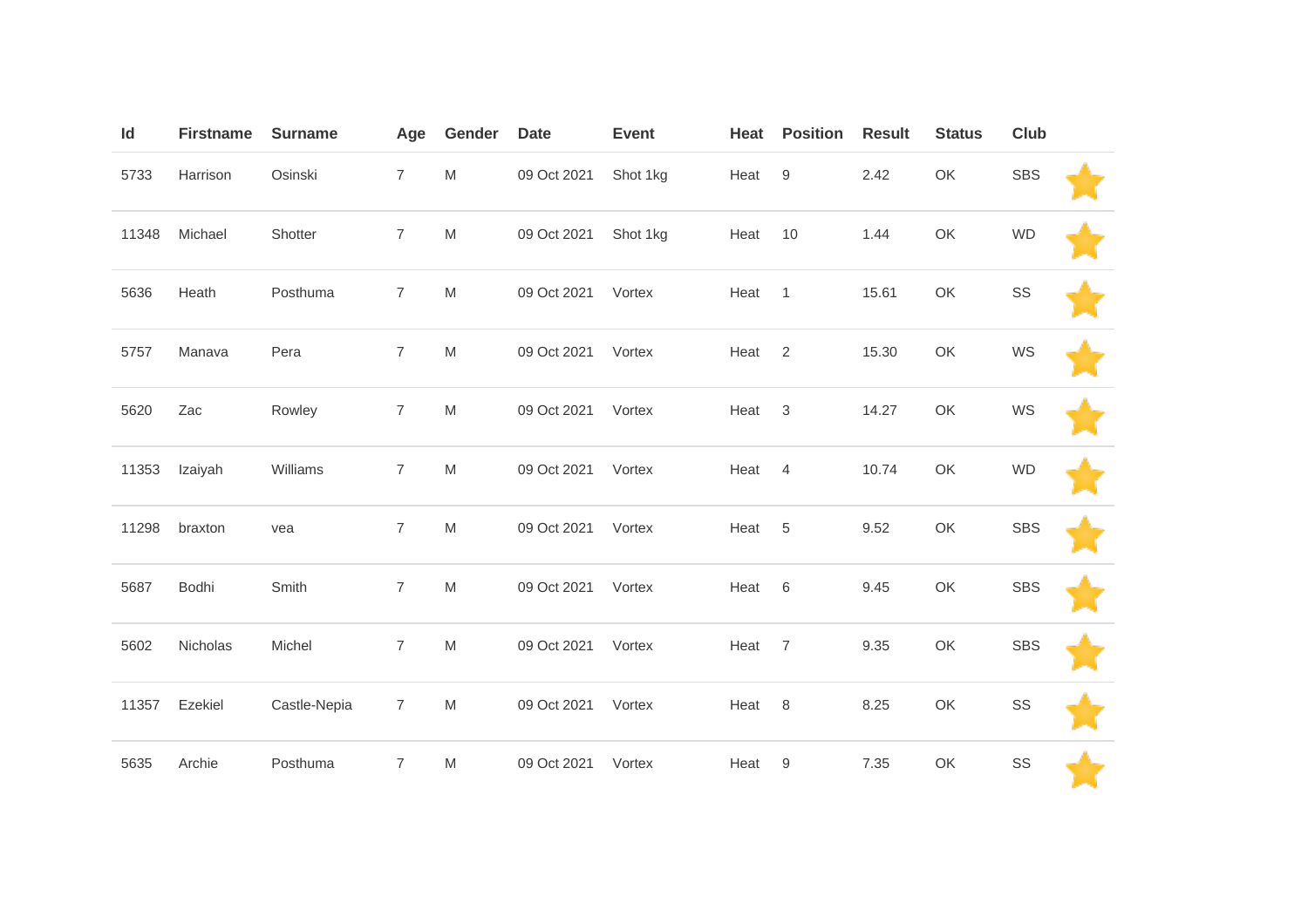| Id    | <b>Firstname</b> | <b>Surname</b> | Age            | Gender                                                                                                     | <b>Date</b> | <b>Event</b> | Heat | <b>Position</b>           | <b>Result</b> | <b>Status</b> | Club       |  |
|-------|------------------|----------------|----------------|------------------------------------------------------------------------------------------------------------|-------------|--------------|------|---------------------------|---------------|---------------|------------|--|
| 5733  | Harrison         | Osinski        | $\overline{7}$ | M                                                                                                          | 09 Oct 2021 | Vortex       | Heat | 10                        | 6.20          | OK            | <b>SBS</b> |  |
| 11373 | Grayson          | <b>Brooker</b> | $\overline{7}$ | M                                                                                                          | 09 Oct 2021 | Vortex       | Heat | 11                        | 6.00          | OK            | SS         |  |
| 11348 | Michael          | Shotter        | $\overline{7}$ | M                                                                                                          | 09 Oct 2021 | Vortex       | Heat | 12                        | 3.42          | OK            | <b>WD</b>  |  |
| 11315 | Maxwell          | Luder-Mumbo    | 8              | M                                                                                                          | 09 Oct 2021 | 200m         | Heat | $\overline{1}$            | 38.25         | OK            | <b>WD</b>  |  |
| 5766  | Cayden           | Collard        | $\,8\,$        | $\mathsf{M}% _{T}=\mathsf{M}_{T}\!\left( a,b\right) ,\ \mathsf{M}_{T}=\mathsf{M}_{T}\!\left( a,b\right) ,$ | 09 Oct 2021 | 200m         | Heat | $\overline{2}$            | 39.62         | OK            | <b>SBS</b> |  |
| 5769  | Heath            | Tate           | $\,8\,$        | M                                                                                                          | 09 Oct 2021 | 200m         | Heat | $\ensuremath{\mathsf{3}}$ | 40.42         | OK            | <b>SBS</b> |  |
| 5652  | Ethan            | Kissell        | 8              | M                                                                                                          | 09 Oct 2021 | 200m         | Heat | $\overline{4}$            | 40.96         | OK            | <b>WD</b>  |  |
| 5737  | James            | McGennisken    | 8              | M                                                                                                          | 09 Oct 2021 | 200m         | Heat | 5                         | 42.52         | OK            | <b>SBS</b> |  |
| 5614  | Curtis           | Vos            | $\,8\,$        | M                                                                                                          | 09 Oct 2021 | 200m         | Heat | 6                         | 43.35         | OK            | WS         |  |
| 5610  | Declan           | Roots          | $\,8\,$        | $\mathsf{M}% _{T}=\mathsf{M}_{T}\!\left( a,b\right) ,\ \mathsf{M}_{T}=\mathsf{M}_{T}\!\left( a,b\right) ,$ | 09 Oct 2021 | 200m         | Heat | $\overline{7}$            | 44.82         | OK            | SS         |  |
| 11335 | Joel             | Haynes         | $\,8\,$        | M                                                                                                          | 09 Oct 2021 | 200m         | Heat | 8                         | 46.11         | OK            | SBS        |  |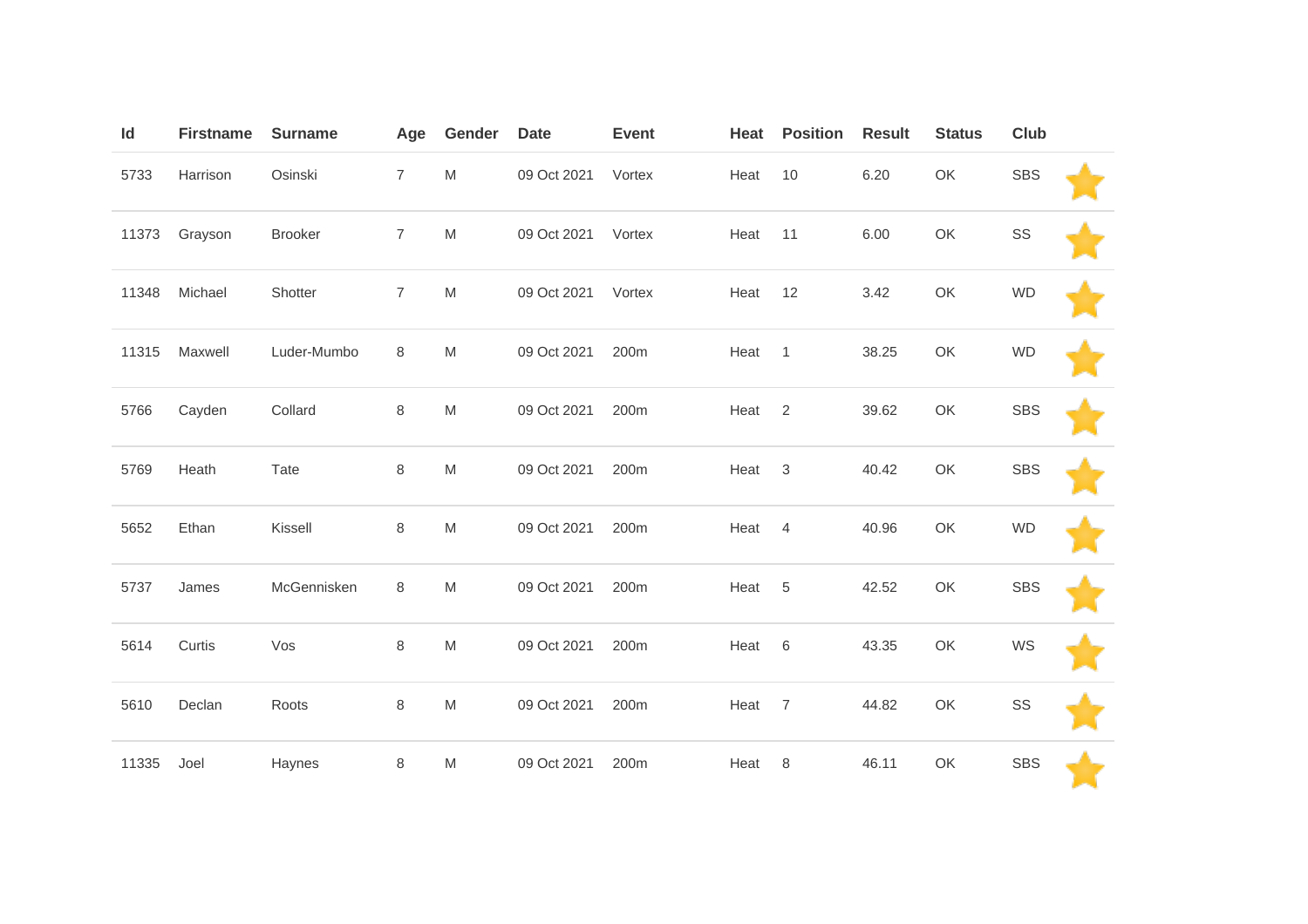| Id    | <b>Firstname</b> | <b>Surname</b>   | Age     | Gender                                                                                                     | <b>Date</b> | <b>Event</b> | Heat | <b>Position</b>  | <b>Result</b> | <b>Status</b> | Club       |  |
|-------|------------------|------------------|---------|------------------------------------------------------------------------------------------------------------|-------------|--------------|------|------------------|---------------|---------------|------------|--|
| 5698  | Vulcan           | Mabbett          | 8       | M                                                                                                          | 09 Oct 2021 | 200m         | Heat | $\boldsymbol{9}$ | 46.56         | OK            | SS         |  |
| 11282 | Darcy            | Senz             | $\,8\,$ | M                                                                                                          | 09 Oct 2021 | 200m         | Heat | 10               | 47.97         | OK            | <b>WD</b>  |  |
| 11286 | Cooper           | McAuley          | $\,8\,$ | M                                                                                                          | 09 Oct 2021 | 200m         | Heat | 11               | 48.01         | OK            | SS         |  |
| 11268 | Yechan           | Kwon             | 8       | M                                                                                                          | 09 Oct 2021 | 200m         | Heat | 12               | 48.85         | OK            | <b>SBS</b> |  |
| 11275 | Tyler            | <b>Broadbent</b> | $\,8\,$ | $\mathsf{M}% _{T}=\mathsf{M}_{T}\!\left( a,b\right) ,\ \mathsf{M}_{T}=\mathsf{M}_{T}\!\left( a,b\right) ,$ | 09 Oct 2021 | 200m         | Heat | 13               | 52.51         | OK            | <b>WD</b>  |  |
| 11315 | Maxwell          | Luder-Mumbo      | 8       | M                                                                                                          | 09 Oct 2021 | 60m Hurdles  | Heat | $\mathbf{1}$     | 13.50         | OK            | <b>WD</b>  |  |
| 5614  | Curtis           | Vos              | 8       | M                                                                                                          | 09 Oct 2021 | 60m Hurdles  | Heat | $\overline{2}$   | 13.65         | OK            | WS         |  |
| 5766  | Cayden           | Collard          | $\,8\,$ | M                                                                                                          | 09 Oct 2021 | 60m Hurdles  | Heat | $\mathbf{3}$     | 13.84         | OK            | <b>SBS</b> |  |
| 5652  | Ethan            | Kissell          | $\,8\,$ | M                                                                                                          | 09 Oct 2021 | 60m Hurdles  | Heat | $\overline{4}$   | 14.04         | OK            | <b>WD</b>  |  |
| 5769  | Heath            | Tate             | $\,8\,$ | M                                                                                                          | 09 Oct 2021 | 60m Hurdles  | Heat | $\overline{5}$   | 14.22         | OK            | <b>SBS</b> |  |
| 5610  | Declan           | Roots            | $\,8\,$ | M                                                                                                          | 09 Oct 2021 | 60m Hurdles  | Heat | 6                | 14.54         | OK            | SS         |  |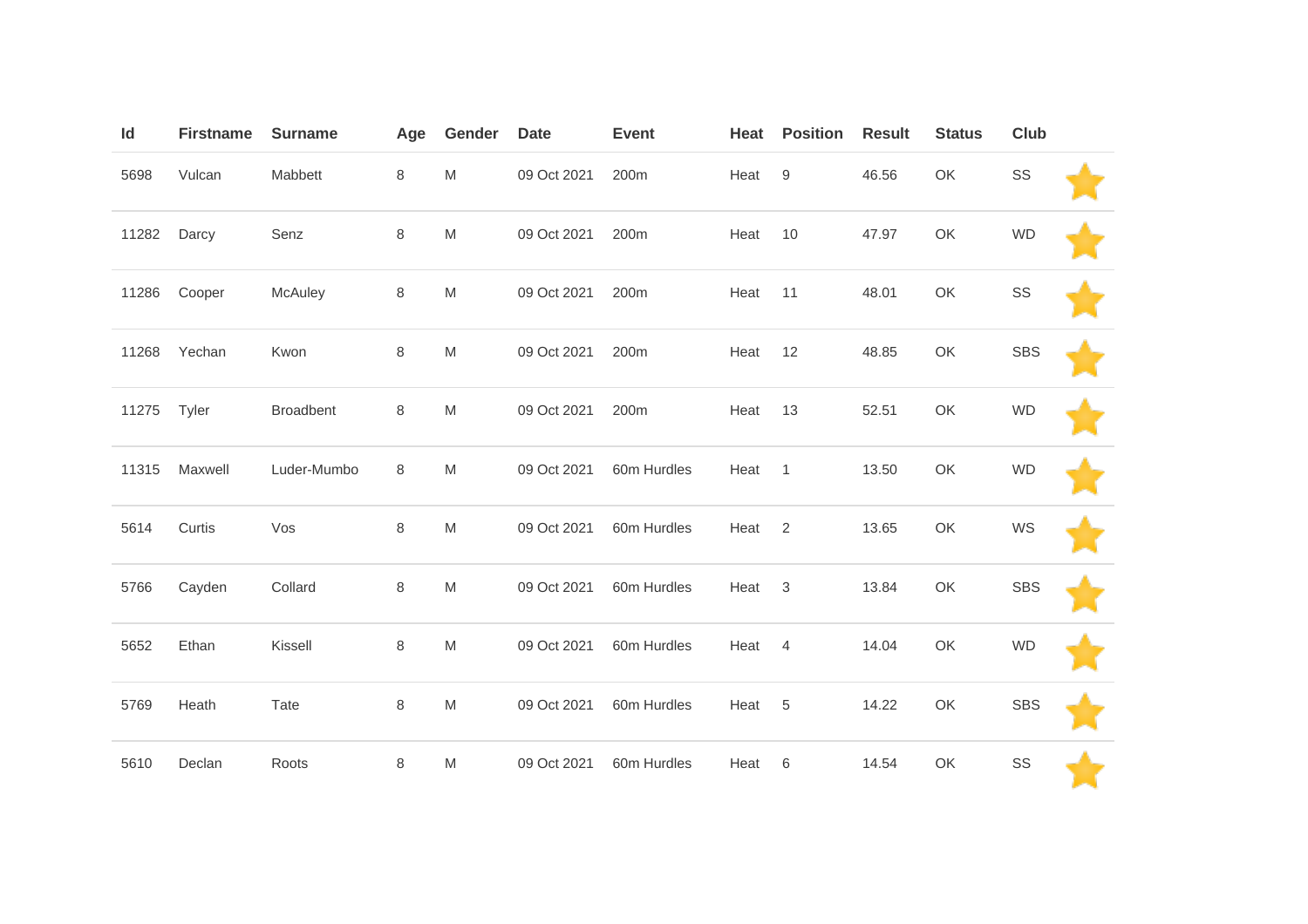| Id    | <b>Firstname</b> | <b>Surname</b> | Age     | Gender    | <b>Date</b> | <b>Event</b> | Heat | <b>Position</b> | <b>Result</b> | <b>Status</b> | Club       |  |
|-------|------------------|----------------|---------|-----------|-------------|--------------|------|-----------------|---------------|---------------|------------|--|
| 5737  | James            | McGennisken    | 8       | ${\sf M}$ | 09 Oct 2021 | 60m Hurdles  | Heat | $\overline{7}$  | 14.89         | OK            | <b>SBS</b> |  |
| 11335 | Joel             | Haynes         | $\,8\,$ | ${\sf M}$ | 09 Oct 2021 | 60m Hurdles  | Heat | 8               | 15.13         | OK            | <b>SBS</b> |  |
| 5698  | Vulcan           | Mabbett        | $\,8\,$ | ${\sf M}$ | 09 Oct 2021 | 60m Hurdles  | Heat | 9               | 15.65         | OK            | SS         |  |
| 11282 | Darcy            | Senz           | $\,8\,$ | ${\sf M}$ | 09 Oct 2021 | 60m Hurdles  | Heat | 10              | 15.86         | OK            | <b>WD</b>  |  |
| 11286 | Cooper           | McAuley        | $\,8\,$ | ${\sf M}$ | 09 Oct 2021 | 60m Hurdles  | Heat | 11              | 16.27         | OK            | SS         |  |
| 11275 | Tyler            | Broadbent      | 8       | ${\sf M}$ | 09 Oct 2021 | 60m Hurdles  | Heat | 12              | 16.39         | OK            | <b>WD</b>  |  |
| 11268 | Yechan           | Kwon           | $\,8\,$ | ${\sf M}$ | 09 Oct 2021 | 60m Hurdles  | Heat | 13              | 18.07         | OK            | <b>SBS</b> |  |
| 5614  | Curtis           | Vos            | $\,8\,$ | ${\sf M}$ | 09 Oct 2021 | Shot 1.5kg   | Heat | $\mathbf{1}$    | 4.97          | OK            | WS         |  |
| 5610  | Declan           | Roots          | $\,8\,$ | ${\sf M}$ | 09 Oct 2021 | Shot 1.5kg   | Heat | $\overline{2}$  | 4.42          | OK            | SS         |  |
| 5652  | Ethan            | Kissell        | $\,8\,$ | ${\sf M}$ | 09 Oct 2021 | Shot 1.5kg   | Heat | 3               | 4.36          | OK            | <b>WD</b>  |  |
| 5766  | Cayden           | Collard        | $\,8\,$ | M         | 09 Oct 2021 | Shot 1.5kg   | Heat | 4               | 3.80          | OK            | <b>SBS</b> |  |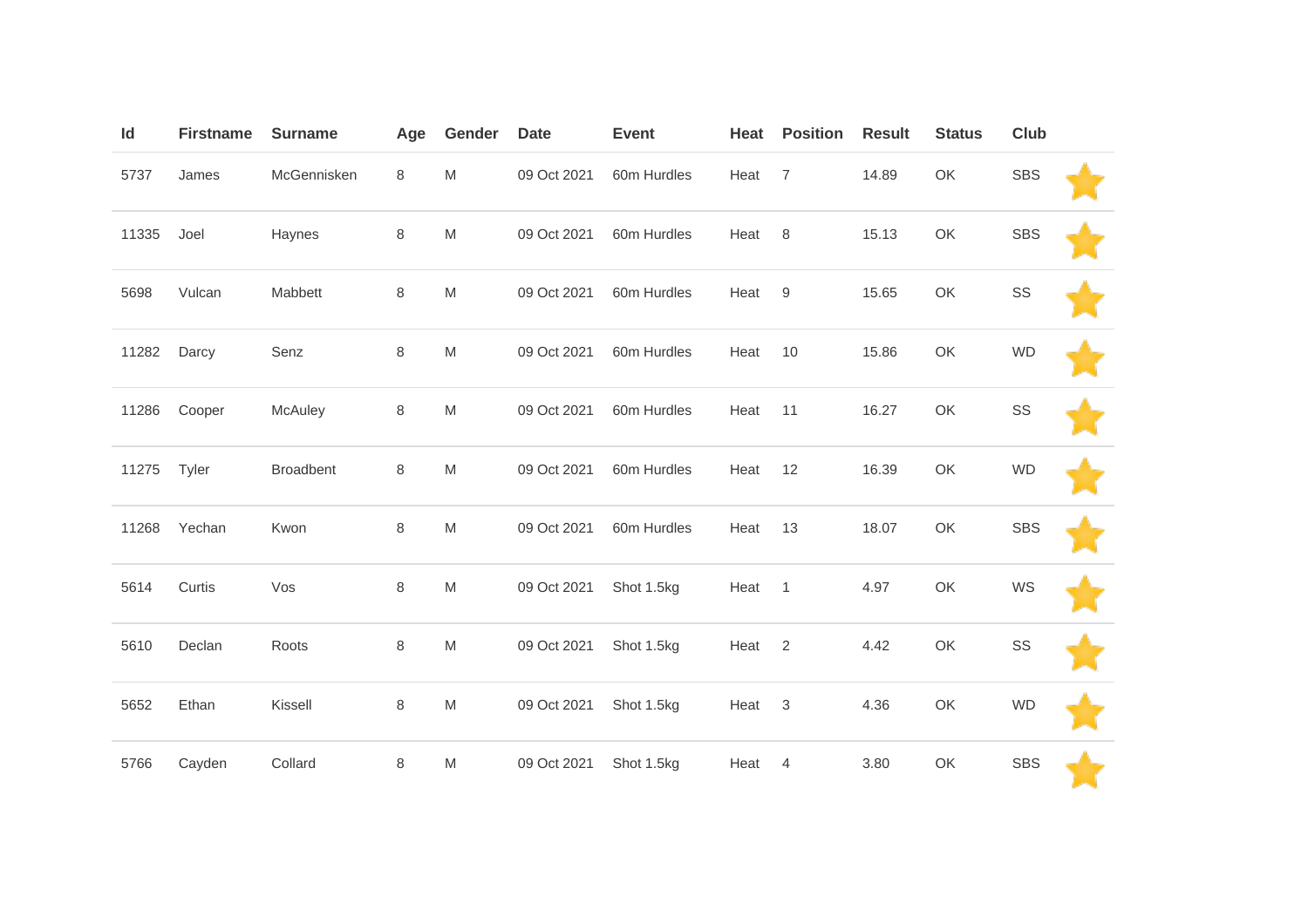| Id    | <b>Firstname</b> | <b>Surname</b>   | Age     | Gender                                                                                                     | <b>Date</b> | <b>Event</b>  | Heat | <b>Position</b> | <b>Result</b> | <b>Status</b> | Club       |  |
|-------|------------------|------------------|---------|------------------------------------------------------------------------------------------------------------|-------------|---------------|------|-----------------|---------------|---------------|------------|--|
| 11335 | Joel             | Haynes           | 8       | M                                                                                                          | 09 Oct 2021 | Shot 1.5kg    | Heat | $\sqrt{5}$      | 3.58          | OK            | <b>SBS</b> |  |
| 11315 | Maxwell          | Luder-Mumbo      | 8       | M                                                                                                          | 09 Oct 2021 | Shot 1.5kg    | Heat | 6               | 3.56          | OK            | <b>WD</b>  |  |
| 11275 | Tyler            | <b>Broadbent</b> | 8       | M                                                                                                          | 09 Oct 2021 | Shot 1.5kg    | Heat | $\overline{7}$  | 3.10          | OK            | <b>WD</b>  |  |
| 5769  | Heath            | Tate             | $\,8\,$ | M                                                                                                          | 09 Oct 2021 | Shot 1.5kg    | Heat | 8               | 3.06          | OK            | <b>SBS</b> |  |
| 5737  | James            | McGennisken      | $\,8\,$ | M                                                                                                          | 09 Oct 2021 | Shot 1.5kg    | Heat | 9               | 2.53          | OK            | <b>SBS</b> |  |
| 11286 | Cooper           | McAuley          | $\,8\,$ | $\mathsf{M}% _{T}=\mathsf{M}_{T}\!\left( a,b\right) ,\ \mathsf{M}_{T}=\mathsf{M}_{T}\!\left( a,b\right) ,$ | 09 Oct 2021 | Shot 1.5kg    | Heat | 10              | 2.51          | OK            | SS         |  |
| 11268 | Yechan           | Kwon             | 8       | M                                                                                                          | 09 Oct 2021 | Shot 1.5kg    | Heat | 11              | 2.26          | OK            | <b>SBS</b> |  |
| 5769  | Heath            | Tate             | $\,8\,$ | $\mathsf{M}% _{T}=\mathsf{M}_{T}\!\left( a,b\right) ,\ \mathsf{M}_{T}=\mathsf{M}_{T}\!\left( a,b\right) ,$ | 09 Oct 2021 | Turbo Javelin | Heat | $\mathbf{1}$    | 12.43         | OK            | <b>SBS</b> |  |
| 5614  | Curtis           | Vos              | $\,8\,$ | M                                                                                                          | 09 Oct 2021 | Turbo Javelin | Heat | 2               | 10.18         | OK            | WS         |  |
| 5766  | Cayden           | Collard          | 8       | M                                                                                                          | 09 Oct 2021 | Turbo Javelin | Heat | $\mathbf{3}$    | 9.62          | OK            | <b>SBS</b> |  |
| 5652  | Ethan            | Kissell          | $\,8\,$ | M                                                                                                          | 09 Oct 2021 | Turbo Javelin | Heat | 4               | 9.50          | OK            | <b>WD</b>  |  |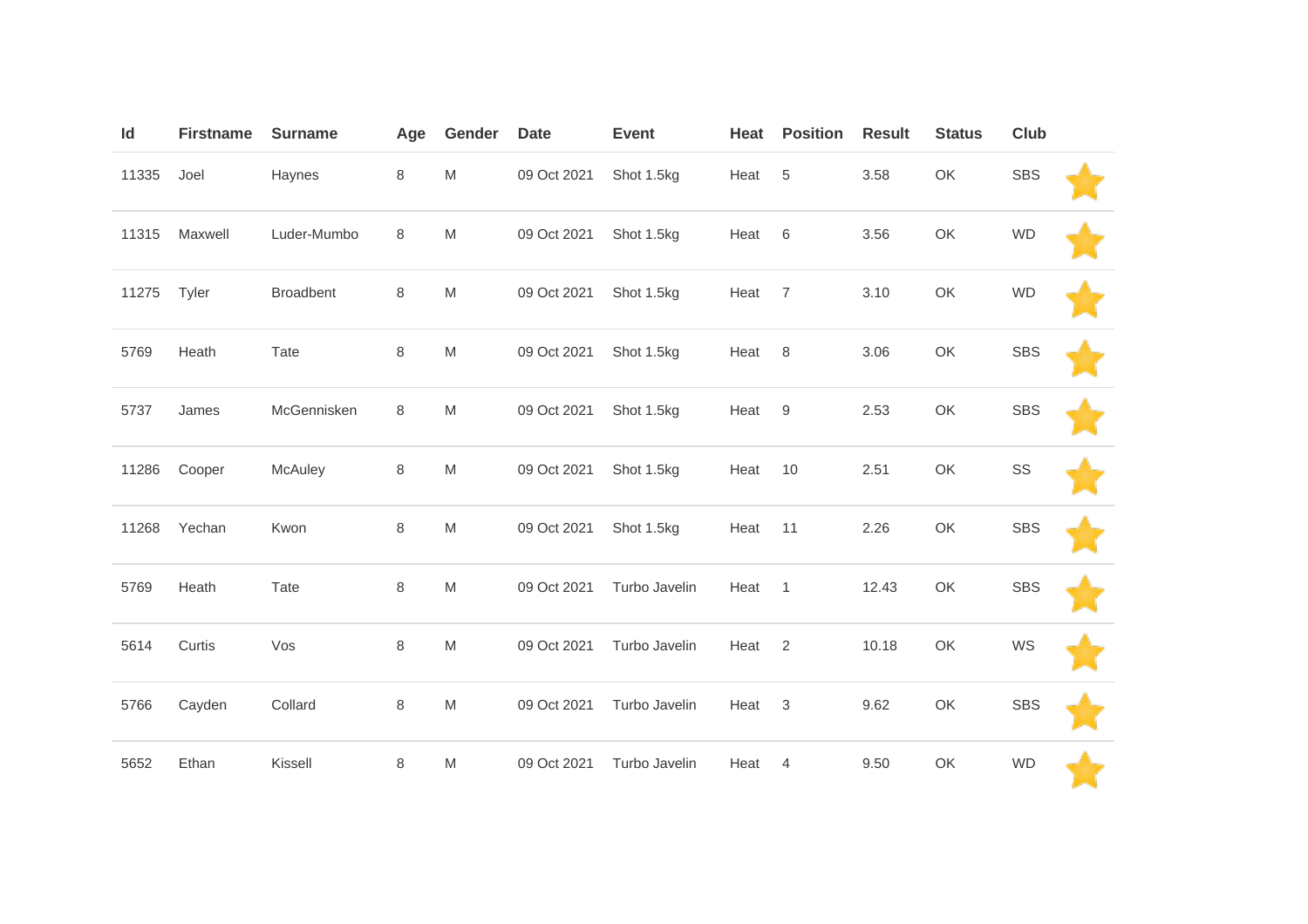| Id    | <b>Firstname</b> | <b>Surname</b>   | Age              | Gender                                                                                                     | <b>Date</b> | <b>Event</b>  | Heat | <b>Position</b> | <b>Result</b> | <b>Status</b> | Club       |  |
|-------|------------------|------------------|------------------|------------------------------------------------------------------------------------------------------------|-------------|---------------|------|-----------------|---------------|---------------|------------|--|
| 5610  | Declan           | Roots            | 8                | M                                                                                                          | 09 Oct 2021 | Turbo Javelin | Heat | $\sqrt{5}$      | 9.15          | OK            | SS         |  |
| 11335 | Joel             | Haynes           | $\,8\,$          | M                                                                                                          | 09 Oct 2021 | Turbo Javelin | Heat | 6               | 8.30          | OK            | <b>SBS</b> |  |
| 11286 | Cooper           | McAuley          | $\,8\,$          | M                                                                                                          | 09 Oct 2021 | Turbo Javelin | Heat | $\overline{7}$  | 8.13          | OK            | SS         |  |
| 11282 | Darcy            | Senz             | $\,8\,$          | M                                                                                                          | 09 Oct 2021 | Turbo Javelin | Heat | 8               | 8.12          | OK            | <b>WD</b>  |  |
| 5737  | James            | McGennisken      | 8                | M                                                                                                          | 09 Oct 2021 | Turbo Javelin | Heat | 9               | 7.85          | OK            | <b>SBS</b> |  |
| 11275 | Tyler            | <b>Broadbent</b> | $\,8\,$          | M                                                                                                          | 09 Oct 2021 | Turbo Javelin | Heat | 10              | 6.98          | OK            | <b>WD</b>  |  |
| 5698  | Vulcan           | Mabbett          | $\,8\,$          | M                                                                                                          | 09 Oct 2021 | Turbo Javelin | Heat | 11              | 5.65          | OK            | SS         |  |
| 11268 | Yechan           | Kwon             | $\,8\,$          | $\mathsf{M}% _{T}=\mathsf{M}_{T}\!\left( a,b\right) ,\ \mathsf{M}_{T}=\mathsf{M}_{T}\!\left( a,b\right) ,$ | 09 Oct 2021 | Turbo Javelin | Heat | 12              | 4.86          | OK            | <b>SBS</b> |  |
| 11315 | Maxwell          | Luder-Mumbo      | 8                | M                                                                                                          | 09 Oct 2021 | Turbo Javelin | Heat | 13              | 3.50          | OK            | <b>WD</b>  |  |
| 5682  | Hunter           | Barker           | $\boldsymbol{9}$ | M                                                                                                          | 09 Oct 2021 | 200m          | Heat | $\mathbf{1}$    | 33.90         | OK            | SS         |  |
| 11277 | Benji            | Elloy            | $\boldsymbol{9}$ | M                                                                                                          | 09 Oct 2021 | 200m          | Heat | 2               | 34.19         | OK            | <b>WD</b>  |  |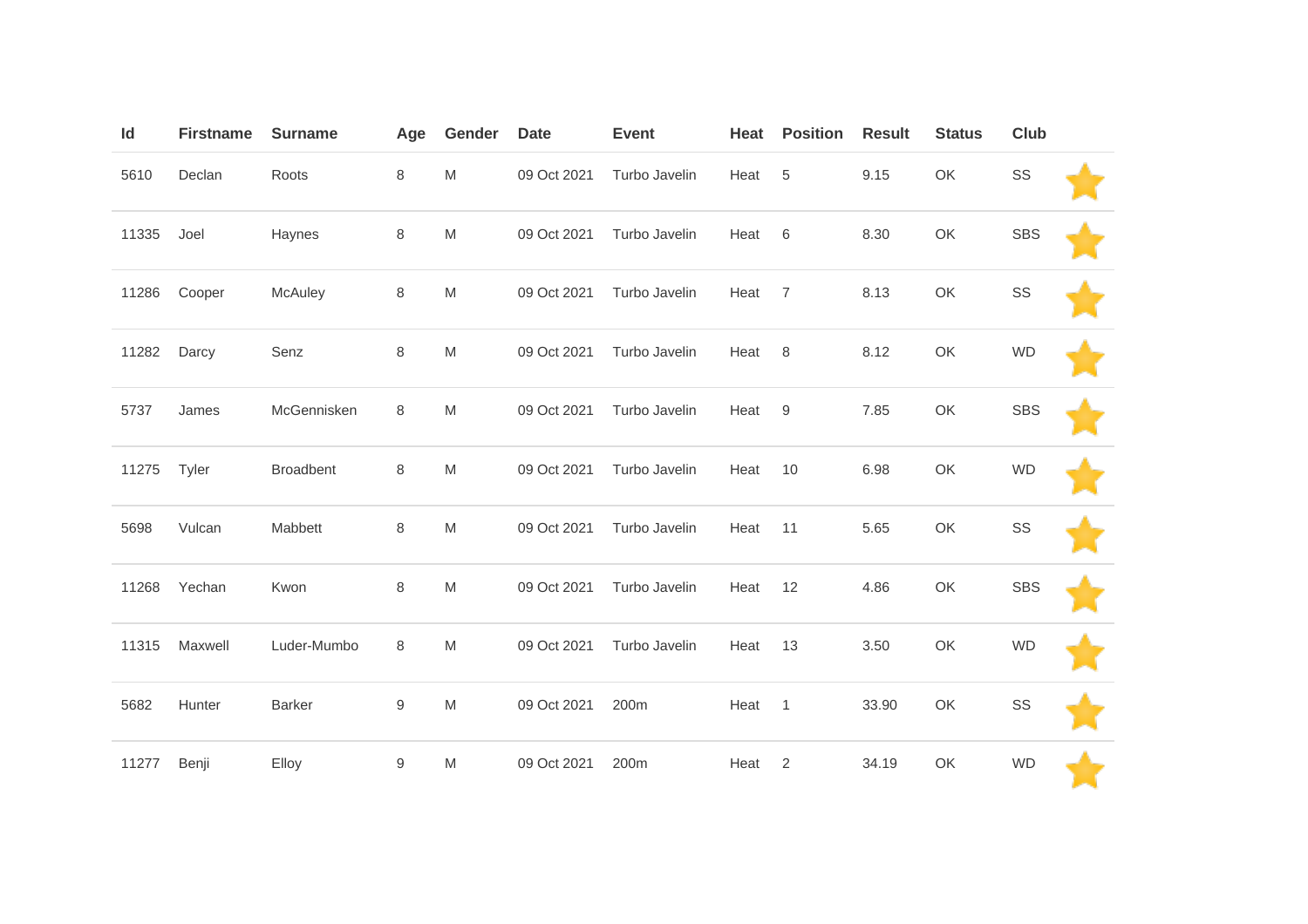| Id    | <b>Firstname</b> | <b>Surname</b> | Age              | Gender                                                                                                     | <b>Date</b> | <b>Event</b> | Heat | <b>Position</b>           | <b>Result</b> | <b>Status</b> | Club       |  |
|-------|------------------|----------------|------------------|------------------------------------------------------------------------------------------------------------|-------------|--------------|------|---------------------------|---------------|---------------|------------|--|
| 5686  | Hunter           | Smith          | $\boldsymbol{9}$ | ${\sf M}$                                                                                                  | 09 Oct 2021 | 200m         | Heat | $\ensuremath{\mathsf{3}}$ | 36.81         | OK            | <b>SBS</b> |  |
| 11285 | Jack             | McAuley        | $\boldsymbol{9}$ | ${\sf M}$                                                                                                  | 09 Oct 2021 | 200m         | Heat | $\overline{4}$            | 37.91         | OK            | SS         |  |
| 5695  | Rhys             | Welsh          | $\boldsymbol{9}$ | $\mathsf{M}% _{T}=\mathsf{M}_{T}\!\left( a,b\right) ,\ \mathsf{M}_{T}=\mathsf{M}_{T}\!\left( a,b\right) ,$ | 09 Oct 2021 | 200m         | Heat | 5                         | 38.13         | OK            | <b>WD</b>  |  |
| 5838  | Tyson            | Papalii        | $\boldsymbol{9}$ | M                                                                                                          | 09 Oct 2021 | 200m         | Heat | $\,6$                     | 38.14         | OK            | <b>WD</b>  |  |
| 11330 | Danyar           | Rajabi Movahed | 9                | M                                                                                                          | 09 Oct 2021 | 200m         | Heat | $\overline{7}$            | 38.20         | OK            | <b>SBS</b> |  |
| 11306 | Hadley           | Krause         | $\boldsymbol{9}$ | ${\sf M}$                                                                                                  | 09 Oct 2021 | 200m         | Heat | 8                         | 38.21         | OK            | <b>SBS</b> |  |
| 5835  | Thomas           | Lua            | $\boldsymbol{9}$ | ${\sf M}$                                                                                                  | 09 Oct 2021 | 200m         | Heat | $9\,$                     | 38.71         | OK            | <b>WD</b>  |  |
| 11326 | Julian           | Savage         | $\boldsymbol{9}$ | ${\sf M}$                                                                                                  | 09 Oct 2021 | 200m         | Heat | 10                        | 40.37         | OK            | <b>SBS</b> |  |
| 5625  | Samuel           | Payne          | $\hbox{9}$       | ${\sf M}$                                                                                                  | 09 Oct 2021 | 200m         | Heat | 11                        | 42.05         | OK            | SS         |  |
| 5746  | Kai              | Dabala         | $\boldsymbol{9}$ | ${\sf M}$                                                                                                  | 09 Oct 2021 | 200m         | Heat | 12                        | 42.21         | OK            | SS         |  |
| 5756  | Tamaiva          | Pera           | $\boldsymbol{9}$ | ${\sf M}$                                                                                                  | 09 Oct 2021 | 200m         | Heat | 13                        | 43.63         | OK            | WS         |  |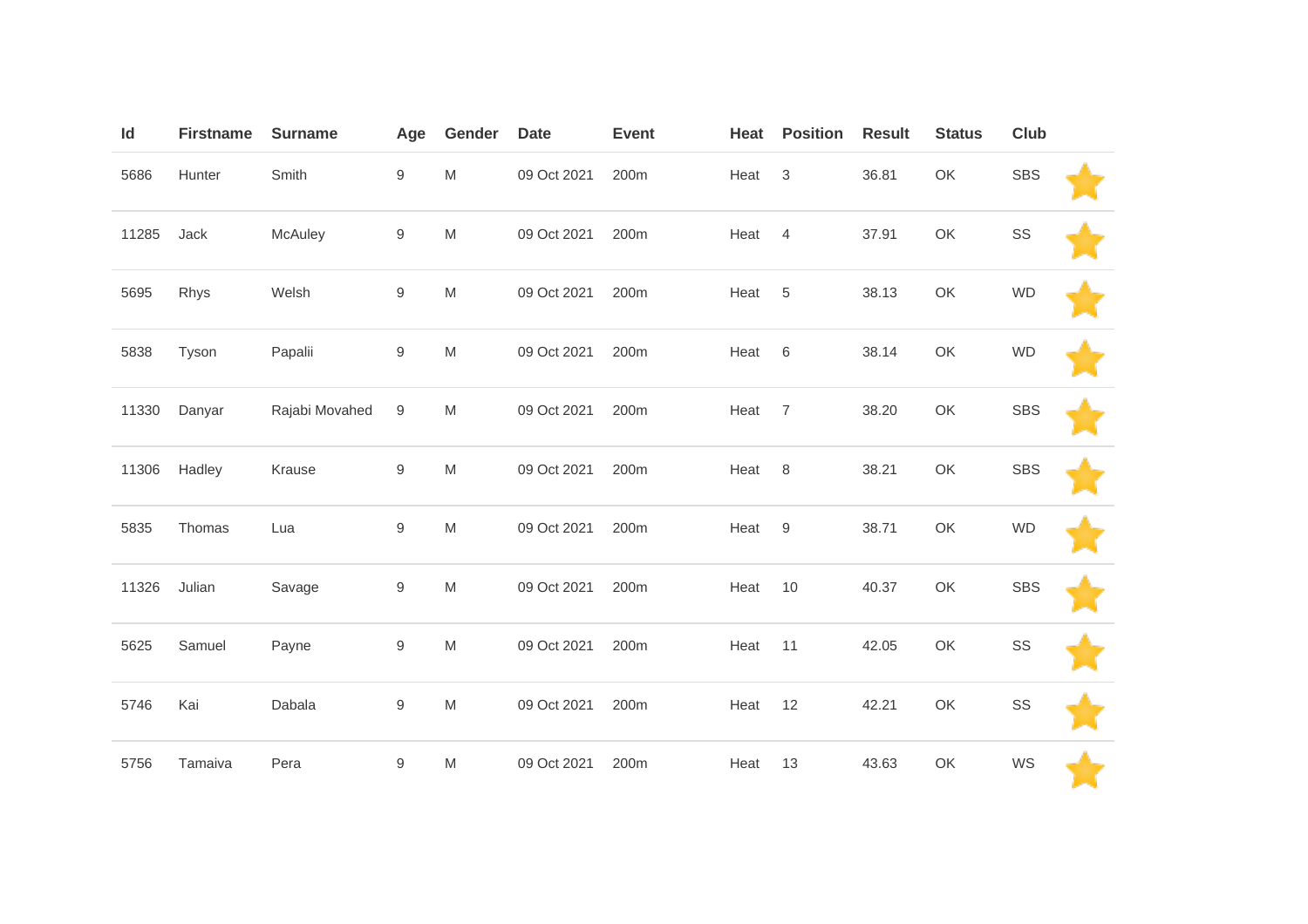| Id    | <b>Firstname</b> | <b>Surname</b>   | Age              | Gender                                                                                                     | <b>Date</b> | <b>Event</b> | Heat | <b>Position</b> | <b>Result</b> | <b>Status</b> | Club       |  |
|-------|------------------|------------------|------------------|------------------------------------------------------------------------------------------------------------|-------------|--------------|------|-----------------|---------------|---------------|------------|--|
| 11297 | kingston         | allen            | $\boldsymbol{9}$ | $\mathsf{M}% _{T}=\mathsf{M}_{T}\!\left( a,b\right) ,\ \mathsf{M}_{T}=\mathsf{M}_{T}\!\left( a,b\right) ,$ | 09 Oct 2021 | 200m         | Heat | 14              | 48.03         | OK            | <b>SBS</b> |  |
| 11308 | Alifeleti        | Taione           | 9                | M                                                                                                          | 09 Oct 2021 | 200m         | Heat | 15              | 52.86         | OK            | <b>WD</b>  |  |
| 11287 | El Shaddai       | <b>TUI-TAOAI</b> | 9                | M                                                                                                          | 09 Oct 2021 | 200m         | Heat | 16              | 1:15.53       | OK            | <b>WD</b>  |  |
| 5695  | Rhys             | Welsh            | $\hbox{9}$       | M                                                                                                          | 09 Oct 2021 | 60m Hurdles  | Heat | $\overline{1}$  | 11.66         | OK            | <b>WD</b>  |  |
| 5686  | Hunter           | Smith            | $\boldsymbol{9}$ | M                                                                                                          | 09 Oct 2021 | 60m Hurdles  | Heat | $\overline{2}$  | 11.80         | OK            | <b>SBS</b> |  |
| 11277 | Benji            | Elloy            | $9\,$            | M                                                                                                          | 09 Oct 2021 | 60m Hurdles  | Heat | $\sqrt{3}$      | 12.10         | OK            | <b>WD</b>  |  |
| 5682  | Hunter           | <b>Barker</b>    | $\boldsymbol{9}$ | M                                                                                                          | 09 Oct 2021 | 60m Hurdles  | Heat | $\overline{4}$  | 12.20         | OK            | SS         |  |
| 5835  | Thomas           | Lua              | $\boldsymbol{9}$ | M                                                                                                          | 09 Oct 2021 | 60m Hurdles  | Heat | 5               | 12.27         | OK            | <b>WD</b>  |  |
| 11326 | Julian           | Savage           | $\boldsymbol{9}$ | M                                                                                                          | 09 Oct 2021 | 60m Hurdles  | Heat | $6\,$           | 13.54         | OK            | <b>SBS</b> |  |
| 11330 | Danyar           | Rajabi Movahed   | 9                | M                                                                                                          | 09 Oct 2021 | 60m Hurdles  | Heat | $\overline{7}$  | 13.58         | OK            | <b>SBS</b> |  |
| 5838  | Tyson            | Papalii          | $\boldsymbol{9}$ | M                                                                                                          | 09 Oct 2021 | 60m Hurdles  | Heat | 8               | 13.66         | OK            | <b>WD</b>  |  |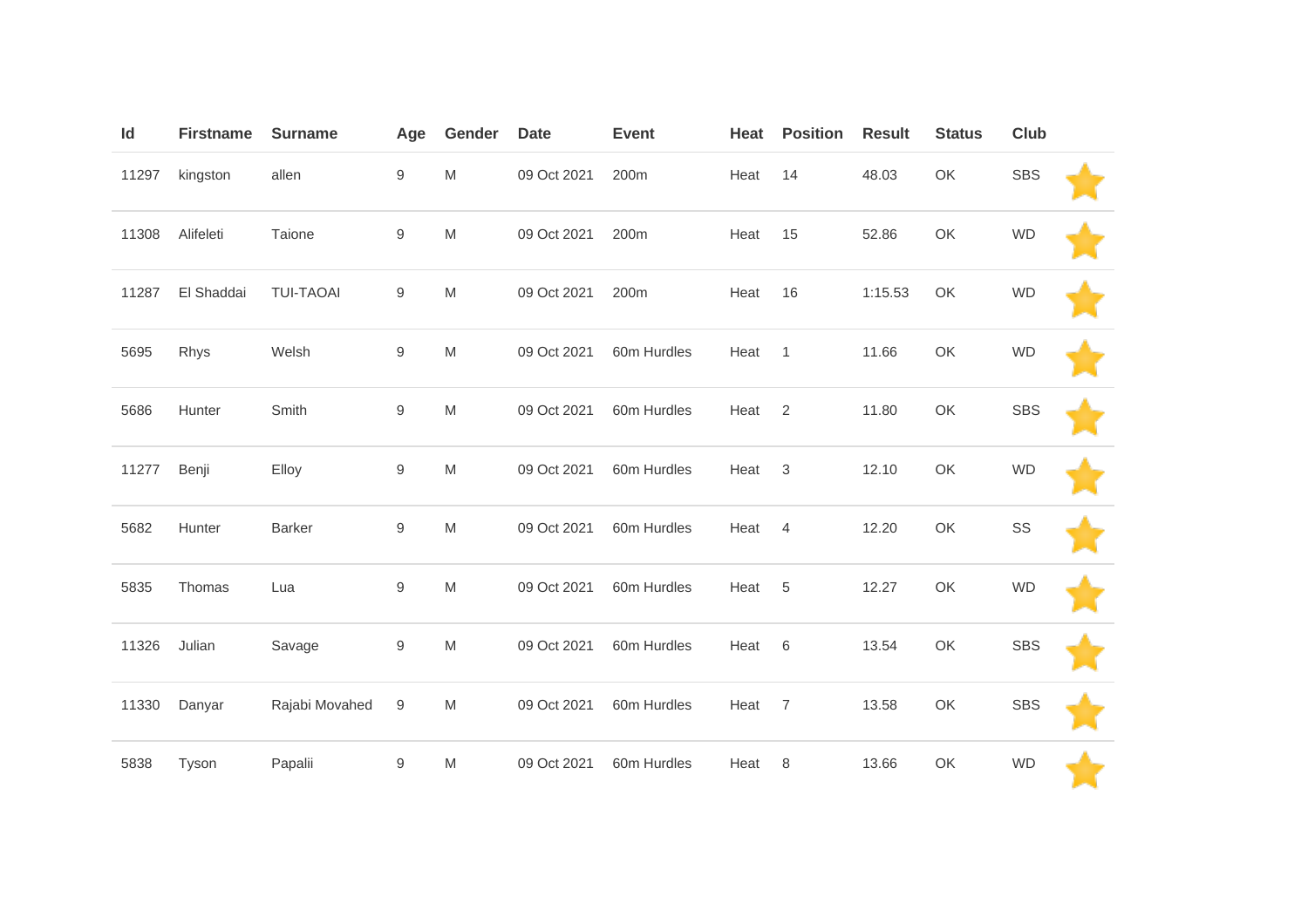| Id    | <b>Firstname</b> | <b>Surname</b>   | Age              | Gender                                                                                                     | <b>Date</b> | <b>Event</b> | Heat | <b>Position</b>  | <b>Result</b> | <b>Status</b> | Club       |  |
|-------|------------------|------------------|------------------|------------------------------------------------------------------------------------------------------------|-------------|--------------|------|------------------|---------------|---------------|------------|--|
| 11306 | Hadley           | Krause           | $\boldsymbol{9}$ | M                                                                                                          | 09 Oct 2021 | 60m Hurdles  | Heat | $\boldsymbol{9}$ | 13.74         | OK            | <b>SBS</b> |  |
| 11285 | Jack             | McAuley          | $\boldsymbol{9}$ | ${\sf M}$                                                                                                  | 09 Oct 2021 | 60m Hurdles  | Heat | 10               | 13.83         | OK            | SS         |  |
| 5625  | Samuel           | Payne            | $\boldsymbol{9}$ | ${\sf M}$                                                                                                  | 09 Oct 2021 | 60m Hurdles  | Heat | 11               | 14.16         | OK            | SS         |  |
| 11297 | kingston         | allen            | $\boldsymbol{9}$ | ${\sf M}$                                                                                                  | 09 Oct 2021 | 60m Hurdles  | Heat | 12               | 14.55         | OK            | <b>SBS</b> |  |
| 5746  | Kai              | Dabala           | 9                | ${\sf M}$                                                                                                  | 09 Oct 2021 | 60m Hurdles  | Heat | 13               | 14.58         | OK            | SS         |  |
| 5756  | Tamaiva          | Pera             | $\boldsymbol{9}$ | $\mathsf{M}% _{T}=\mathsf{M}_{T}\!\left( a,b\right) ,\ \mathsf{M}_{T}=\mathsf{M}_{T}\!\left( a,b\right) ,$ | 09 Oct 2021 | 60m Hurdles  | Heat | 14               | 15.10         | OK            | WS         |  |
| 11308 | Alifeleti        | Taione           | $\boldsymbol{9}$ | ${\sf M}$                                                                                                  | 09 Oct 2021 | 60m Hurdles  | Heat | 15               | 15.69         | OK            | <b>WD</b>  |  |
| 11287 | El Shaddai       | <b>TUI-TAOAI</b> | $\boldsymbol{9}$ | ${\sf M}$                                                                                                  | 09 Oct 2021 | 60m Hurdles  | Heat | 16               | 18.08         | OK            | <b>WD</b>  |  |
| 5625  | Samuel           | Payne            | $\boldsymbol{9}$ | $\mathsf{M}% _{T}=\mathsf{M}_{T}\!\left( a,b\right) ,\ \mathsf{M}_{T}=\mathsf{M}_{T}$                      | 09 Oct 2021 | 700m Walk    | Heat | $\mathbf{1}$     | 5:40.89       | OK            | SS         |  |
| 5746  | Kai              | Dabala           | $\boldsymbol{9}$ | ${\sf M}$                                                                                                  | 09 Oct 2021 | 700m Walk    | Heat | $\overline{2}$   | 5:55.71       | OK            | SS         |  |
| 5686  | Hunter           | Smith            | $\boldsymbol{9}$ | ${\sf M}$                                                                                                  | 09 Oct 2021 | 700m Walk    | Heat | $\sqrt{3}$       | 6:26.59       | OK            | <b>SBS</b> |  |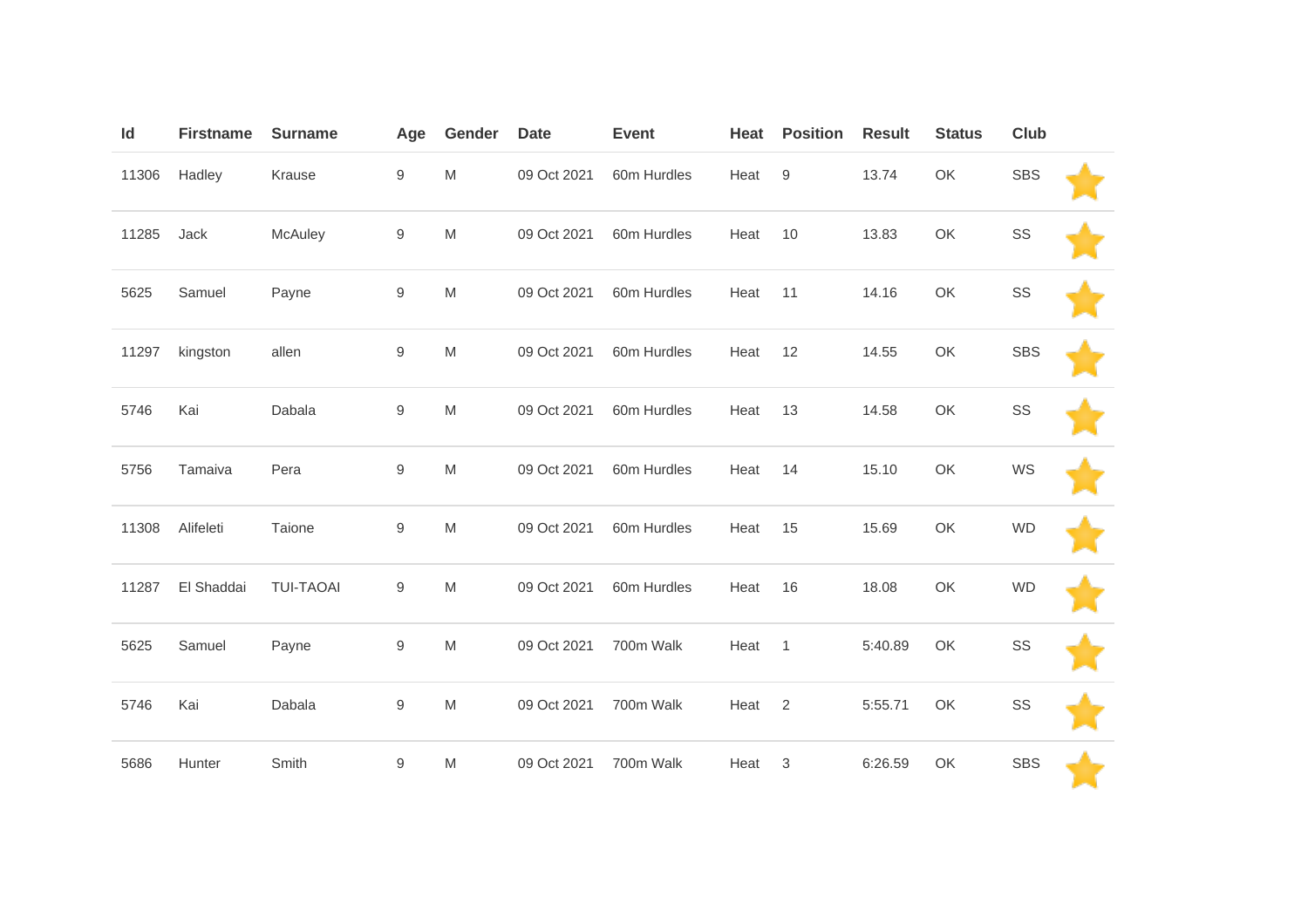| Id    | <b>Firstname</b> | <b>Surname</b>   | Age              | Gender                                                                                                     | <b>Date</b> | <b>Event</b> | Heat   | <b>Position</b>          | <b>Result</b> | <b>Status</b> | Club       |  |
|-------|------------------|------------------|------------------|------------------------------------------------------------------------------------------------------------|-------------|--------------|--------|--------------------------|---------------|---------------|------------|--|
| 11277 | Benji            | Elloy            | $\boldsymbol{9}$ | M                                                                                                          | 09 Oct 2021 | 700m Walk    | Heat   | $\overline{4}$           | 7:51.77       | OK            | <b>WD</b>  |  |
| 11287 | El Shaddai       | <b>TUI-TAOAI</b> | 9                | M                                                                                                          | 09 Oct 2021 | 700m Walk    | Heat   | 5                        | 11:17.60      | OK            | <b>WD</b>  |  |
| 11326 | Julian           | Savage           | $\boldsymbol{9}$ | M                                                                                                          | 09 Oct 2021 | 700m Walk    | Heat   | $\overline{\phantom{a}}$ | 5:59.19       | <b>DSQ</b>    | <b>SBS</b> |  |
| 11306 | Hadley           | Krause           | $\hbox{9}$       | M                                                                                                          | 09 Oct 2021 | 700m Walk    | Heat - |                          | 9:36.67       | <b>DSQ</b>    | <b>SBS</b> |  |
| 11330 | Danyar           | Rajabi Movahed   | 9                | M                                                                                                          | 09 Oct 2021 | 700m Walk    | Heat   | $\overline{\phantom{a}}$ | 5:31.86       | <b>DSQ</b>    | <b>SBS</b> |  |
| 11285 | Jack             | McAuley          | $\boldsymbol{9}$ | $\mathsf{M}% _{T}=\mathsf{M}_{T}\!\left( a,b\right) ,\ \mathsf{M}_{T}=\mathsf{M}_{T}\!\left( a,b\right) ,$ | 09 Oct 2021 | 700m Walk    | Heat   | $\sim$ $-$               | 5:26.12       | <b>DSQ</b>    | SS         |  |
| 11297 | kingston         | allen            | $\boldsymbol{9}$ | M                                                                                                          | 09 Oct 2021 | 700m Walk    | Heat   | $\overline{\phantom{a}}$ | 7:01.46       | <b>DSQ</b>    | <b>SBS</b> |  |
| 11308 | Alifeleti        | Taione           | $\hbox{9}$       | $\mathsf{M}% _{T}=\mathsf{M}_{T}\!\left( a,b\right) ,\ \mathsf{M}_{T}=\mathsf{M}_{T}\!\left( a,b\right) ,$ | 09 Oct 2021 | 700m Walk    | Heat   | $\overline{\phantom{a}}$ | 9:14.69       | <b>DSQ</b>    | <b>WD</b>  |  |
| 5695  | Rhys             | Welsh            | $\hbox{9}$       | M                                                                                                          | 09 Oct 2021 | 700m Walk    | Heat - |                          | 5:26.35       | <b>DSQ</b>    | <b>WD</b>  |  |
| 5682  | Hunter           | <b>Barker</b>    | $\boldsymbol{9}$ | M                                                                                                          | 09 Oct 2021 | 700m Walk    | Heat   | $\overline{\phantom{a}}$ | 5:54.02       | <b>DSQ</b>    | SS         |  |
| 5686  | Hunter           | Smith            | $\boldsymbol{9}$ | M                                                                                                          | 09 Oct 2021 | 800m         | Heat   | $\mathbf{1}$             | 3:04.17       | OK            | <b>SBS</b> |  |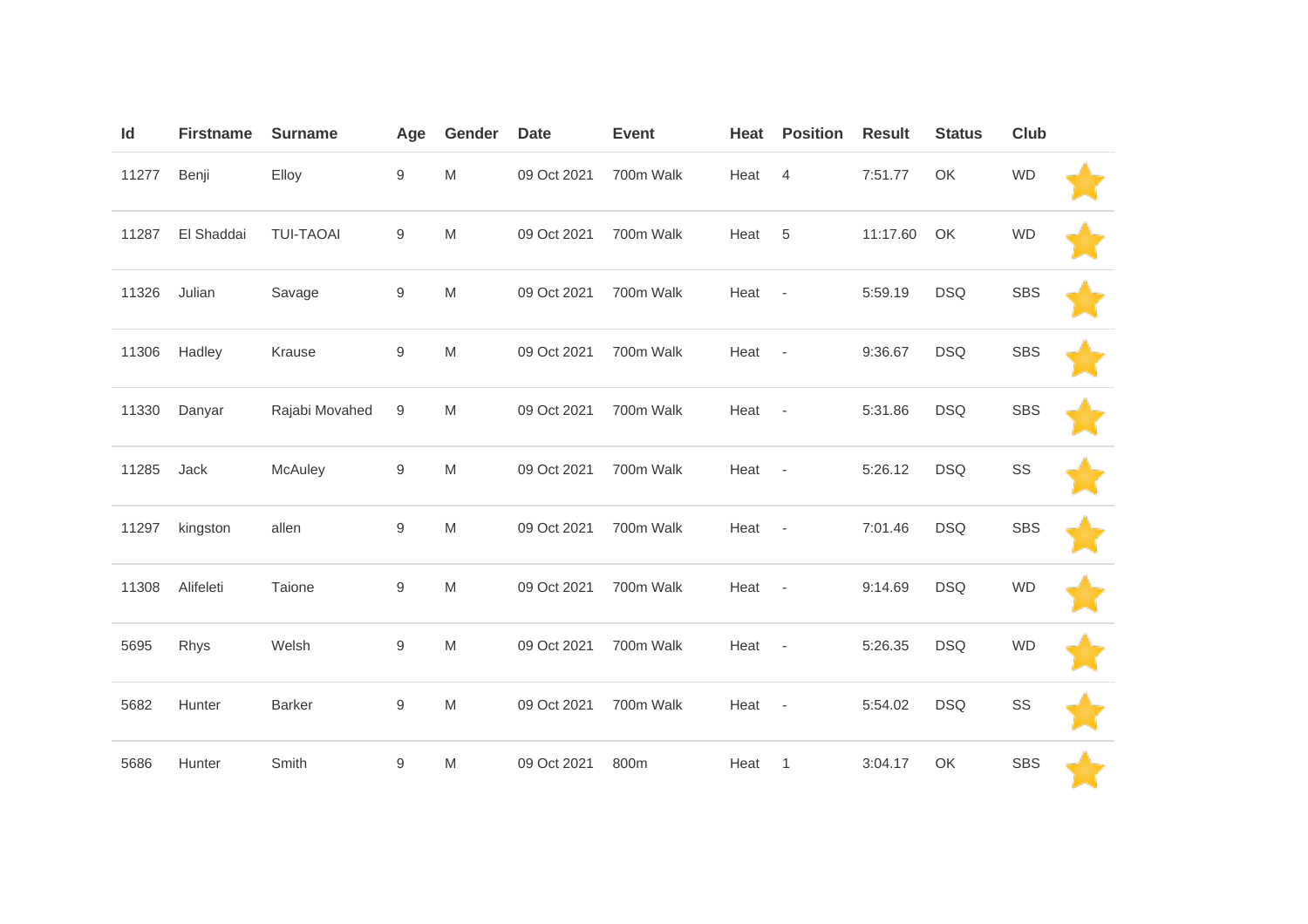| Id    | <b>Firstname</b> | <b>Surname</b> | Age              | Gender                                                                                                     | <b>Date</b> | <b>Event</b> | Heat | <b>Position</b>           | <b>Result</b> | <b>Status</b> | <b>Club</b> |  |
|-------|------------------|----------------|------------------|------------------------------------------------------------------------------------------------------------|-------------|--------------|------|---------------------------|---------------|---------------|-------------|--|
| 5682  | Hunter           | Barker         | $\hbox{9}$       | $\mathsf{M}% _{T}=\mathsf{M}_{T}\!\left( a,b\right) ,\ \mathsf{M}_{T}=\mathsf{M}_{T}\!\left( a,b\right) ,$ | 09 Oct 2021 | 800m         | Heat | 2                         | 3:07.92       | OK            | SS          |  |
| 11277 | Benji            | Elloy          | $\hbox{9}$       | M                                                                                                          | 09 Oct 2021 | 800m         | Heat | $\ensuremath{\mathsf{3}}$ | 3:16.24       | OK            | <b>WD</b>   |  |
| 11285 | Jack             | McAuley        | $\boldsymbol{9}$ | $\mathsf{M}% _{T}=\mathsf{M}_{T}\!\left( a,b\right) ,\ \mathsf{M}_{T}=\mathsf{M}_{T}\!\left( a,b\right) ,$ | 09 Oct 2021 | 800m         | Heat | $\overline{4}$            | 3:20.67       | OK            | SS          |  |
| 5695  | Rhys             | Welsh          | $\mathsf 9$      | M                                                                                                          | 09 Oct 2021 | 800m         | Heat | 5                         | 3:22.29       | OK            | <b>WD</b>   |  |
| 5746  | Kai              | Dabala         | $\boldsymbol{9}$ | $\mathsf{M}% _{T}=\mathsf{M}_{T}\!\left( a,b\right) ,\ \mathsf{M}_{T}=\mathsf{M}_{T}\!\left( a,b\right) ,$ | 09 Oct 2021 | 800m         | Heat | 6                         | 3:23.06       | OK            | SS          |  |
| 11306 | Hadley           | Krause         | $\boldsymbol{9}$ | M                                                                                                          | 09 Oct 2021 | 800m         | Heat | $\overline{7}$            | 3:25.30       | OK            | <b>SBS</b>  |  |
| 11330 | Danyar           | Rajabi Movahed | 9                | M                                                                                                          | 09 Oct 2021 | 800m         | Heat | 8                         | 3:26.38       | OK            | <b>SBS</b>  |  |
| 11326 | Julian           | Savage         | $\boldsymbol{9}$ | M                                                                                                          | 09 Oct 2021 | 800m         | Heat | $\boldsymbol{9}$          | 3:45.41       | OK            | <b>SBS</b>  |  |
| 5625  | Samuel           | Payne          | $\hbox{9}$       | M                                                                                                          | 09 Oct 2021 | 800m         | Heat | 10                        | 3:50.52       | OK            | SS          |  |
| 11297 | kingston         | allen          | $\mathsf 9$      | M                                                                                                          | 09 Oct 2021 | 800m         | Heat | 11                        | 4:18.72       | OK            | <b>SBS</b>  |  |
| 11308 | Alifeleti        | Taione         | $\boldsymbol{9}$ | M                                                                                                          | 09 Oct 2021 | 800m         | Heat | 12                        | 5:01.01       | OK            | <b>WD</b>   |  |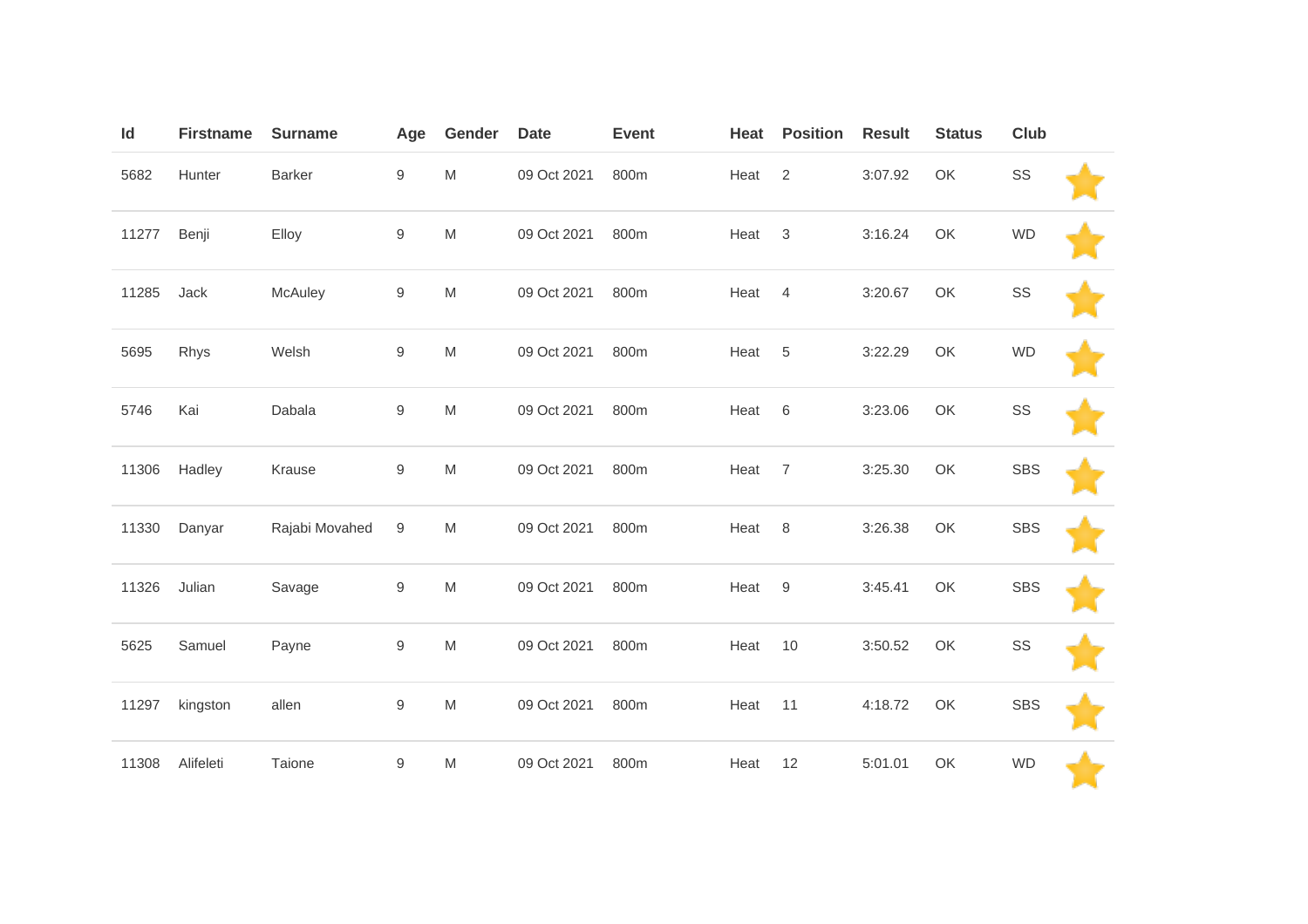| Id    | <b>Firstname</b> | <b>Surname</b>   | Age              | Gender                                                                                                     | <b>Date</b> | <b>Event</b> | Heat | <b>Position</b> | <b>Result</b> | <b>Status</b> | Club       |  |
|-------|------------------|------------------|------------------|------------------------------------------------------------------------------------------------------------|-------------|--------------|------|-----------------|---------------|---------------|------------|--|
| 11287 | El Shaddai       | <b>TUI-TAOAI</b> | $\boldsymbol{9}$ | $\mathsf{M}% _{T}=\mathsf{M}_{T}\!\left( a,b\right) ,\ \mathsf{M}_{T}=\mathsf{M}_{T}\!\left( a,b\right) ,$ | 09 Oct 2021 | 800m         | Heat | 13              | 6:40.70       | OK            | <b>WD</b>  |  |
| 5695  | Rhys             | Welsh            | $\boldsymbol{9}$ | ${\sf M}$                                                                                                  | 09 Oct 2021 | Shot 2kg     | Heat | $\mathbf{1}$    | 5.89          | OK            | <b>WD</b>  |  |
| 5756  | Tamaiva          | Pera             | $\boldsymbol{9}$ | ${\sf M}$                                                                                                  | 09 Oct 2021 | Shot 2kg     | Heat | $\overline{2}$  | 5.56          | OK            | WS         |  |
| 11277 | Benji            | Elloy            | $\boldsymbol{9}$ | $\mathsf{M}% _{T}=\mathsf{M}_{T}\!\left( a,b\right) ,\ \mathsf{M}_{T}=\mathsf{M}_{T}\!\left( a,b\right) ,$ | 09 Oct 2021 | Shot 2kg     | Heat | $\mathbf 3$     | 5.32          | OK            | <b>WD</b>  |  |
| 5835  | Thomas           | Lua              | $\boldsymbol{9}$ | ${\sf M}$                                                                                                  | 09 Oct 2021 | Shot 2kg     | Heat | $\overline{4}$  | 5.07          | OK            | <b>WD</b>  |  |
| 5838  | Tyson            | Papalii          | $\hbox{9}$       | ${\sf M}$                                                                                                  | 09 Oct 2021 | Shot 2kg     | Heat | $\,$ 5 $\,$     | 4.75          | OK            | <b>WD</b>  |  |
| 5682  | Hunter           | <b>Barker</b>    | $\boldsymbol{9}$ | ${\sf M}$                                                                                                  | 09 Oct 2021 | Shot 2kg     | Heat | $\,6$           | 4.67          | OK            | SS         |  |
| 5686  | Hunter           | Smith            | $\boldsymbol{9}$ | $\mathsf{M}% _{T}=\mathsf{M}_{T}\!\left( a,b\right) ,\ \mathsf{M}_{T}=\mathsf{M}_{T}\!\left( a,b\right) ,$ | 09 Oct 2021 | Shot 2kg     | Heat | $\overline{7}$  | 4.23          | OK            | <b>SBS</b> |  |
| 11308 | Alifeleti        | Taione           | $\boldsymbol{9}$ | ${\sf M}$                                                                                                  | 09 Oct 2021 | Shot 2kg     | Heat | 8               | 4.07          | OK            | <b>WD</b>  |  |
| 5625  | Samuel           | Payne            | $\boldsymbol{9}$ | M                                                                                                          | 09 Oct 2021 | Shot 2kg     | Heat | $9\,$           | 3.55          | OK            | SS         |  |
| 5746  | Kai              | Dabala           | $\boldsymbol{9}$ | M                                                                                                          | 09 Oct 2021 | Shot 2kg     | Heat | 10              | 3.22          | OK            | SS         |  |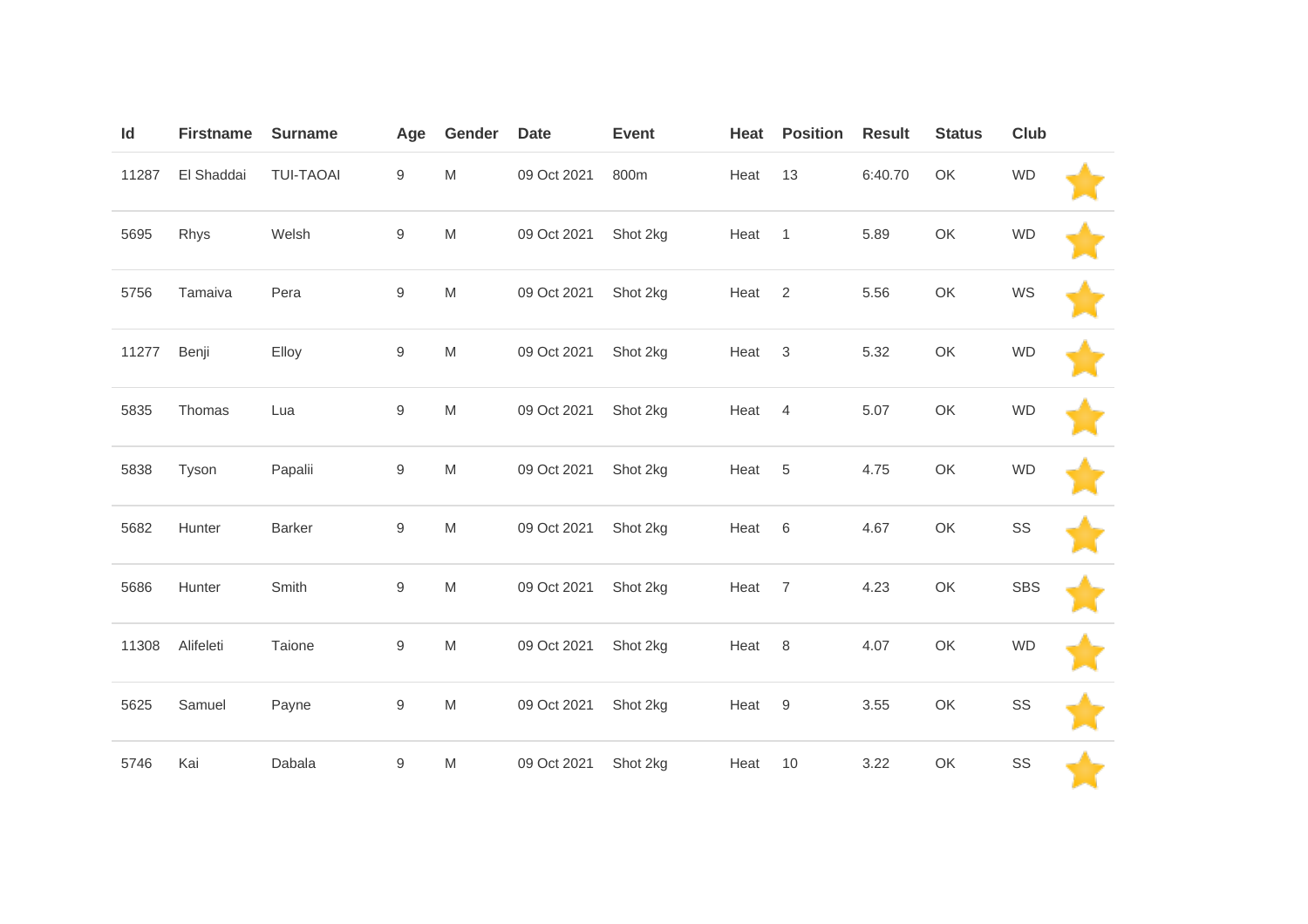| Id    | <b>Firstname</b> | <b>Surname</b>   | Age              | Gender                                                                                                     | <b>Date</b> | <b>Event</b>  | Heat | <b>Position</b> | <b>Result</b> | <b>Status</b> | Club       |  |
|-------|------------------|------------------|------------------|------------------------------------------------------------------------------------------------------------|-------------|---------------|------|-----------------|---------------|---------------|------------|--|
| 11287 | El Shaddai       | <b>TUI-TAOAI</b> | $\boldsymbol{9}$ | $\mathsf{M}% _{T}=\mathsf{M}_{T}\!\left( a,b\right) ,\ \mathsf{M}_{T}=\mathsf{M}_{T}\!\left( a,b\right) ,$ | 09 Oct 2021 | Shot 2kg      | Heat | 11              | 3.09          | OK            | <b>WD</b>  |  |
| 11297 | kingston         | allen            | $\boldsymbol{9}$ | ${\sf M}$                                                                                                  | 09 Oct 2021 | Shot 2kg      | Heat | 12              | 3.04          | OK            | <b>SBS</b> |  |
| 11285 | Jack             | McAuley          | $\boldsymbol{9}$ | ${\sf M}$                                                                                                  | 09 Oct 2021 | Shot 2kg      | Heat | 13              | 2.44          | OK            | SS         |  |
| 5695  | Rhys             | Welsh            | $\boldsymbol{9}$ | ${\sf M}$                                                                                                  | 09 Oct 2021 | Turbo Javelin | Heat | $\overline{1}$  | 18.82         | OK            | <b>WD</b>  |  |
| 5835  | Thomas           | Lua              | $\boldsymbol{9}$ | $\mathsf{M}% _{T}=\mathsf{M}_{T}\!\left( a,b\right) ,\ \mathsf{M}_{T}=\mathsf{M}_{T}\!\left( a,b\right) ,$ | 09 Oct 2021 | Turbo Javelin | Heat | 2               | 14.16         | OK            | <b>WD</b>  |  |
| 5746  | Kai              | Dabala           | $\boldsymbol{9}$ | ${\sf M}$                                                                                                  | 09 Oct 2021 | Turbo Javelin | Heat | $\sqrt{3}$      | 10.75         | OK            | SS         |  |
| 11277 | Benji            | Elloy            | $\boldsymbol{9}$ | $\mathsf{M}% _{T}=\mathsf{M}_{T}\!\left( a,b\right) ,\ \mathsf{M}_{T}=\mathsf{M}_{T}\!\left( a,b\right) ,$ | 09 Oct 2021 | Turbo Javelin | Heat | $\overline{4}$  | 10.17         | OK            | <b>WD</b>  |  |
| 5686  | Hunter           | Smith            | $\boldsymbol{9}$ | $\mathsf{M}% _{T}=\mathsf{M}_{T}\!\left( a,b\right) ,\ \mathsf{M}_{T}=\mathsf{M}_{T}$                      | 09 Oct 2021 | Turbo Javelin | Heat | 5               | 9.43          | OK            | <b>SBS</b> |  |
| 5625  | Samuel           | Payne            | $\boldsymbol{9}$ | ${\sf M}$                                                                                                  | 09 Oct 2021 | Turbo Javelin | Heat | 6               | 8.86          | OK            | SS         |  |
| 5838  | Tyson            | Papalii          | $\boldsymbol{9}$ | $\mathsf{M}% _{T}=\mathsf{M}_{T}\!\left( a,b\right) ,\ \mathsf{M}_{T}=\mathsf{M}_{T}$                      | 09 Oct 2021 | Turbo Javelin | Heat | $\overline{7}$  | 8.70          | OK            | <b>WD</b>  |  |
| 11297 | kingston         | allen            | $\boldsymbol{9}$ | ${\sf M}$                                                                                                  | 09 Oct 2021 | Turbo Javelin | Heat | 8               | 8.04          | OK            | <b>SBS</b> |  |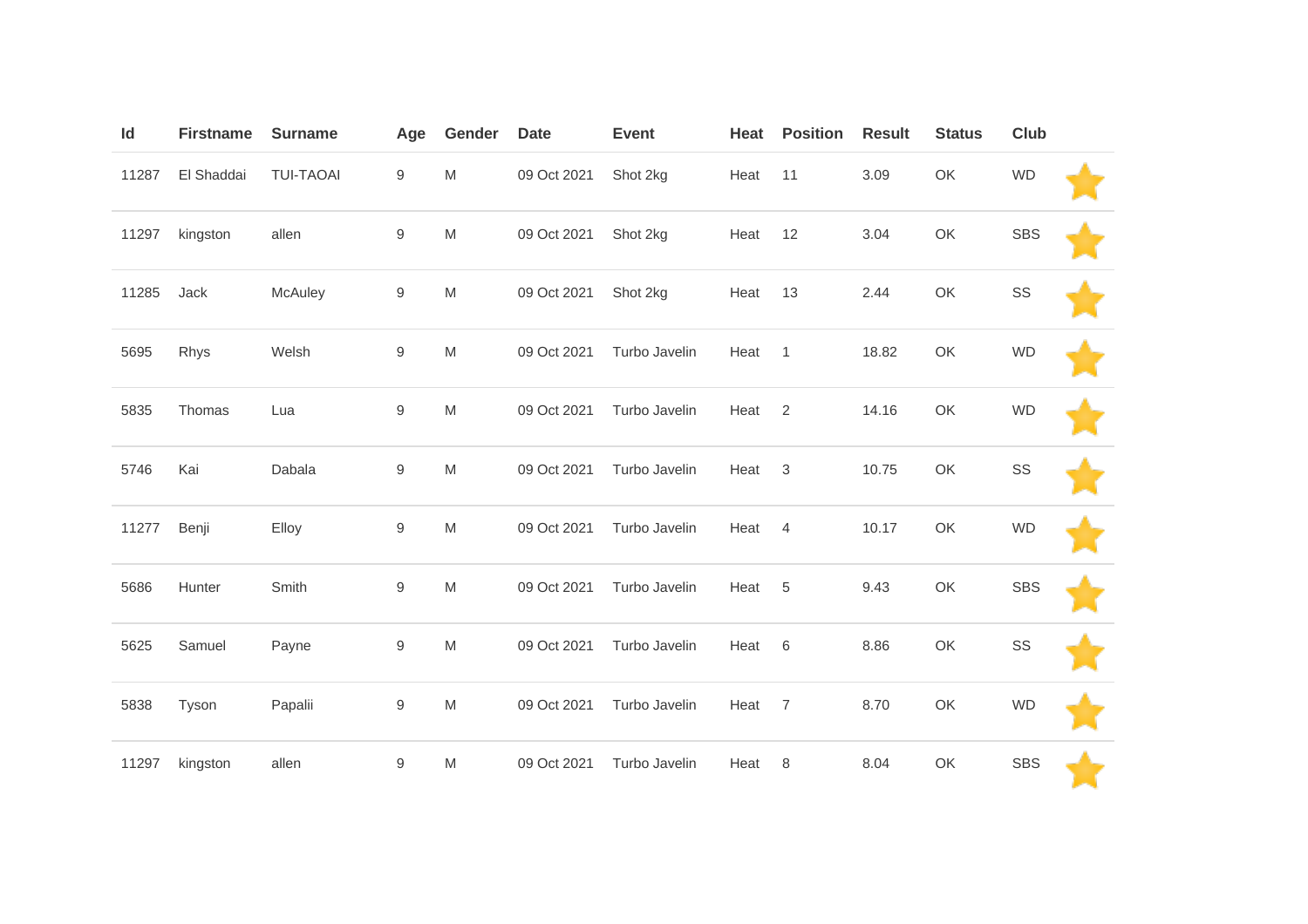| Id    | <b>Firstname</b> | <b>Surname</b>   | Age              | Gender                                                                                                     | <b>Date</b> | <b>Event</b>  | Heat | <b>Position</b>  | <b>Result</b> | <b>Status</b> | Club       |  |
|-------|------------------|------------------|------------------|------------------------------------------------------------------------------------------------------------|-------------|---------------|------|------------------|---------------|---------------|------------|--|
| 11285 | Jack             | McAuley          | $\boldsymbol{9}$ | M                                                                                                          | 09 Oct 2021 | Turbo Javelin | Heat | $\boldsymbol{9}$ | 7.80          | OK            | SS         |  |
| 11287 | El Shaddai       | <b>TUI-TAOAI</b> | 9                | M                                                                                                          | 09 Oct 2021 | Turbo Javelin | Heat | 10               | 7.65          | OK            | <b>WD</b>  |  |
| 5756  | Tamaiva          | Pera             | $\hbox{9}$       | M                                                                                                          | 09 Oct 2021 | Turbo Javelin | Heat | 11               | 7.10          | OK            | WS         |  |
| 11326 | Julian           | Savage           | $\hbox{9}$       | M                                                                                                          | 09 Oct 2021 | Turbo Javelin | Heat | 12               | 6.74          | OK            | <b>SBS</b> |  |
| 5682  | Hunter           | <b>Barker</b>    | $\boldsymbol{9}$ | M                                                                                                          | 09 Oct 2021 | Turbo Javelin | Heat | 13               | 6.52          | OK            | SS         |  |
| 11306 | Hadley           | Krause           | $\boldsymbol{9}$ | $\mathsf{M}% _{T}=\mathsf{M}_{T}\!\left( a,b\right) ,\ \mathsf{M}_{T}=\mathsf{M}_{T}\!\left( a,b\right) ,$ | 09 Oct 2021 | Turbo Javelin | Heat | 14               | 6.13          | OK            | <b>SBS</b> |  |
| 11308 | Alifeleti        | Taione           | $\boldsymbol{9}$ | M                                                                                                          | 09 Oct 2021 | Turbo Javelin | Heat | 15               | 5.80          | OK            | <b>WD</b>  |  |
| 11330 | Danyar           | Rajabi Movahed   | $\boldsymbol{9}$ | $\mathsf{M}% _{T}=\mathsf{M}_{T}\!\left( a,b\right) ,\ \mathsf{M}_{T}=\mathsf{M}_{T}\!\left( a,b\right) ,$ | 09 Oct 2021 | Turbo Javelin | Heat | 16               | 5.47          | OK            | <b>SBS</b> |  |
| 5618  | Rylan            | Clark            | 10               | M                                                                                                          | 09 Oct 2021 | 1100m Walk    | Heat | $\mathbf{1}$     | 8:20.56       | OK            | <b>SBS</b> |  |
| 11351 | Damon            | Dowell           | 10               | M                                                                                                          | 09 Oct 2021 | 1100m Walk    | Heat | $\overline{2}$   | 8:50.23       | OK            | <b>SBS</b> |  |
| 5621  | Jobie            | Martin           | 10               | M                                                                                                          | 09 Oct 2021 | 1100m Walk    | Heat | 3                | 12:01.80      | OK            | <b>SBS</b> |  |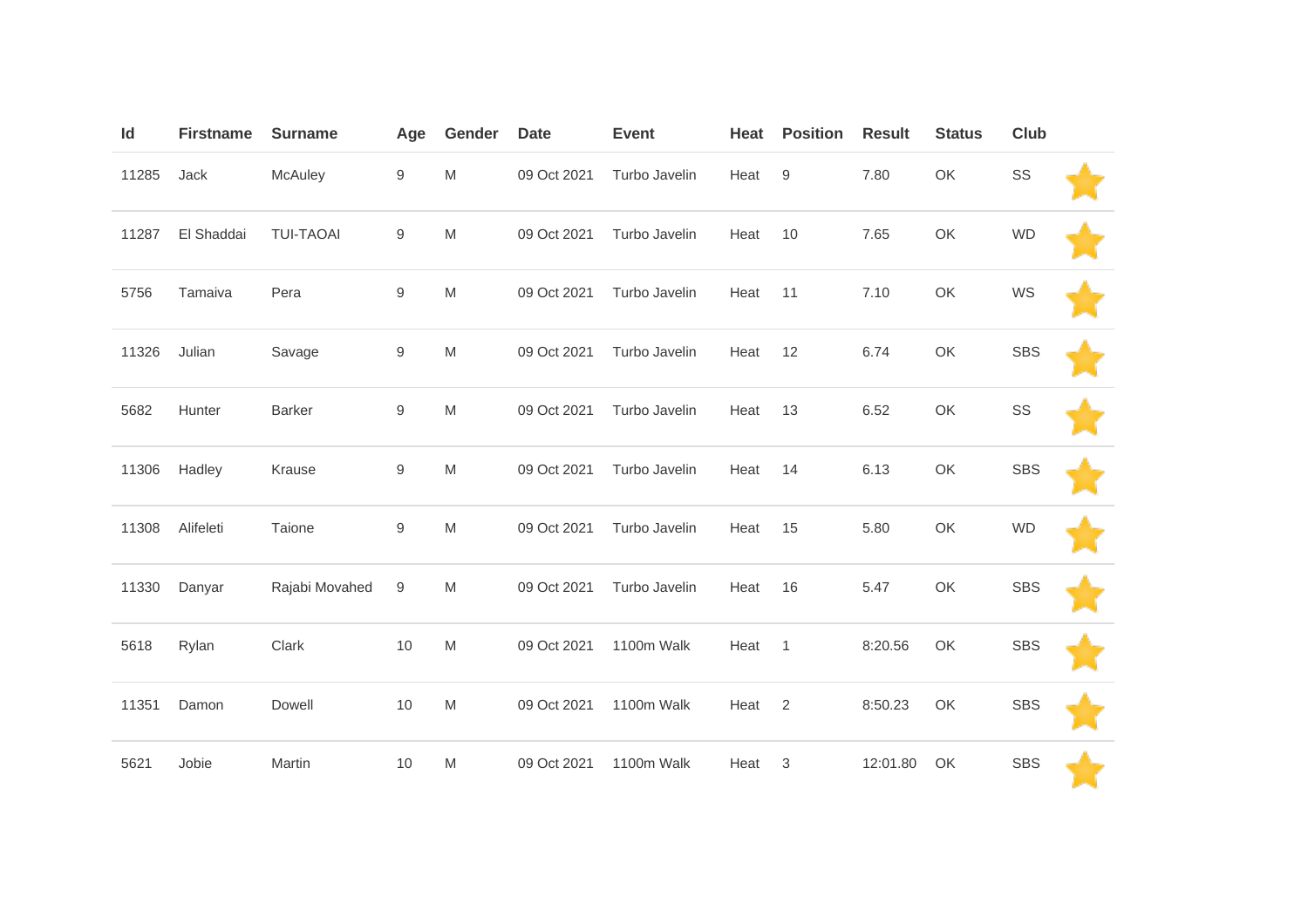| Id    | <b>Firstname</b> | <b>Surname</b> | Age  | Gender                                                                                                     | <b>Date</b> | <b>Event</b> | Heat   | <b>Position</b>          | <b>Result</b> | <b>Status</b> | Club       |  |
|-------|------------------|----------------|------|------------------------------------------------------------------------------------------------------------|-------------|--------------|--------|--------------------------|---------------|---------------|------------|--|
| 11346 | Mason            | Hodges         | 10   | M                                                                                                          | 09 Oct 2021 | 1100m Walk   | Heat   | $\overline{\phantom{a}}$ | 10:32.69      | <b>DSQ</b>    | <b>WD</b>  |  |
| 11334 | Dale             | Haynes         | $10$ | M                                                                                                          | 09 Oct 2021 | 1100m Walk   | Heat   | $\overline{\phantom{a}}$ | 8:22.24       | <b>DSQ</b>    | <b>SBS</b> |  |
| 11294 | Jacob            | Rose           | 10   | M                                                                                                          | 09 Oct 2021 | 1100m Walk   | Heat   | $\sim$ $-$               | 8:56.41       | <b>DSQ</b>    | <b>SBS</b> |  |
| 11311 | Koby             | Pirihi         | 10   | M                                                                                                          | 09 Oct 2021 | 1100m Walk   | Heat - |                          | 12:01.29      | <b>DSQ</b>    | <b>WD</b>  |  |
| 5618  | Rylan            | Clark          | 10   | M                                                                                                          | 09 Oct 2021 | 200m         | Heat   | $\mathbf{1}$             | 35.07         | OK            | <b>SBS</b> |  |
| 11311 | Koby             | Pirihi         | 10   | M                                                                                                          | 09 Oct 2021 | 200m         | Heat   | 2                        | 36.10         | OK            | <b>WD</b>  |  |
| 11351 | Damon            | Dowell         | 10   | M                                                                                                          | 09 Oct 2021 | 200m         | Heat   | $\mathbf{3}$             | 36.88         | OK            | <b>SBS</b> |  |
| 5621  | Jobie            | Martin         | 10   | $\mathsf{M}% _{T}=\mathsf{M}_{T}\!\left( a,b\right) ,\ \mathsf{M}_{T}=\mathsf{M}_{T}\!\left( a,b\right) ,$ | 09 Oct 2021 | 200m         | Heat   | $\overline{4}$           | 38.01         | OK            | <b>SBS</b> |  |
| 11294 | Jacob            | Rose           | 10   | M                                                                                                          | 09 Oct 2021 | 200m         | Heat   | $\overline{5}$           | 40.13         | OK            | <b>SBS</b> |  |
| 11334 | Dale             | Haynes         | 10   | M                                                                                                          | 09 Oct 2021 | 200m         | Heat   | $\,6$                    | 40.55         | OK            | <b>SBS</b> |  |
| 5751  | Finn             | Street         | 10   | M                                                                                                          | 09 Oct 2021 | 200m         | Heat   | $\overline{7}$           | 43.33         | OK            | SBS        |  |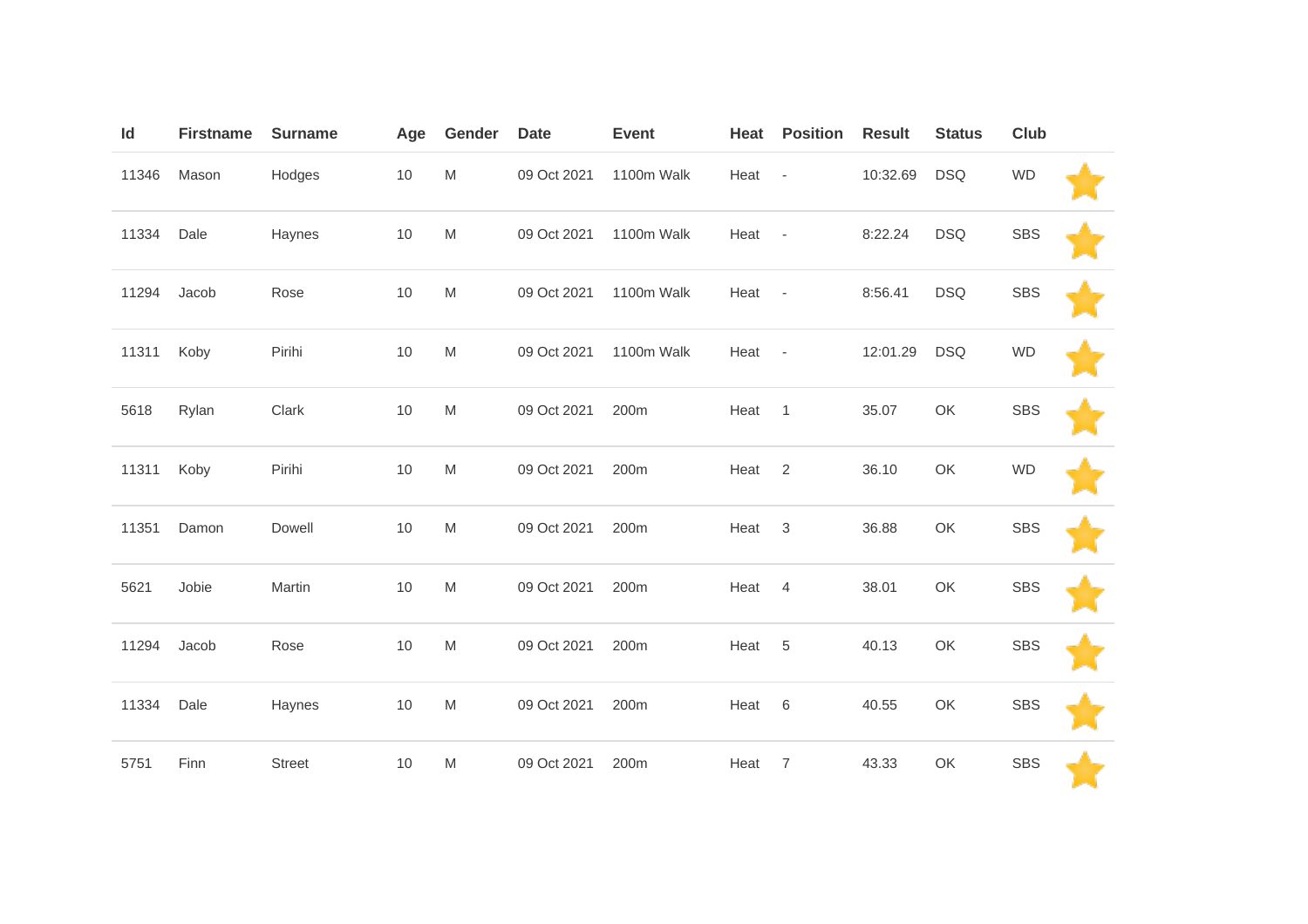| Id    | <b>Firstname</b> | <b>Surname</b> | Age  | Gender                                                                                                     | <b>Date</b> | <b>Event</b> | Heat | <b>Position</b>  | <b>Result</b> | <b>Status</b> | Club       |  |
|-------|------------------|----------------|------|------------------------------------------------------------------------------------------------------------|-------------|--------------|------|------------------|---------------|---------------|------------|--|
| 8239  | Harlem           | Pflugmacher    | $10$ | $\mathsf{M}% _{T}=\mathsf{M}_{T}\!\left( a,b\right) ,\ \mathsf{M}_{T}=\mathsf{M}_{T}\!\left( a,b\right) ,$ | 09 Oct 2021 | 200m         | Heat | 8                | 48.47         | OK            | <b>SBS</b> |  |
| 5633  | Beau             | Posthuma       | 10   | $\mathsf{M}% _{T}=\mathsf{M}_{T}\!\left( a,b\right) ,\ \mathsf{M}_{T}=\mathsf{M}_{T}$                      | 09 Oct 2021 | 200m         | Heat | $\boldsymbol{9}$ | 48.84         | OK            | SS         |  |
| 11346 | Mason            | Hodges         | 10   | ${\sf M}$                                                                                                  | 09 Oct 2021 | 200m         | Heat | 10               | 54.48         | OK            | <b>WD</b>  |  |
| 5618  | Rylan            | Clark          | 10   | ${\sf M}$                                                                                                  | 09 Oct 2021 | 60m Hurdles  | Heat | $\overline{1}$   | 12.49         | OK            | <b>SBS</b> |  |
| 11351 | Damon            | Dowell         | 10   | ${\sf M}$                                                                                                  | 09 Oct 2021 | 60m Hurdles  | Heat | $\overline{2}$   | 13.65         | OK            | <b>SBS</b> |  |
| 5621  | Jobie            | Martin         | 10   | $\mathsf{M}% _{T}=\mathsf{M}_{T}\!\left( a,b\right) ,\ \mathsf{M}_{T}=\mathsf{M}_{T}$                      | 09 Oct 2021 | 60m Hurdles  | Heat | $\sqrt{3}$       | 13.85         | OK            | <b>SBS</b> |  |
| 11311 | Koby             | Pirihi         | 10   | $\mathsf{M}% _{T}=\mathsf{M}_{T}\!\left( a,b\right) ,\ \mathsf{M}_{T}=\mathsf{M}_{T}\!\left( a,b\right) ,$ | 09 Oct 2021 | 60m Hurdles  | Heat | $\overline{4}$   | 14.62         | OK            | <b>WD</b>  |  |
| 11294 | Jacob            | Rose           | 10   | ${\sf M}$                                                                                                  | 09 Oct 2021 | 60m Hurdles  | Heat | 5                | 14.90         | OK            | <b>SBS</b> |  |
| 11334 | Dale             | Haynes         | 10   | M                                                                                                          | 09 Oct 2021 | 60m Hurdles  | Heat | 6                | 14.92         | OK            | <b>SBS</b> |  |
| 5751  | Finn             | <b>Street</b>  | 10   | ${\sf M}$                                                                                                  | 09 Oct 2021 | 60m Hurdles  | Heat | $\overline{7}$   | 15.08         | OK            | <b>SBS</b> |  |
| 8239  | Harlem           | Pflugmacher    | 10   | ${\sf M}$                                                                                                  | 09 Oct 2021 | 60m Hurdles  | Heat | 8                | 15.72         | OK            | <b>SBS</b> |  |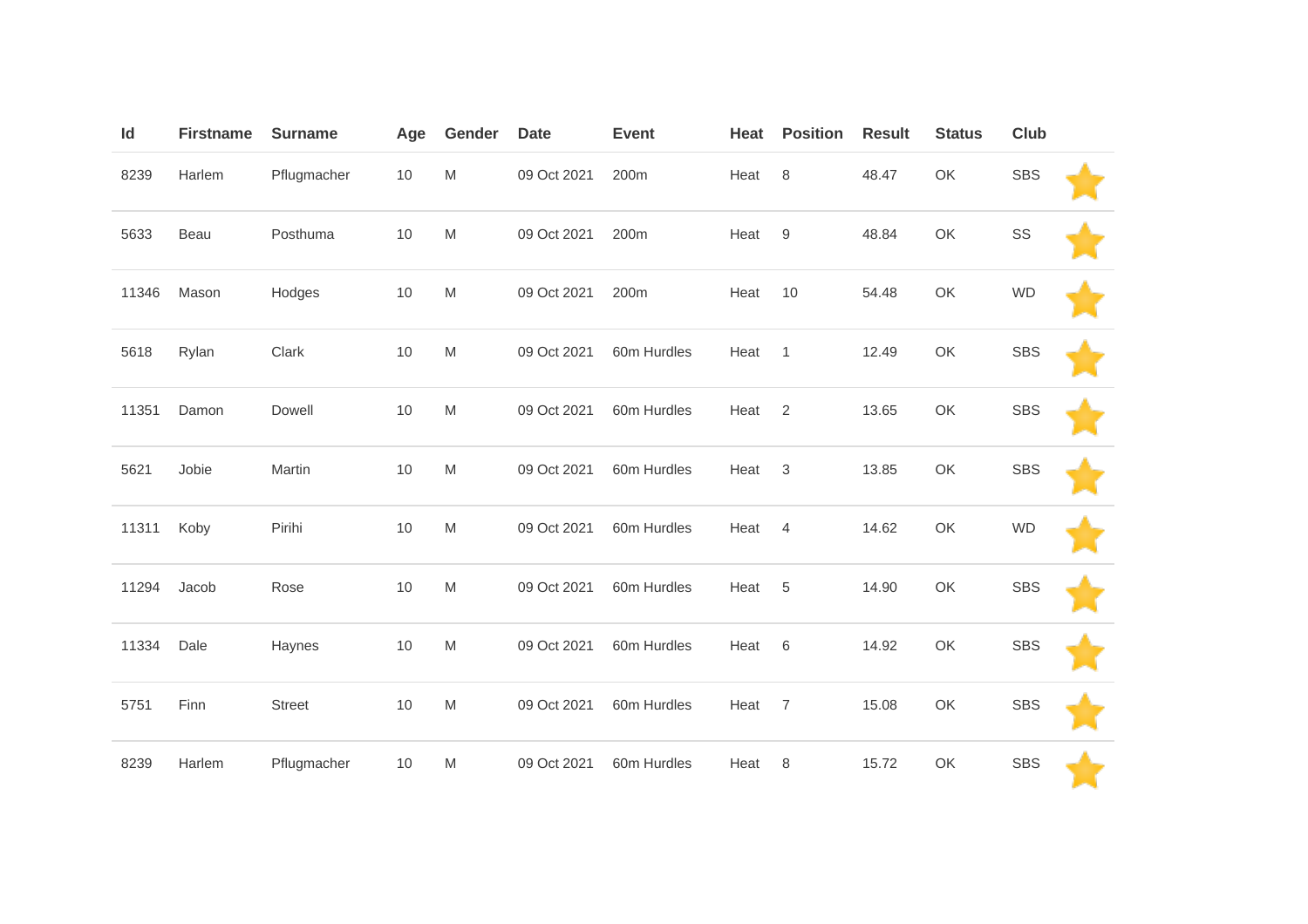| Id    | <b>Firstname</b> | <b>Surname</b> | Age | Gender | <b>Date</b> | <b>Event</b> | Heat | <b>Position</b>  | <b>Result</b> | <b>Status</b> | Club       |  |
|-------|------------------|----------------|-----|--------|-------------|--------------|------|------------------|---------------|---------------|------------|--|
| 5633  | Beau             | Posthuma       | 10  | M      | 09 Oct 2021 | 60m Hurdles  | Heat | $\boldsymbol{9}$ | 17.98         | OK            | SS         |  |
| 11346 | Mason            | Hodges         | 10  | M      | 09 Oct 2021 | 60m Hurdles  | Heat | 10               | 19.91         | OK            | <b>WD</b>  |  |
| 5618  | Rylan            | Clark          | 10  | M      | 09 Oct 2021 | 800m         | Heat | $\mathbf{1}$     | 3:00.25       | OK            | <b>SBS</b> |  |
| 11351 | Damon            | Dowell         | 10  | M      | 09 Oct 2021 | 800m         | Heat | 2                | 3:13.55       | OK            | <b>SBS</b> |  |
| 5621  | Jobie            | Martin         | 10  | M      | 09 Oct 2021 | 800m         | Heat | $\sqrt{3}$       | 3:14.30       | OK            | <b>SBS</b> |  |
| 11334 | Dale             | Haynes         | 10  | M      | 09 Oct 2021 | 800m         | Heat | $\overline{4}$   | 3:27.11       | OK            | <b>SBS</b> |  |
| 11294 | Jacob            | Rose           | 10  | M      | 09 Oct 2021 | 800m         | Heat | 5                | 3:32.89       | OK            | <b>SBS</b> |  |
| 11311 | Koby             | Pirihi         | 10  | M      | 09 Oct 2021 | 800m         | Heat | 6                | 3:54.88       | OK            | <b>WD</b>  |  |
| 8239  | Harlem           | Pflugmacher    | 10  | M      | 09 Oct 2021 | 800m         | Heat | $\overline{7}$   | 4:28.25       | OK            | <b>SBS</b> |  |
| 11346 | Mason            | Hodges         | 10  | M      | 09 Oct 2021 | 800m         | Heat | 8                | 4:42.64       | OK            | <b>WD</b>  |  |
| 5751  | Finn             | <b>Street</b>  | 10  | M      | 09 Oct 2021 | Shot 2kg     | Heat | $\mathbf{1}$     | 8.83          | OK            | <b>SBS</b> |  |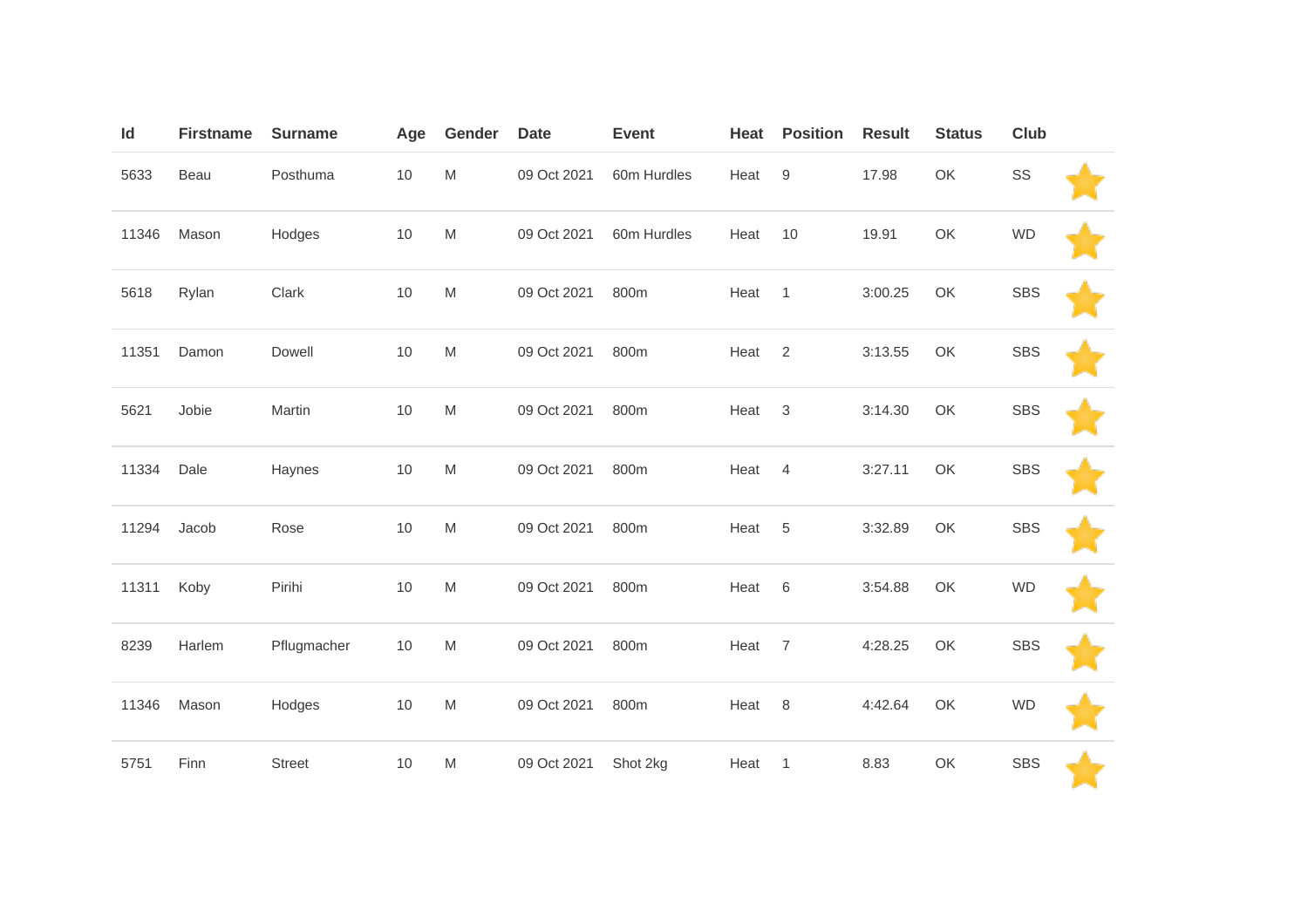| Id    | <b>Firstname</b> | <b>Surname</b> | Age  | Gender                                                                                                     | <b>Date</b> | <b>Event</b>  | Heat | <b>Position</b> | <b>Result</b> | <b>Status</b> | Club       |  |
|-------|------------------|----------------|------|------------------------------------------------------------------------------------------------------------|-------------|---------------|------|-----------------|---------------|---------------|------------|--|
| 5618  | Rylan            | Clark          | $10$ | M                                                                                                          | 09 Oct 2021 | Shot 2kg      | Heat | 2               | 7.12          | OK            | <b>SBS</b> |  |
| 5621  | Jobie            | Martin         | $10$ | $\mathsf{M}% _{T}=\mathsf{M}_{T}\!\left( a,b\right) ,\ \mathsf{M}_{T}=\mathsf{M}_{T}\!\left( a,b\right) ,$ | 09 Oct 2021 | Shot 2kg      | Heat | $\mathfrak{Z}$  | 5.72          | OK            | <b>SBS</b> |  |
| 11311 | Koby             | Pirihi         | 10   | M                                                                                                          | 09 Oct 2021 | Shot 2kg      | Heat | $\overline{4}$  | 5.43          | OK            | <b>WD</b>  |  |
| 8239  | Harlem           | Pflugmacher    | 10   | M                                                                                                          | 09 Oct 2021 | Shot 2kg      | Heat | 5               | 4.69          | OK            | <b>SBS</b> |  |
| 11334 | Dale             | Haynes         | 10   | M                                                                                                          | 09 Oct 2021 | Shot 2kg      | Heat | 6               | 4.43          | OK            | <b>SBS</b> |  |
| 11351 | Damon            | Dowell         | 10   | M                                                                                                          | 09 Oct 2021 | Shot 2kg      | Heat | $\overline{7}$  | 3.92          | OK            | <b>SBS</b> |  |
| 11346 | Mason            | Hodges         | 10   | M                                                                                                          | 09 Oct 2021 | Shot 2kg      | Heat | 8               | 3.72          | OK            | <b>WD</b>  |  |
| 11294 | Jacob            | Rose           | 10   | M                                                                                                          | 09 Oct 2021 | Shot 2kg      | Heat | $9\,$           | 3.38          | OK            | <b>SBS</b> |  |
| 5633  | Beau             | Posthuma       | $10$ | M                                                                                                          | 09 Oct 2021 | Shot 2kg      | Heat | 10              | 3.19          | OK            | SS         |  |
| 5751  | Finn             | <b>Street</b>  | 10   | M                                                                                                          | 09 Oct 2021 | Turbo Javelin | Heat | $\overline{1}$  | 20.76         | OK            | <b>SBS</b> |  |
| 5618  | Rylan            | Clark          | 10   | M                                                                                                          | 09 Oct 2021 | Turbo Javelin | Heat | 2               | 19.95         | OK            | <b>SBS</b> |  |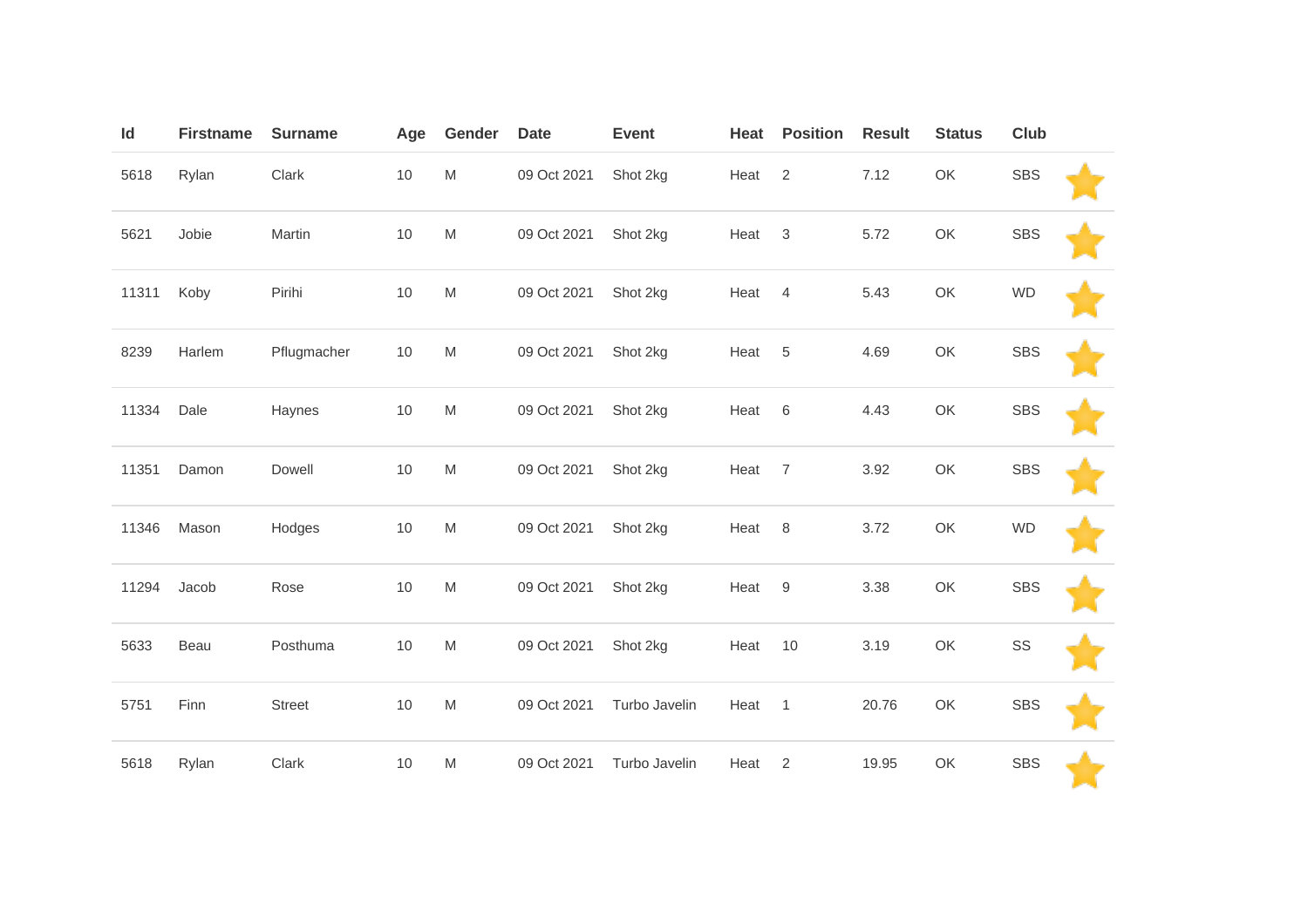| Id    | <b>Firstname</b> | <b>Surname</b> | Age | Gender                                                                                                     | <b>Date</b> | <b>Event</b>  | Heat | <b>Position</b>          | <b>Result</b> | <b>Status</b> | <b>Club</b> |  |
|-------|------------------|----------------|-----|------------------------------------------------------------------------------------------------------------|-------------|---------------|------|--------------------------|---------------|---------------|-------------|--|
| 5621  | Jobie            | Martin         | 10  | $\mathsf{M}% _{T}=\mathsf{M}_{T}\!\left( a,b\right) ,\ \mathsf{M}_{T}=\mathsf{M}_{T}\!\left( a,b\right) ,$ | 09 Oct 2021 | Turbo Javelin | Heat | $\mathfrak{S}$           | 10.03         | OK            | <b>SBS</b>  |  |
| 11311 | Koby             | Pirihi         | 10  | M                                                                                                          | 09 Oct 2021 | Turbo Javelin | Heat | $\overline{4}$           | 9.58          | OK            | <b>WD</b>   |  |
| 8239  | Harlem           | Pflugmacher    | 10  | $\mathsf{M}% _{T}=\mathsf{M}_{T}\!\left( a,b\right) ,\ \mathsf{M}_{T}=\mathsf{M}_{T}\!\left( a,b\right) ,$ | 09 Oct 2021 | Turbo Javelin | Heat | 5                        | 9.04          | OK            | <b>SBS</b>  |  |
| 11351 | Damon            | Dowell         | 10  | M                                                                                                          | 09 Oct 2021 | Turbo Javelin | Heat | 6                        | 8.06          | OK            | <b>SBS</b>  |  |
| 11346 | Mason            | Hodges         | 10  | $\mathsf{M}% _{T}=\mathsf{M}_{T}\!\left( a,b\right) ,\ \mathsf{M}_{T}=\mathsf{M}_{T}\!\left( a,b\right) ,$ | 09 Oct 2021 | Turbo Javelin | Heat | $\overline{7}$           | 6.87          | OK            | <b>WD</b>   |  |
| 11334 | Dale             | Haynes         | 10  | M                                                                                                          | 09 Oct 2021 | Turbo Javelin | Heat | 8                        | 6.81          | OK            | <b>SBS</b>  |  |
| 5633  | Beau             | Posthuma       | 10  | M                                                                                                          | 09 Oct 2021 | Turbo Javelin | Heat | 9                        | 6.78          | OK            | SS          |  |
| 11294 | Jacob            | Rose           | 10  | M                                                                                                          | 09 Oct 2021 | Turbo Javelin | Heat | $\overline{\phantom{a}}$ | <b>NA</b>     | No<br>Throw   | <b>SBS</b>  |  |
| 5629  | Nate             | Rosenberg      | 11  | M                                                                                                          | 09 Oct 2021 | 1100m Walk    | Heat | $\mathbf{1}$             | 8:19.58       | OK            | SS          |  |
| 5705  | Tashwin          | Rajasegar      | 11  | M                                                                                                          | 09 Oct 2021 | 1100m Walk    | Heat | 2                        | 9:08.13       | OK            | <b>SBS</b>  |  |
| 5826  | Zachary          | Smith          | 11  | M                                                                                                          | 09 Oct 2021 | 1100m Walk    | Heat | 3                        | 9:42.26       | OK            | <b>SBS</b>  |  |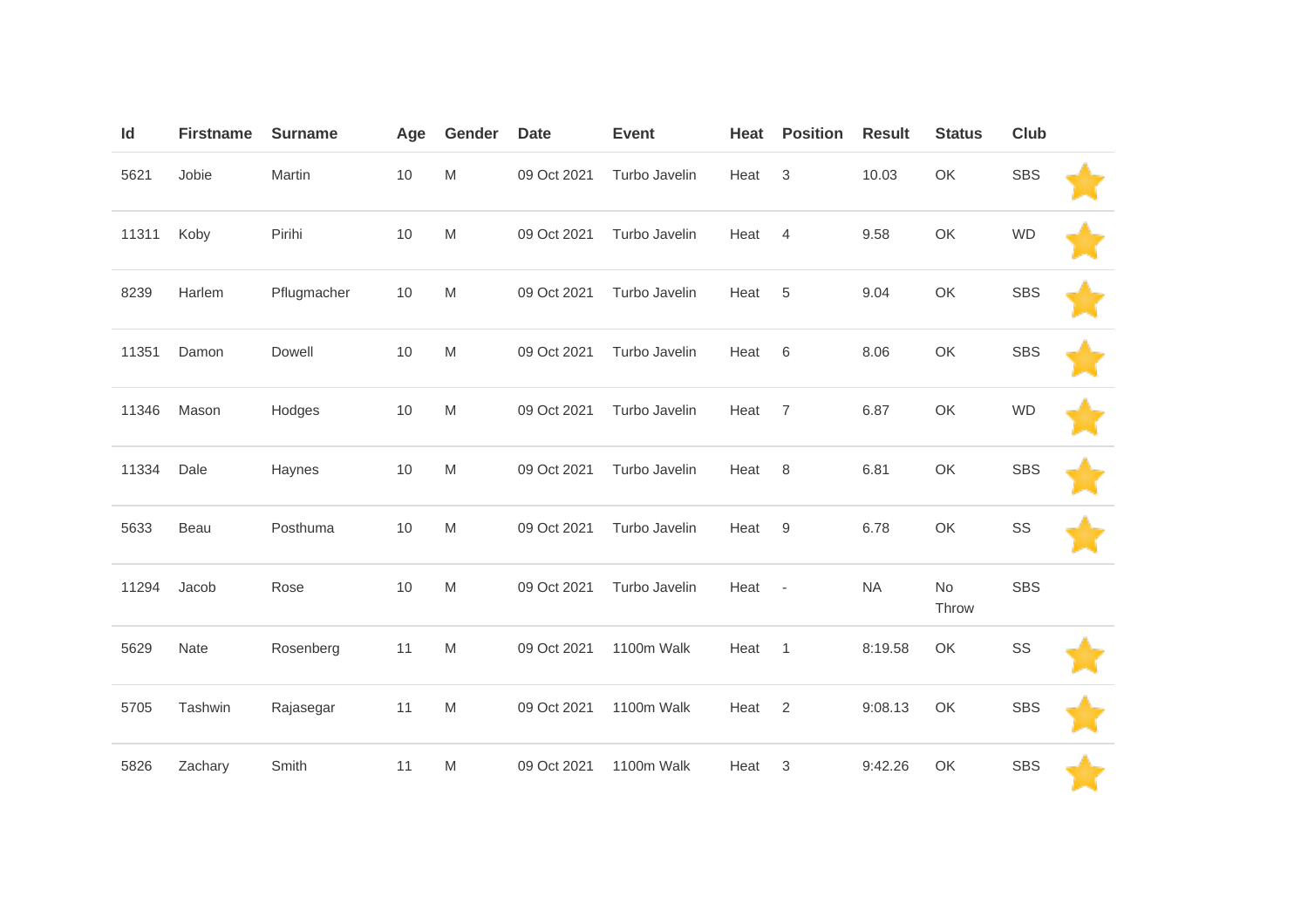| Id    | <b>Firstname</b> | <b>Surname</b> | Age | Gender                                                                                                     | <b>Date</b> | <b>Event</b> | Heat | <b>Position</b>          | <b>Result</b> | <b>Status</b> | Club       |  |
|-------|------------------|----------------|-----|------------------------------------------------------------------------------------------------------------|-------------|--------------|------|--------------------------|---------------|---------------|------------|--|
| 5701  | Ty               | Beenham        | 11  | M                                                                                                          | 09 Oct 2021 | 1100m Walk   | Heat | $\overline{4}$           | 9:55.01       | OK            | <b>SBS</b> |  |
| 5759  | Owen             | Young          | 11  | M                                                                                                          | 09 Oct 2021 | 1100m Walk   | Heat | 5                        | 9:57.46       | OK            | <b>SBS</b> |  |
| 11284 | Cabel            | Castle-Nepia   | 11  | M                                                                                                          | 09 Oct 2021 | 1100m Walk   | Heat | $\overline{\phantom{a}}$ | 9:53.98       | <b>DSQ</b>    | SS         |  |
| 7984  | Tom              | Kuricivi       | 11  | M                                                                                                          | 09 Oct 2021 | 200m         | Heat | $\overline{1}$           | 33.78         | OK            | WS         |  |
| 5705  | Tashwin          | Rajasegar      | 11  | M                                                                                                          | 09 Oct 2021 | 200m         | Heat | $\overline{2}$           | 34.51         | OK            | <b>SBS</b> |  |
| 5701  | Ty               | Beenham        | 11  | $\mathsf{M}% _{T}=\mathsf{M}_{T}\!\left( a,b\right) ,\ \mathsf{M}_{T}=\mathsf{M}_{T}\!\left( a,b\right) ,$ | 09 Oct 2021 | 200m         | Heat | $\sqrt{3}$               | 34.69         | OK            | <b>SBS</b> |  |
| 7983  | Thomas           | Blondeau       | 11  | M                                                                                                          | 09 Oct 2021 | 200m         | Heat | $\overline{4}$           | 35.15         | OK            | WS         |  |
| 5759  | Owen             | Young          | 11  | $\mathsf{M}% _{T}=\mathsf{M}_{T}\!\left( a,b\right) ,\ \mathsf{M}_{T}=\mathsf{M}_{T}\!\left( a,b\right) ,$ | 09 Oct 2021 | 200m         | Heat | 5                        | 38.63         | OK            | <b>SBS</b> |  |
| 5808  | Cole             | Betson         | 11  | M                                                                                                          | 09 Oct 2021 | 200m         | Heat | $\,6$                    | 39.84         | OK            | SS         |  |
| 5837  | Rory             | Goulding       | 11  | M                                                                                                          | 09 Oct 2021 | 200m         | Heat | $\overline{7}$           | 41.06         | OK            | <b>WD</b>  |  |
| 5629  | Nate             | Rosenberg      | 11  | M                                                                                                          | 09 Oct 2021 | 200m         | Heat | 8                        | 41.88         | OK            | SS         |  |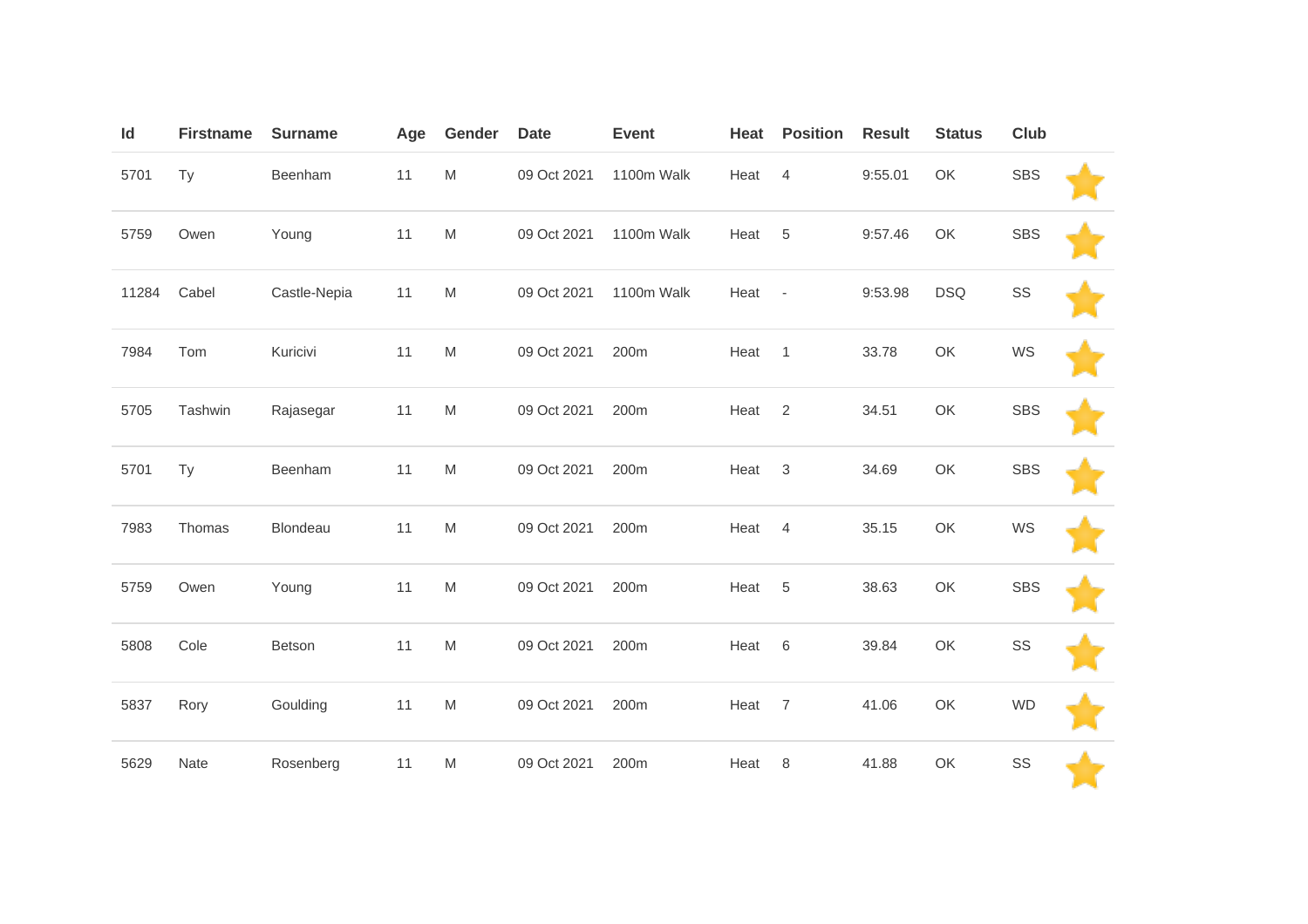| Id    | <b>Firstname</b> | <b>Surname</b> | Age | Gender                                                                                                     | <b>Date</b> | <b>Event</b> | Heat | <b>Position</b>  | <b>Result</b> | <b>Status</b> | Club       |  |
|-------|------------------|----------------|-----|------------------------------------------------------------------------------------------------------------|-------------|--------------|------|------------------|---------------|---------------|------------|--|
| 5826  | Zachary          | Smith          | 11  | $\mathsf{M}% _{T}=\mathsf{M}_{T}\!\left( a,b\right) ,\ \mathsf{M}_{T}=\mathsf{M}_{T}\!\left( a,b\right) ,$ | 09 Oct 2021 | 200m         | Heat | $\boldsymbol{9}$ | 43.52         | OK            | <b>SBS</b> |  |
| 11284 | Cabel            | Castle-Nepia   | 11  | ${\sf M}$                                                                                                  | 09 Oct 2021 | 200m         | Heat | 10               | 56.70         | OK            | SS         |  |
| 5705  | Tashwin          | Rajasegar      | 11  | ${\sf M}$                                                                                                  | 09 Oct 2021 | 800m         | Heat | $\mathbf{1}$     | 3:02.10       | OK            | <b>SBS</b> |  |
| 5701  | Ty               | Beenham        | 11  | ${\sf M}$                                                                                                  | 09 Oct 2021 | 800m         | Heat | $\overline{2}$   | 3:09.51       | OK            | <b>SBS</b> |  |
| 5629  | Nate             | Rosenberg      | 11  | ${\sf M}$                                                                                                  | 09 Oct 2021 | 800m         | Heat | $\sqrt{3}$       | 3:26.54       | OK            | SS         |  |
| 5808  | Cole             | Betson         | 11  | ${\sf M}$                                                                                                  | 09 Oct 2021 | 800m         | Heat | $\overline{4}$   | 3:31.89       | OK            | SS         |  |
| 5759  | Owen             | Young          | 11  | ${\sf M}$                                                                                                  | 09 Oct 2021 | 800m         | Heat | 5                | 3:42.13       | OK            | <b>SBS</b> |  |
| 5826  | Zachary          | Smith          | 11  | ${\sf M}$                                                                                                  | 09 Oct 2021 | 800m         | Heat | 6                | 4:14.11       | OK            | <b>SBS</b> |  |
| 5837  | Rory             | Goulding       | 11  | M                                                                                                          | 09 Oct 2021 | 800m         | Heat | $\overline{7}$   | 5:04.00       | OK            | <b>WD</b>  |  |
| 11284 | Cabel            | Castle-Nepia   | 11  | ${\sf M}$                                                                                                  | 09 Oct 2021 | 800m         | Heat | 8                | 5:46.55       | OK            | SS         |  |
| 7984  | Tom              | Kuricivi       | 11  | ${\sf M}$                                                                                                  | 09 Oct 2021 | 80m Hurdles  | Heat | $\mathbf{1}$     | 15.18         | OK            | WS         |  |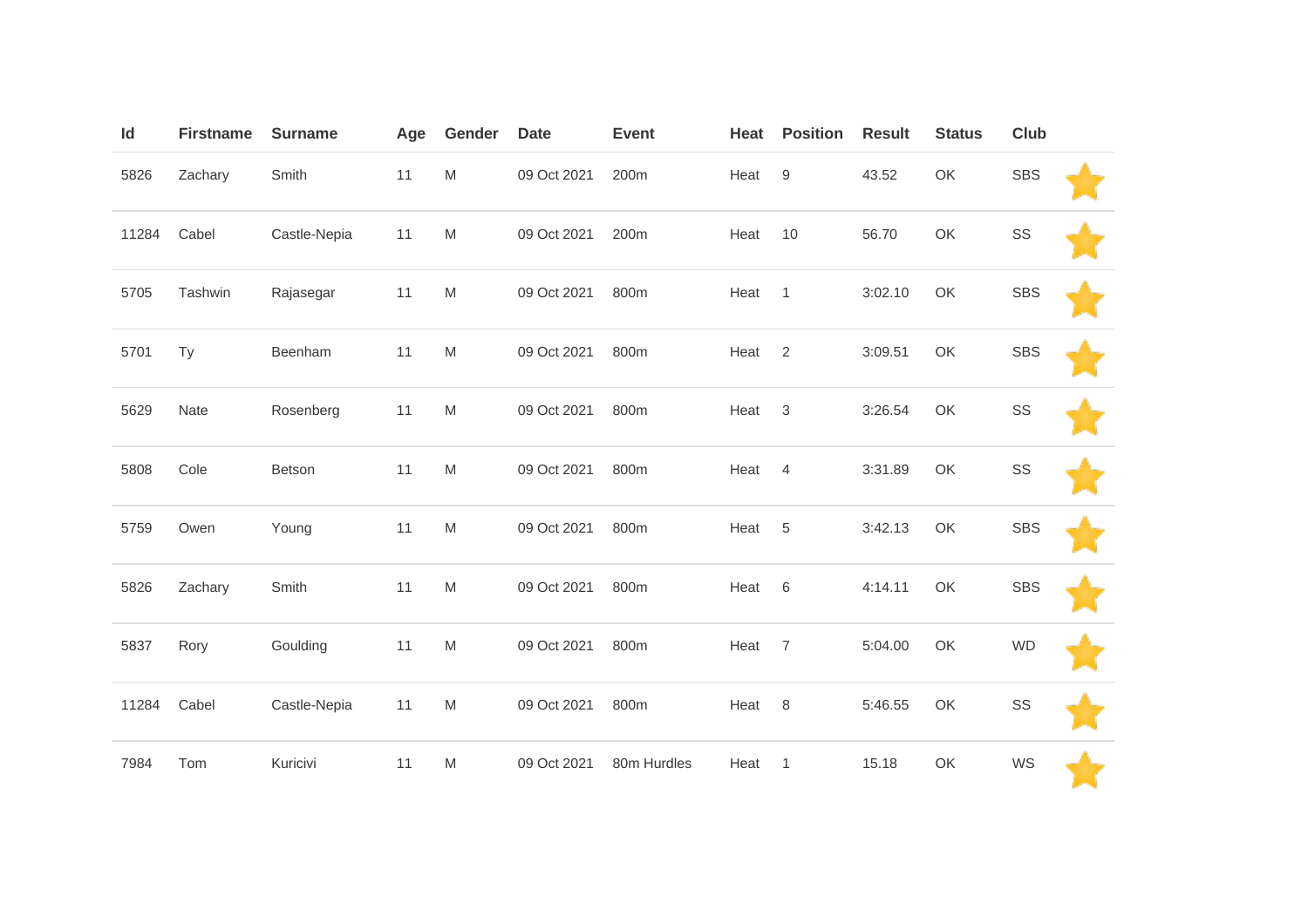| Id    | <b>Firstname</b> | <b>Surname</b> | Age | Gender | <b>Date</b> | <b>Event</b> | Heat | <b>Position</b> | <b>Result</b> | <b>Status</b> | Club       |  |
|-------|------------------|----------------|-----|--------|-------------|--------------|------|-----------------|---------------|---------------|------------|--|
| 7983  | Thomas           | Blondeau       | 11  | M      | 09 Oct 2021 | 80m Hurdles  | Heat | 2               | 17.45         | OK            | WS         |  |
| 5705  | Tashwin          | Rajasegar      | 11  | M      | 09 Oct 2021 | 80m Hurdles  | Heat | $\mathfrak{Z}$  | 17.54         | OK            | <b>SBS</b> |  |
| 5701  | Ty               | Beenham        | 11  | M      | 09 Oct 2021 | 80m Hurdles  | Heat | $\overline{4}$  | 18.27         | OK            | <b>SBS</b> |  |
| 5808  | Cole             | Betson         | 11  | M      | 09 Oct 2021 | 80m Hurdles  | Heat | 5               | 18.82         | OK            | SS         |  |
| 5826  | Zachary          | Smith          | 11  | M      | 09 Oct 2021 | 80m Hurdles  | Heat | $\,6$           | 19.11         | OK            | <b>SBS</b> |  |
| 5759  | Owen             | Young          | 11  | M      | 09 Oct 2021 | 80m Hurdles  | Heat | $\overline{7}$  | 19.28         | OK            | <b>SBS</b> |  |
| 11284 | Cabel            | Castle-Nepia   | 11  | M      | 09 Oct 2021 | 80m Hurdles  | Heat | 8               | 19.45         | OK            | SS         |  |
| 5837  | Rory             | Goulding       | 11  | M      | 09 Oct 2021 | 80m Hurdles  | Heat | $9\,$           | 20.30         | OK            | <b>WD</b>  |  |
| 7984  | Tom              | Kuricivi       | 11  | M      | 09 Oct 2021 | Javelin      | Heat | $\mathbf{1}$    | 16.44         | OK            | WS         |  |
| 5701  | Ty               | Beenham        | 11  | M      | 09 Oct 2021 | Javelin      | Heat | 2               | 13.74         | OK            | <b>SBS</b> |  |
| 5759  | Owen             | Young          | 11  | M      | 09 Oct 2021 | Javelin      | Heat | 3               | 13.06         | OK            | <b>SBS</b> |  |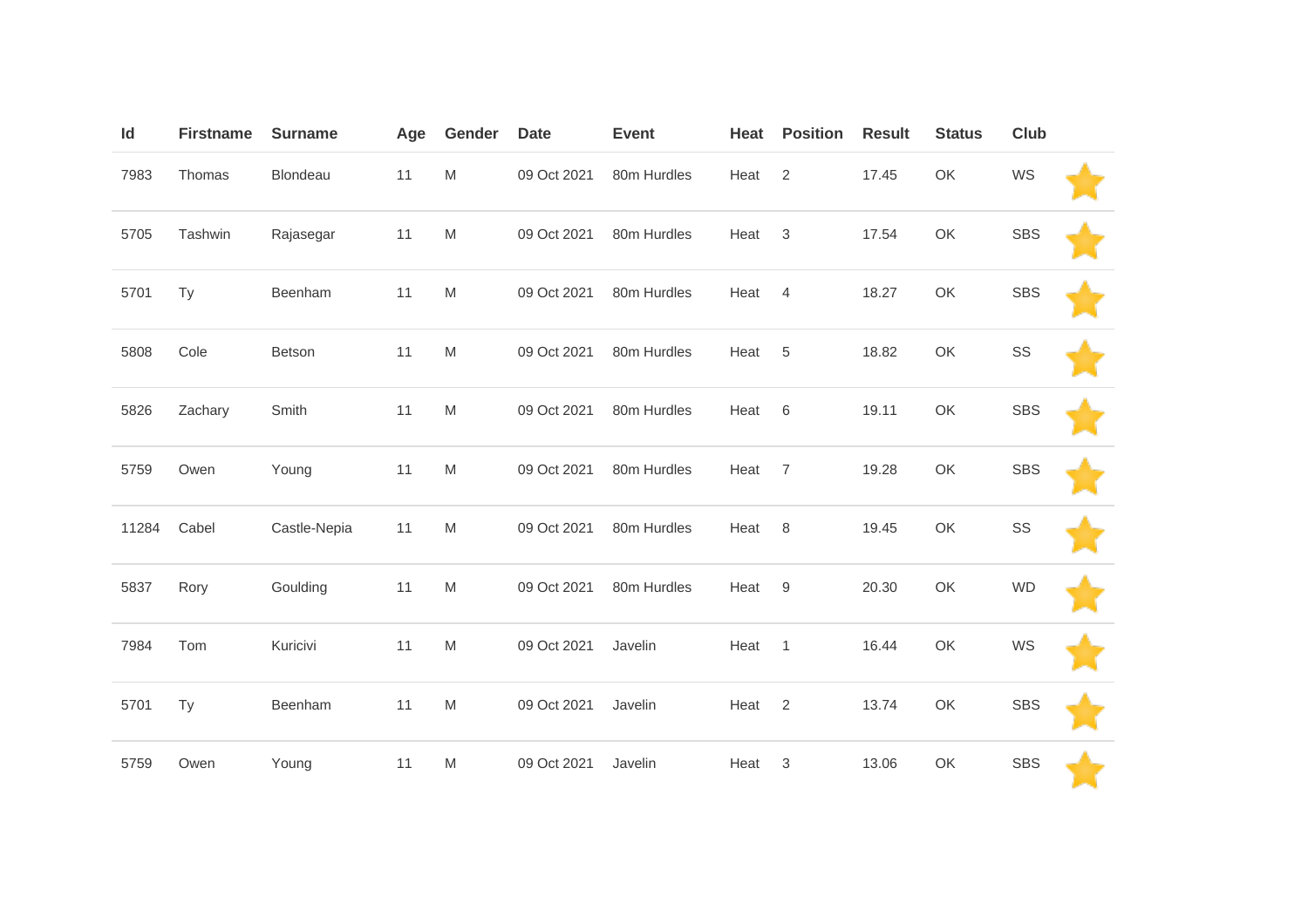| Id    | <b>Firstname</b> | <b>Surname</b> | Age | Gender                                                                                                     | <b>Date</b> | <b>Event</b> | Heat | <b>Position</b>          | <b>Result</b> | <b>Status</b> | <b>Club</b> |  |
|-------|------------------|----------------|-----|------------------------------------------------------------------------------------------------------------|-------------|--------------|------|--------------------------|---------------|---------------|-------------|--|
| 5629  | Nate             | Rosenberg      | 11  | $\mathsf{M}% _{T}=\mathsf{M}_{T}\!\left( a,b\right) ,\ \mathsf{M}_{T}=\mathsf{M}_{T}\!\left( a,b\right) ,$ | 09 Oct 2021 | Javelin      | Heat | $\overline{4}$           | 12.74         | OK            | SS          |  |
| 11284 | Cabel            | Castle-Nepia   | 11  | M                                                                                                          | 09 Oct 2021 | Javelin      | Heat | 5                        | 12.55         | OK            | SS          |  |
| 5837  | Rory             | Goulding       | 11  | M                                                                                                          | 09 Oct 2021 | Javelin      | Heat | $\,6\,$                  | 10.70         | OK            | <b>WD</b>   |  |
| 5808  | Cole             | Betson         | 11  | M                                                                                                          | 09 Oct 2021 | Javelin      | Heat | $\overline{7}$           | 8.72          | OK            | SS          |  |
| 5705  | Tashwin          | Rajasegar      | 11  | M                                                                                                          | 09 Oct 2021 | Javelin      | Heat | 8                        | 8.43          | OK            | <b>SBS</b>  |  |
| 5826  | Zachary          | Smith          | 11  | M                                                                                                          | 09 Oct 2021 | Javelin      | Heat | $9$                      | 8.40          | OK            | <b>SBS</b>  |  |
| 7983  | Thomas           | Blondeau       | 11  | $\mathsf{M}% _{T}=\mathsf{M}_{T}\!\left( a,b\right) ,\ \mathsf{M}_{T}=\mathsf{M}_{T}\!\left( a,b\right) ,$ | 09 Oct 2021 | Javelin      | Heat | $\overline{\phantom{a}}$ | <b>NA</b>     | No<br>Throw   | WS          |  |
| 7984  | Tom              | Kuricivi       | 11  | M                                                                                                          | 09 Oct 2021 | Shot 2kg     | Heat | $\mathbf{1}$             | 6.90          | OK            | WS          |  |
| 5837  | Rory             | Goulding       | 11  | $\mathsf{M}% _{T}=\mathsf{M}_{T}\!\left( a,b\right) ,\ \mathsf{M}_{T}=\mathsf{M}_{T}\!\left( a,b\right) ,$ | 09 Oct 2021 | Shot 2kg     | Heat | 2                        | 6.35          | OK            | <b>WD</b>   |  |
| 5759  | Owen             | Young          | 11  | M                                                                                                          | 09 Oct 2021 | Shot 2kg     | Heat | 3                        | 6.00          | OK            | <b>SBS</b>  |  |
| 5808  | Cole             | Betson         | 11  | M                                                                                                          | 09 Oct 2021 | Shot 2kg     | Heat | 4                        | 5.81          | OK            | SS          |  |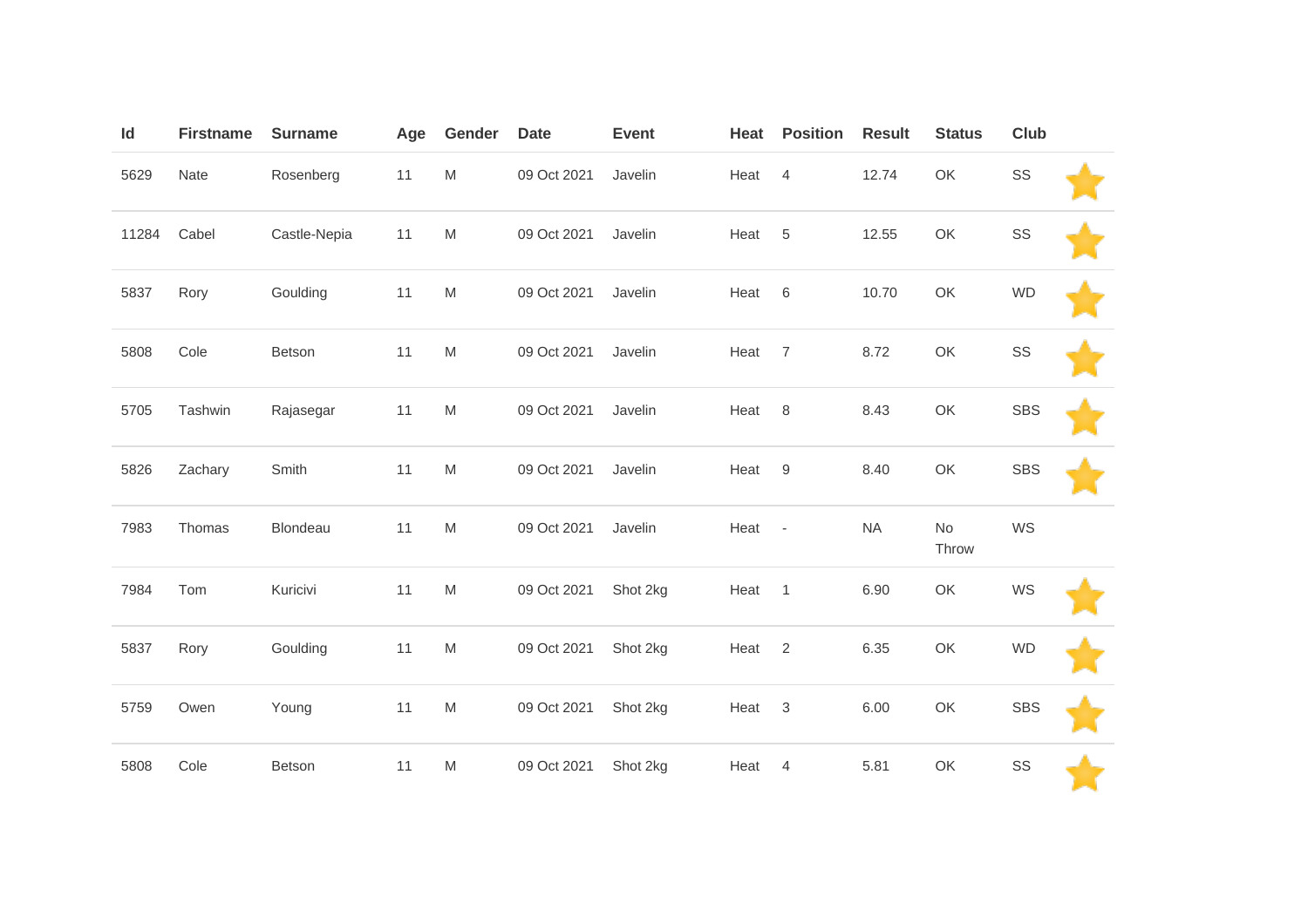| Id    | <b>Firstname</b> | <b>Surname</b> | Age | Gender                                                                                                     | <b>Date</b> | <b>Event</b> | Heat | <b>Position</b> | <b>Result</b> | <b>Status</b> | Club       |  |
|-------|------------------|----------------|-----|------------------------------------------------------------------------------------------------------------|-------------|--------------|------|-----------------|---------------|---------------|------------|--|
| 11284 | Cabel            | Castle-Nepia   | 11  | ${\sf M}$                                                                                                  | 09 Oct 2021 | Shot 2kg     | Heat | 5               | 5.52          | OK            | SS         |  |
| 5701  | Ty               | Beenham        | 11  | ${\sf M}$                                                                                                  | 09 Oct 2021 | Shot 2kg     | Heat | $6\,$           | 5.46          | OK            | <b>SBS</b> |  |
| 5629  | Nate             | Rosenberg      | 11  | ${\sf M}$                                                                                                  | 09 Oct 2021 | Shot 2kg     | Heat | $\overline{7}$  | 5.23          | OK            | SS         |  |
| 5705  | Tashwin          | Rajasegar      | 11  | ${\sf M}$                                                                                                  | 09 Oct 2021 | Shot 2kg     | Heat | 8               | 4.88          | OK            | <b>SBS</b> |  |
| 5826  | Zachary          | Smith          | 11  | ${\sf M}$                                                                                                  | 09 Oct 2021 | Shot 2kg     | Heat | 9               | 4.60          | OK            | <b>SBS</b> |  |
| 7983  | Thomas           | Blondeau       | 11  | $\mathsf{M}% _{T}=\mathsf{M}_{T}\!\left( a,b\right) ,\ \mathsf{M}_{T}=\mathsf{M}_{T}\!\left( a,b\right) ,$ | 09 Oct 2021 | Shot 2kg     | Heat | 10              | 4.10          | OK            | WS         |  |
| 5705  | Tashwin          | Rajasegar      | 11  | ${\sf M}$                                                                                                  | 09 Oct 2021 | Triple Jump  | Heat | $\overline{1}$  | 7.58          | OK            | <b>SBS</b> |  |
| 7984  | Tom              | Kuricivi       | 11  | $\mathsf{M}% _{T}=\mathsf{M}_{T}\!\left( a,b\right) ,\ \mathsf{M}_{T}=\mathsf{M}_{T}\!\left( a,b\right) ,$ | 09 Oct 2021 | Triple Jump  | Heat | $\overline{2}$  | 7.22          | OK            | WS         |  |
| 5759  | Owen             | Young          | 11  | ${\sf M}$                                                                                                  | 09 Oct 2021 | Triple Jump  | Heat | $\mathbf{3}$    | 7.09          | OK            | <b>SBS</b> |  |
| 5701  | Ty               | Beenham        | 11  | ${\sf M}$                                                                                                  | 09 Oct 2021 | Triple Jump  | Heat | $\overline{4}$  | 6.92          | OK            | <b>SBS</b> |  |
| 5826  | Zachary          | Smith          | 11  | ${\sf M}$                                                                                                  | 09 Oct 2021 | Triple Jump  | Heat | 5               | 6.26          | OK            | <b>SBS</b> |  |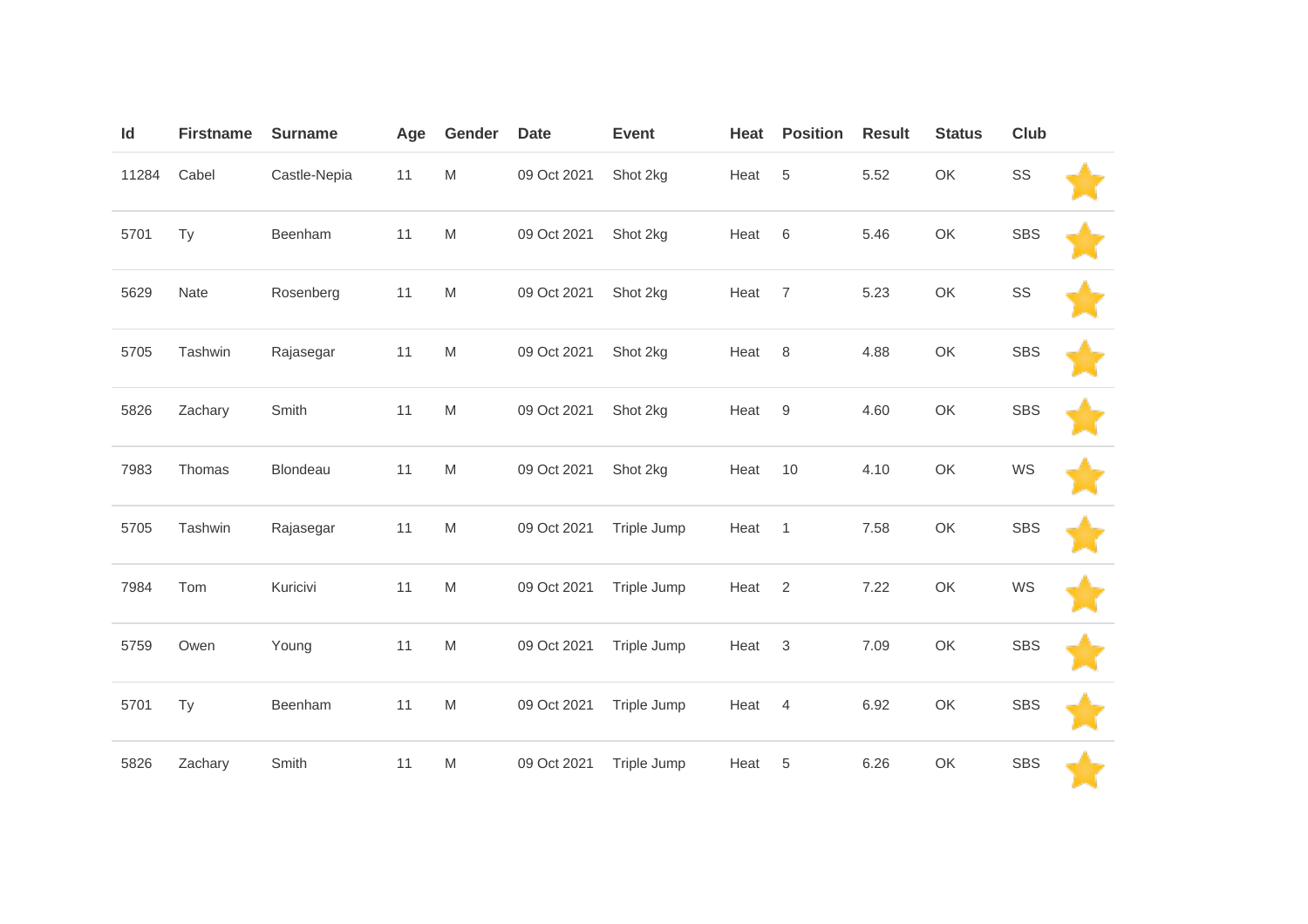| Id    | <b>Firstname</b> | <b>Surname</b> | Age | Gender                                                                                                     | <b>Date</b> | <b>Event</b> | Heat | <b>Position</b>          | <b>Result</b> | <b>Status</b> | Club       |  |
|-------|------------------|----------------|-----|------------------------------------------------------------------------------------------------------------|-------------|--------------|------|--------------------------|---------------|---------------|------------|--|
| 5629  | Nate             | Rosenberg      | 11  | M                                                                                                          | 09 Oct 2021 | Triple Jump  | Heat | $\,6\,$                  | 6.19          | OK            | SS         |  |
| 5671  | Linkin           | Lawrence       | 12  | M                                                                                                          | 09 Oct 2021 | 1500m Walk   | Heat | $\mathbf{1}$             | 10:01.97      | OK            | <b>SBS</b> |  |
| 11302 | Jarrad           | McKail         | 12  | M                                                                                                          | 09 Oct 2021 | 1500m Walk   | Heat | $\overline{\phantom{a}}$ | 13:31.30      | <b>DSQ</b>    | <b>SBS</b> |  |
| 5711  | Aiden            | Cowgill        | 12  | M                                                                                                          | 09 Oct 2021 | 200m         | Heat | $\overline{1}$           | 29.68         | OK            | <b>SBS</b> |  |
| 5655  | Alfie            | Hilditch       | 12  | $\mathsf{M}% _{T}=\mathsf{M}_{T}\!\left( a,b\right) ,\ \mathsf{M}_{T}=\mathsf{M}_{T}\!\left( a,b\right) ,$ | 09 Oct 2021 | 200m         | Heat | $\overline{2}$           | 32.78         | OK            | SS         |  |
| 11370 | Lewis            | Horn           | 12  | $\mathsf{M}% _{T}=\mathsf{M}_{T}\!\left( a,b\right) ,\ \mathsf{M}_{T}=\mathsf{M}_{T}\!\left( a,b\right) ,$ | 09 Oct 2021 | 200m         | Heat | $\sqrt{3}$               | 34.27         | OK            | SS         |  |
| 5680  | Hayden           | Wren           | 12  | M                                                                                                          | 09 Oct 2021 | 200m         | Heat | $\overline{4}$           | 36.35         | OK            | WS         |  |
| 11354 | Joshua           | Hingert        | 12  | $\mathsf{M}% _{T}=\mathsf{M}_{T}\!\left( a,b\right) ,\ \mathsf{M}_{T}=\mathsf{M}_{T}\!\left( a,b\right) ,$ | 09 Oct 2021 | 200m         | Heat | 5                        | 36.80         | OK            | SS         |  |
| 11278 | Zakk             | White          | 12  | M                                                                                                          | 09 Oct 2021 | 200m         | Heat | $\,6\,$                  | 38.55         | OK            | SS         |  |
| 11343 | Lincoln          | Youngberry     | 12  | M                                                                                                          | 09 Oct 2021 | 200m         | Heat | $\overline{7}$           | 39.21         | OK            | WS         |  |
| 5671  | Linkin           | Lawrence       | 12  | M                                                                                                          | 09 Oct 2021 | 200m         | Heat | 8                        | 39.55         | OK            | <b>SBS</b> |  |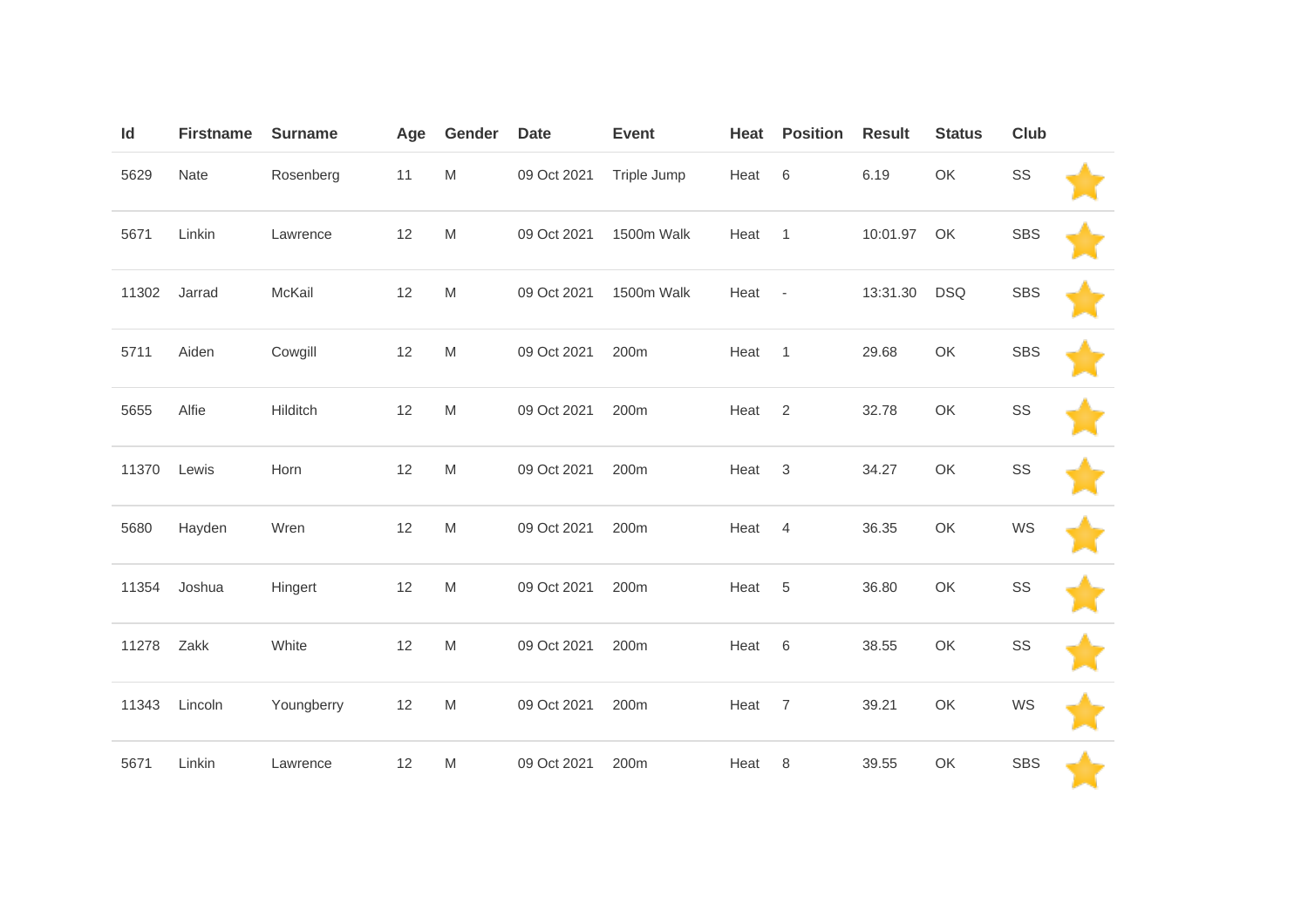| Id    | <b>Firstname</b> | <b>Surname</b>   | Age | Gender                                                                                                     | <b>Date</b> | <b>Event</b> | Heat | <b>Position</b>           | <b>Result</b> | <b>Status</b> | Club       |  |
|-------|------------------|------------------|-----|------------------------------------------------------------------------------------------------------------|-------------|--------------|------|---------------------------|---------------|---------------|------------|--|
| 5634  | <b>Blair</b>     | Posthuma         | 12  | M                                                                                                          | 09 Oct 2021 | 200m         | Heat | $\boldsymbol{9}$          | 41.61         | OK            | SS         |  |
| 11302 | Jarrad           | McKail           | 12  | M                                                                                                          | 09 Oct 2021 | 200m         | Heat | 10                        | 43.43         | OK            | <b>SBS</b> |  |
| 11296 | Tremaine         | <b>Broadbent</b> | 12  | M                                                                                                          | 09 Oct 2021 | 200m         | Heat | 11                        | 44.56         | OK            | <b>WD</b>  |  |
| 5655  | Alfie            | Hilditch         | 12  | M                                                                                                          | 09 Oct 2021 | 800m         | Heat | $\mathbf{1}$              | 2:49.71       | OK            | SS         |  |
| 5711  | Aiden            | Cowgill          | 12  | $\mathsf{M}% _{T}=\mathsf{M}_{T}\!\left( a,b\right) ,\ \mathsf{M}_{T}=\mathsf{M}_{T}\!\left( a,b\right) ,$ | 09 Oct 2021 | 800m         | Heat | $\overline{2}$            | 2:49.89       | OK            | <b>SBS</b> |  |
| 11354 | Joshua           | Hingert          | 12  | M                                                                                                          | 09 Oct 2021 | 800m         | Heat | $\ensuremath{\mathsf{3}}$ | 3:15.11       | OK            | SS         |  |
| 5671  | Linkin           | Lawrence         | 12  | M                                                                                                          | 09 Oct 2021 | 800m         | Heat | $\overline{4}$            | 3:40.70       | OK            | <b>SBS</b> |  |
| 5680  | Hayden           | Wren             | 12  | M                                                                                                          | 09 Oct 2021 | 800m         | Heat | 5                         | 3:41.20       | OK            | WS         |  |
| 11370 | Lewis            | Horn             | 12  | M                                                                                                          | 09 Oct 2021 | 800m         | Heat | $\,6\,$                   | 3:54.30       | OK            | SS         |  |
| 11278 | Zakk             | White            | 12  | $\mathsf{M}% _{T}=\mathsf{M}_{T}\!\left( a,b\right) ,\ \mathsf{M}_{T}=\mathsf{M}_{T}\!\left( a,b\right) ,$ | 09 Oct 2021 | 800m         | Heat | $\overline{7}$            | 4:01.40       | OK            | SS         |  |
| 11343 | Lincoln          | Youngberry       | 12  | M                                                                                                          | 09 Oct 2021 | 800m         | Heat | 8                         | 4:04.90       | OK            | WS         |  |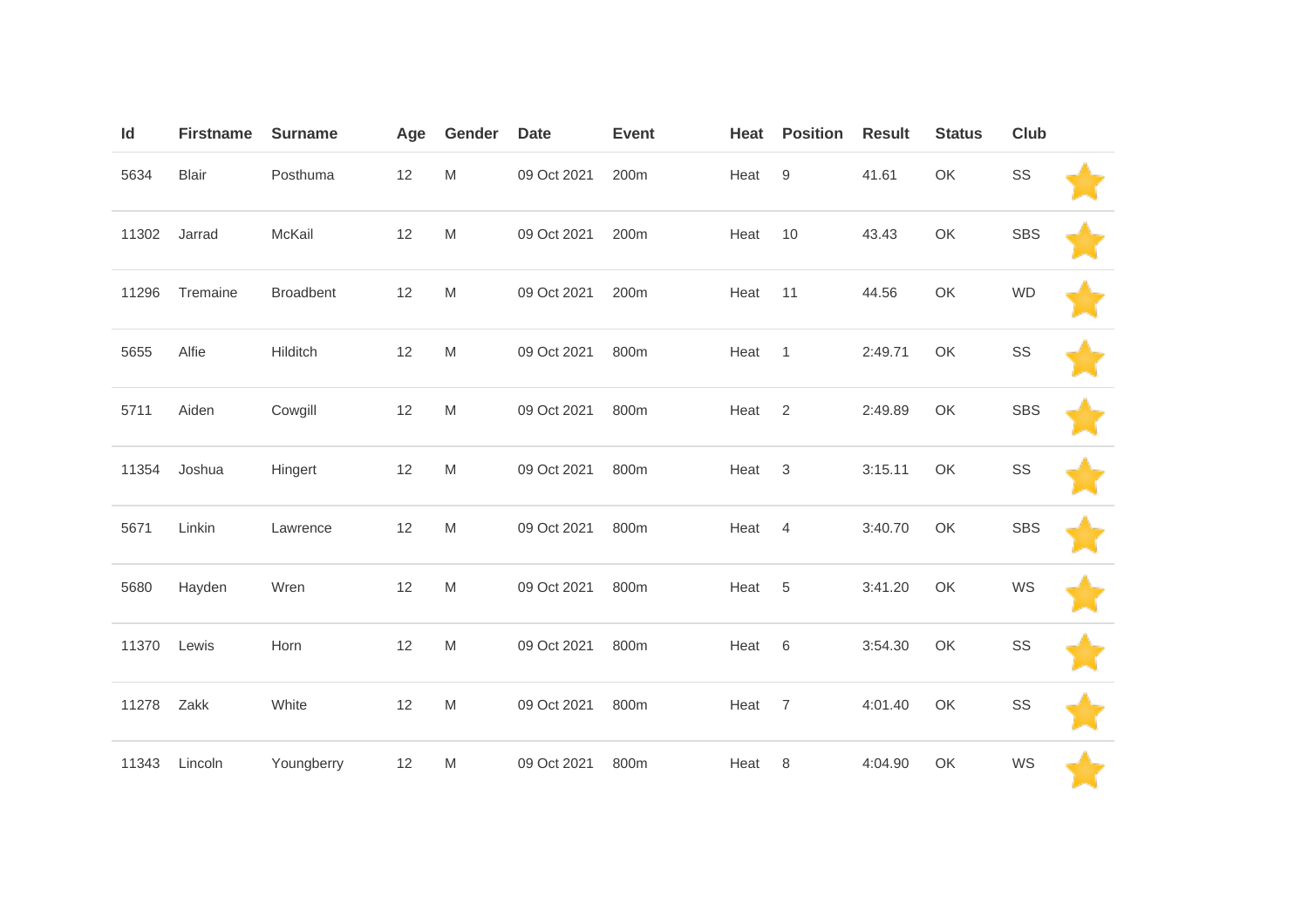| Id    | <b>Firstname</b> | <b>Surname</b>   | Age | Gender                                                                                                     | <b>Date</b> | <b>Event</b> | Heat | <b>Position</b>  | <b>Result</b> | <b>Status</b> | Club       |  |
|-------|------------------|------------------|-----|------------------------------------------------------------------------------------------------------------|-------------|--------------|------|------------------|---------------|---------------|------------|--|
| 11302 | Jarrad           | McKail           | 12  | M                                                                                                          | 09 Oct 2021 | 800m         | Heat | $\boldsymbol{9}$ | 4:54.14       | OK            | <b>SBS</b> |  |
| 11296 | Tremaine         | <b>Broadbent</b> | 12  | M                                                                                                          | 09 Oct 2021 | 800m         | Heat | 10               | 5:57.76       | OK            | <b>WD</b>  |  |
| 5711  | Aiden            | Cowgill          | 12  | M                                                                                                          | 09 Oct 2021 | 80m Hurdles  | Heat | $\mathbf{1}$     | 14.72         | OK            | <b>SBS</b> |  |
| 5655  | Alfie            | Hilditch         | 12  | M                                                                                                          | 09 Oct 2021 | 80m Hurdles  | Heat | 2                | 17.33         | OK            | SS         |  |
| 11354 | Joshua           | Hingert          | 12  | $\mathsf{M}% _{T}=\mathsf{M}_{T}\!\left( a,b\right) ,\ \mathsf{M}_{T}=\mathsf{M}_{T}\!\left( a,b\right) ,$ | 09 Oct 2021 | 80m Hurdles  | Heat | $\sqrt{3}$       | 18.18         | OK            | SS         |  |
| 11370 | Lewis            | Horn             | 12  | M                                                                                                          | 09 Oct 2021 | 80m Hurdles  | Heat | $\overline{4}$   | 19.09         | OK            | SS         |  |
| 5680  | Hayden           | Wren             | 12  | M                                                                                                          | 09 Oct 2021 | 80m Hurdles  | Heat | 5                | 19.18         | OK            | WS         |  |
| 11278 | Zakk             | White            | 12  | M                                                                                                          | 09 Oct 2021 | 80m Hurdles  | Heat | 6                | 19.50         | OK            | SS         |  |
| 5634  | <b>Blair</b>     | Posthuma         | 12  | M                                                                                                          | 09 Oct 2021 | 80m Hurdles  | Heat | $\overline{7}$   | 21.64         | OK            | SS         |  |
| 5671  | Linkin           | Lawrence         | 12  | M                                                                                                          | 09 Oct 2021 | 80m Hurdles  | Heat | 8                | 21.70         | OK            | <b>SBS</b> |  |
| 11302 | Jarrad           | McKail           | 12  | M                                                                                                          | 09 Oct 2021 | 80m Hurdles  | Heat | 9                | 23.86         | OK            | <b>SBS</b> |  |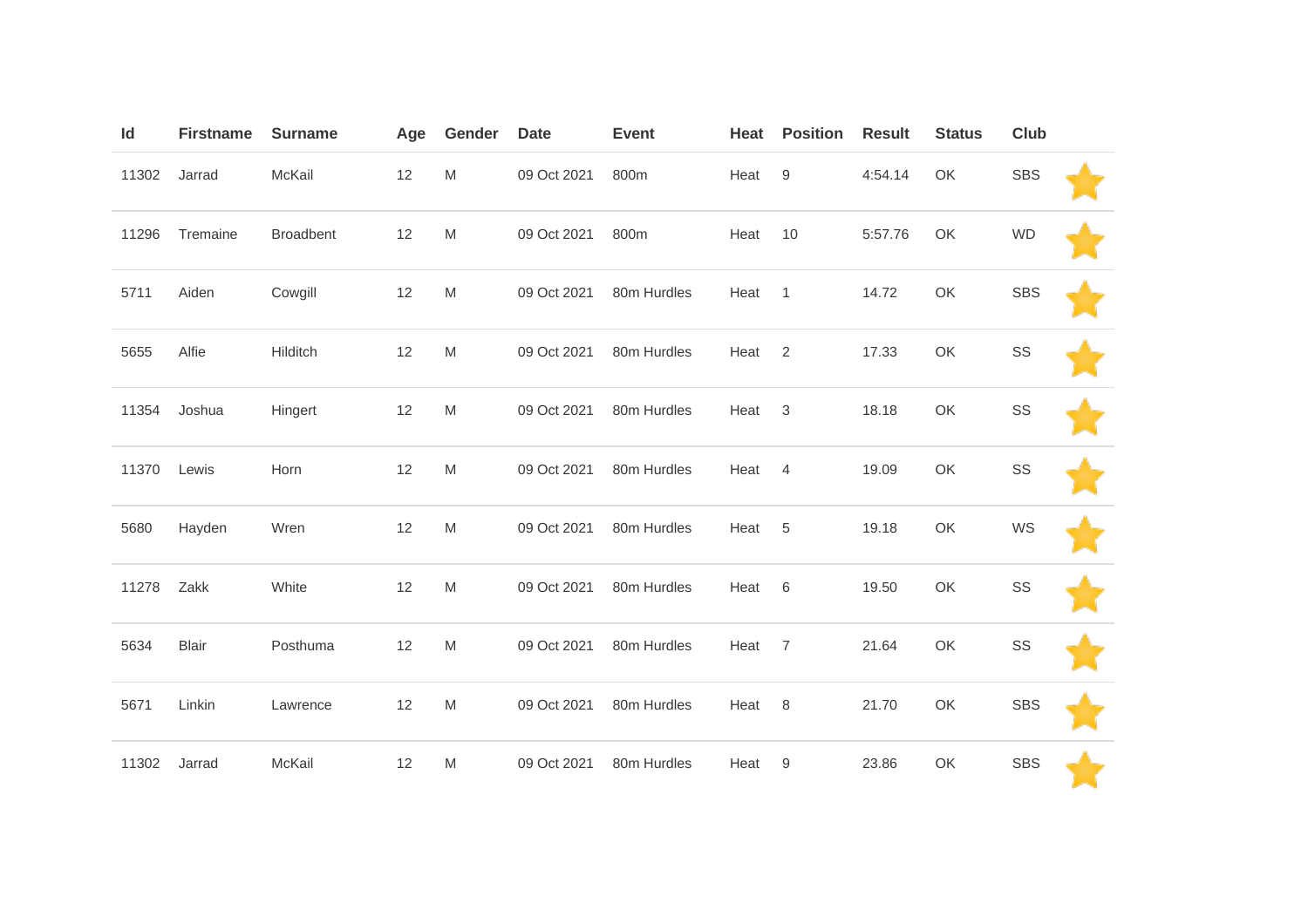| Id    | <b>Firstname</b> | <b>Surname</b>   | Age  | Gender                                                                                                     | <b>Date</b> | <b>Event</b> | Heat | <b>Position</b>          | <b>Result</b> | <b>Status</b> | <b>Club</b> |  |
|-------|------------------|------------------|------|------------------------------------------------------------------------------------------------------------|-------------|--------------|------|--------------------------|---------------|---------------|-------------|--|
| 11296 | Tremaine         | <b>Broadbent</b> | 12   | M                                                                                                          | 09 Oct 2021 | 80m Hurdles  | Heat | 10                       | 25.42         | OK            | <b>WD</b>   |  |
| 5655  | Alfie            | Hilditch         | 12   | M                                                                                                          | 09 Oct 2021 | Javelin      | Heat | $\mathbf{1}$             | 31.41         | OK            | SS          |  |
| 5711  | Aiden            | Cowgill          | 12   | M                                                                                                          | 09 Oct 2021 | Javelin      | Heat | $\overline{2}$           | 20.35         | OK            | <b>SBS</b>  |  |
| 11302 | Jarrad           | McKail           | 12   | M                                                                                                          | 09 Oct 2021 | Javelin      | Heat | $\mathbf{3}$             | 14.01         | OK            | <b>SBS</b>  |  |
| 11343 | Lincoln          | Youngberry       | 12   | M                                                                                                          | 09 Oct 2021 | Javelin      | Heat | $\overline{4}$           | 11.29         | OK            | WS          |  |
| 11370 | Lewis            | Horn             | 12   | M                                                                                                          | 09 Oct 2021 | Javelin      | Heat | $\overline{5}$           | 11.09         | OK            | SS          |  |
| 5680  | Hayden           | Wren             | 12   | M                                                                                                          | 09 Oct 2021 | Javelin      | Heat | 6                        | 10.53         | OK            | WS          |  |
| 11296 | Tremaine         | <b>Broadbent</b> | 12   | M                                                                                                          | 09 Oct 2021 | Javelin      | Heat | $\overline{7}$           | 8.93          | OK            | <b>WD</b>   |  |
| 11278 | Zakk             | White            | $12$ | $\mathsf{M}% _{T}=\mathsf{M}_{T}\!\left( a,b\right) ,\ \mathsf{M}_{T}=\mathsf{M}_{T}\!\left( a,b\right) ,$ | 09 Oct 2021 | Javelin      | Heat | $\,8\,$                  | 5.72          | OK            | SS          |  |
| 11354 | Joshua           | Hingert          | 12   | M                                                                                                          | 09 Oct 2021 | Javelin      | Heat | 9                        | 5.68          | OK            | SS          |  |
| 5634  | <b>Blair</b>     | Posthuma         | 12   | M                                                                                                          | 09 Oct 2021 | Javelin      | Heat | $\overline{\phantom{a}}$ | <b>NA</b>     | No<br>Throw   | SS          |  |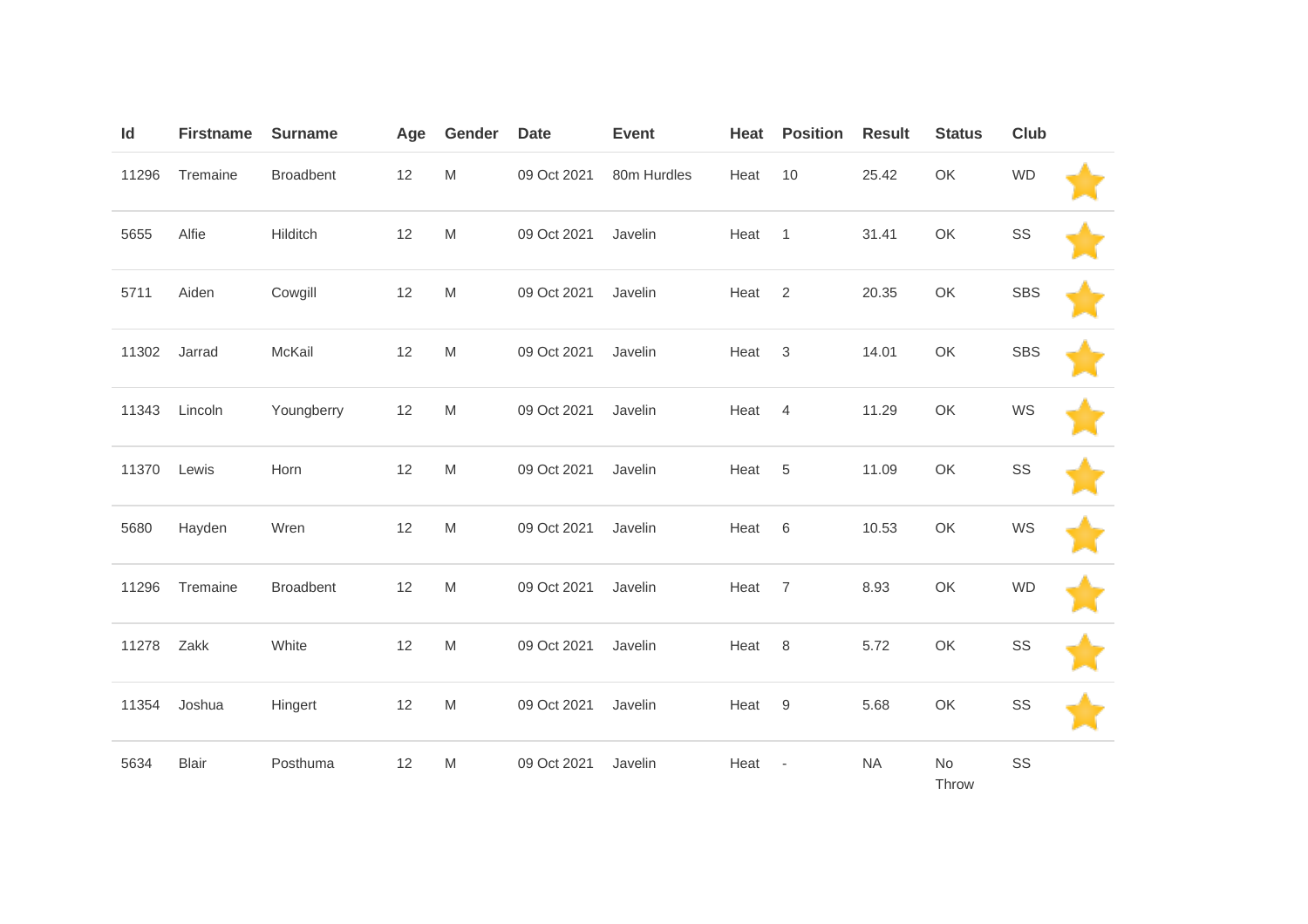| Id    | <b>Firstname</b> | <b>Surname</b>   | Age  | Gender    | <b>Date</b> | <b>Event</b> | Heat   | <b>Position</b>  | <b>Result</b> | <b>Status</b> | Club       |  |
|-------|------------------|------------------|------|-----------|-------------|--------------|--------|------------------|---------------|---------------|------------|--|
| 5671  | Linkin           | Lawrence         | $12$ | ${\sf M}$ | 09 Oct 2021 | Javelin      | Heat - |                  | NA            | No<br>Throw   | SBS        |  |
| 11343 | Lincoln          | Youngberry       | $12$ | ${\sf M}$ | 09 Oct 2021 | Shot 2kg     | Heat   | $\overline{1}$   | 8.71          | OK            | WS         |  |
| 5711  | Aiden            | Cowgill          | 12   | ${\sf M}$ | 09 Oct 2021 | Shot 2kg     | Heat   | $\overline{2}$   | 8.22          | OK            | <b>SBS</b> |  |
| 5655  | Alfie            | Hilditch         | 12   | ${\sf M}$ | 09 Oct 2021 | Shot 2kg     | Heat   | $\sqrt{3}$       | 6.75          | OK            | SS         |  |
| 11302 | Jarrad           | McKail           | $12$ | ${\sf M}$ | 09 Oct 2021 | Shot 2kg     | Heat   | $\overline{4}$   | 5.92          | OK            | <b>SBS</b> |  |
| 11354 | Joshua           | Hingert          | 12   | M         | 09 Oct 2021 | Shot 2kg     | Heat   | $\sqrt{5}$       | 5.72          | OK            | SS         |  |
| 5680  | Hayden           | Wren             | 12   | M         | 09 Oct 2021 | Shot 2kg     | Heat   | $\,6$            | 5.69          | OK            | WS         |  |
| 11278 | Zakk             | White            | 12   | M         | 09 Oct 2021 | Shot 2kg     | Heat   | $\overline{7}$   | 4.96          | OK            | SS         |  |
| 11296 | Tremaine         | <b>Broadbent</b> | $12$ | M         | 09 Oct 2021 | Shot 2kg     | Heat   | $\,8\,$          | 4.52          | OK            | <b>WD</b>  |  |
| 5634  | <b>Blair</b>     | Posthuma         | 12   | M         | 09 Oct 2021 | Shot 2kg     | Heat   | $\boldsymbol{9}$ | 4.35          | OK            | SS         |  |
| 5655  | Alfie            | Hilditch         | 12   | M         | 09 Oct 2021 | Triple Jump  | Heat   | $\mathbf{1}$     | 8.70          | OK            | SS         |  |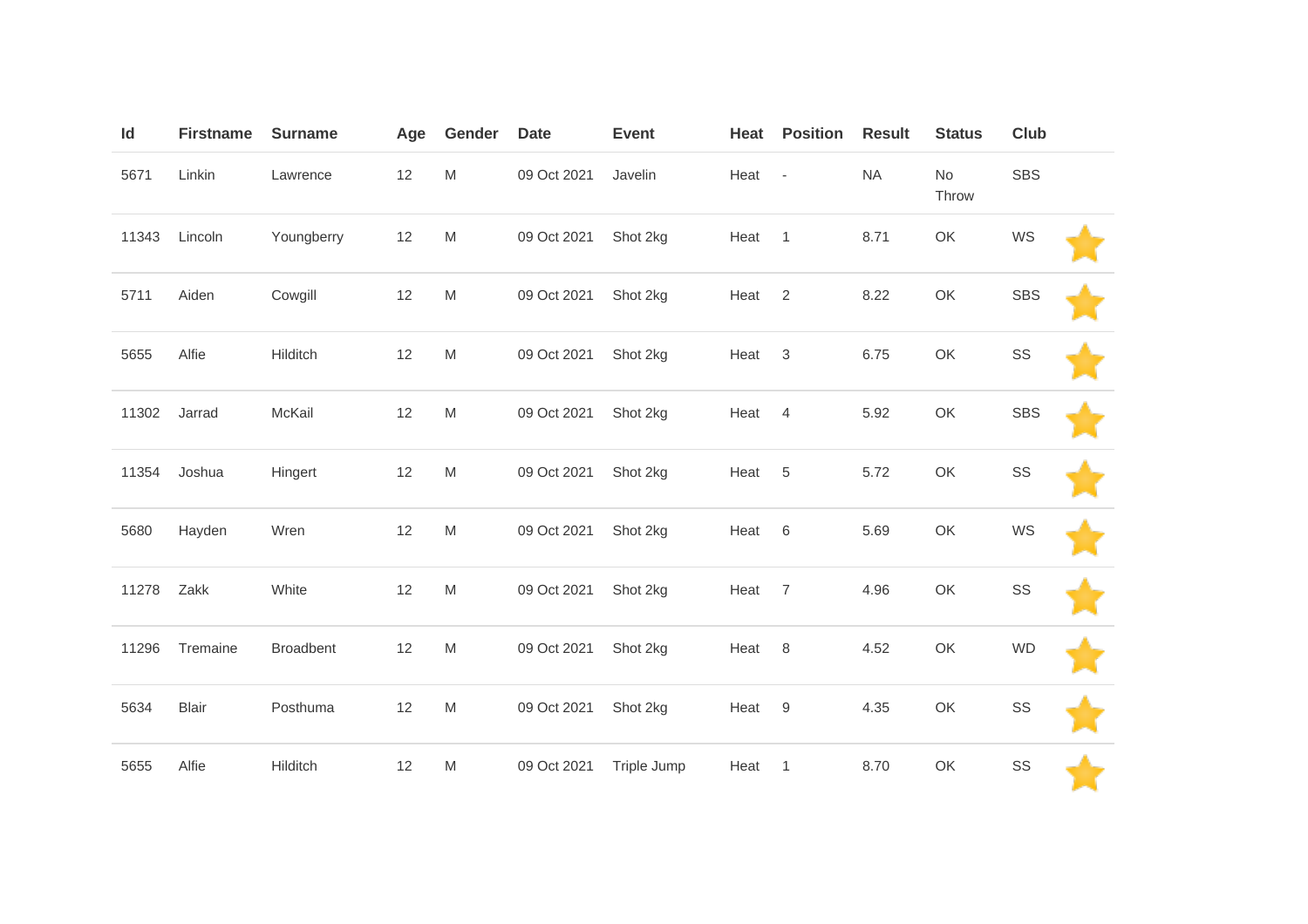| Id    | <b>Firstname</b> | <b>Surname</b>   | Age | Gender    | <b>Date</b> | <b>Event</b> | Heat | <b>Position</b>          | <b>Result</b> | <b>Status</b> | <b>Club</b> |  |
|-------|------------------|------------------|-----|-----------|-------------|--------------|------|--------------------------|---------------|---------------|-------------|--|
| 5711  | Aiden            | Cowgill          | 12  | ${\sf M}$ | 09 Oct 2021 | Triple Jump  | Heat | $\mathbf{2}$             | 8.46          | OK            | <b>SBS</b>  |  |
| 11370 | Lewis            | Horn             | 12  | ${\sf M}$ | 09 Oct 2021 | Triple Jump  | Heat | $\mathsf 3$              | 7.06          | OK            | SS          |  |
| 11354 | Joshua           | Hingert          | 12  | M         | 09 Oct 2021 | Triple Jump  | Heat | $\overline{4}$           | 6.86          | OK            | SS          |  |
| 11278 | Zakk             | White            | 12  | ${\sf M}$ | 09 Oct 2021 | Triple Jump  | Heat | $\,$ 5 $\,$              | 6.21          | OK            | SS          |  |
| 11343 | Lincoln          | Youngberry       | 12  | ${\sf M}$ | 09 Oct 2021 | Triple Jump  | Heat | 6                        | 5.53          | OK            | WS          |  |
| 5634  | <b>Blair</b>     | Posthuma         | 12  | M         | 09 Oct 2021 | Triple Jump  | Heat | $\overline{7}$           | 5.51          | OK            | SS          |  |
| 11302 | Jarrad           | McKail           | 12  | ${\sf M}$ | 09 Oct 2021 | Triple Jump  | Heat | 8                        | 5.02          | OK            | <b>SBS</b>  |  |
| 11296 | Tremaine         | <b>Broadbent</b> | 12  | M         | 09 Oct 2021 | Triple Jump  | Heat | 9                        | 4.95          | OK            | <b>WD</b>   |  |
| 5671  | Linkin           | Lawrence         | 12  | ${\sf M}$ | 09 Oct 2021 | Triple Jump  | Heat | $\overline{\phantom{a}}$ | <b>NA</b>     | No Jump       | <b>SBS</b>  |  |
| 5639  | Aidan            | Edmondstone      | 13  | M         | 09 Oct 2021 | 1500m Walk   | Heat | $\overline{1}$           | 11:50.83      | OK            | WS          |  |
| 5626  | Joshua           | Payne            | 13  | M         | 09 Oct 2021 | 1500m Walk   | Heat | $\overline{2}$           | 12:12.07      | OK            | SS          |  |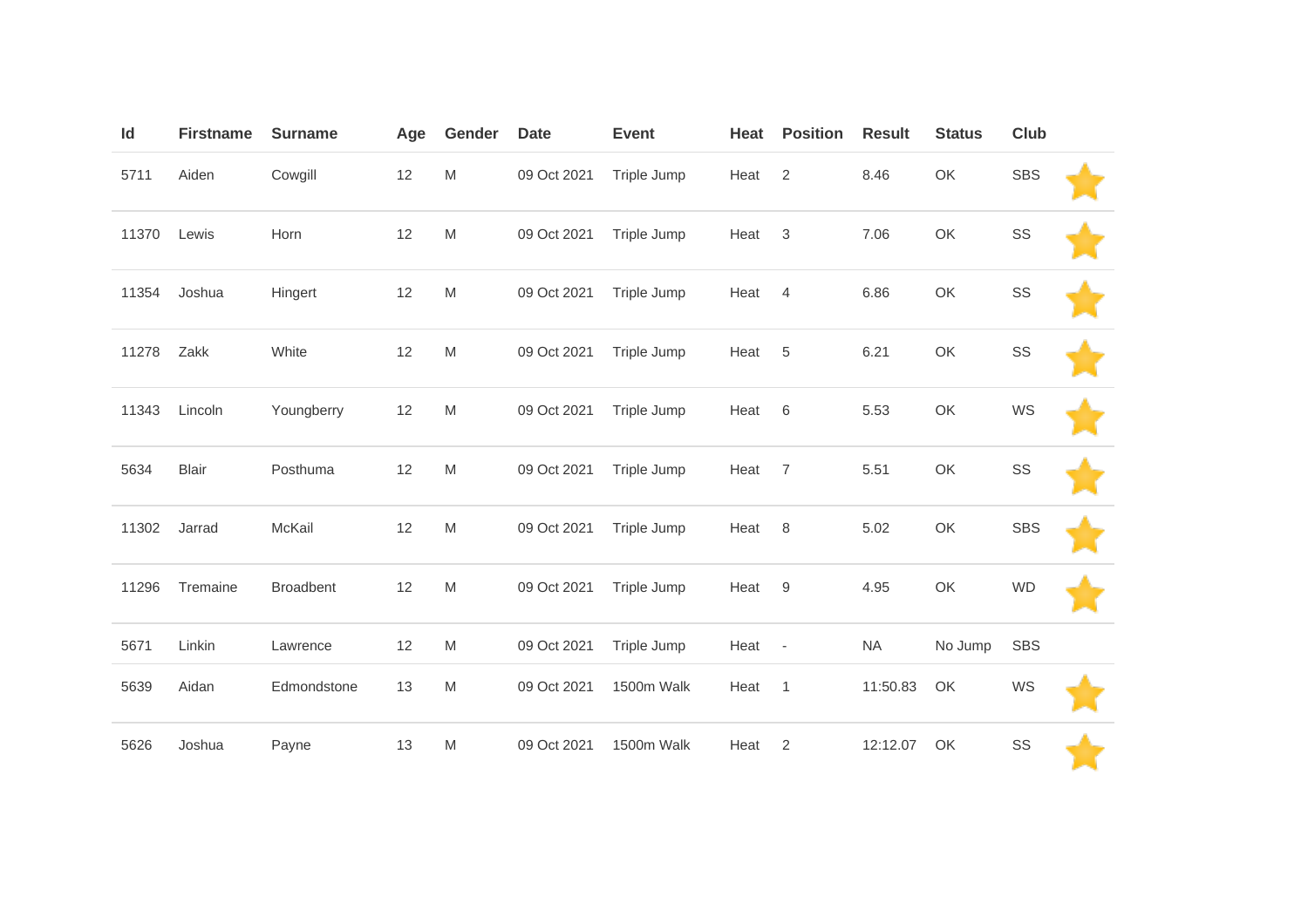| Id    | <b>Firstname</b> | <b>Surname</b> | Age | Gender | <b>Date</b> | <b>Event</b> | Heat | <b>Position</b>          | <b>Result</b> | <b>Status</b> | Club       |  |
|-------|------------------|----------------|-----|--------|-------------|--------------|------|--------------------------|---------------|---------------|------------|--|
| 5825  | <b>Brodie</b>    | Smith          | 13  | M      | 09 Oct 2021 | 1500m Walk   | Heat | 3                        | 12:25.90      | OK            | <b>SBS</b> |  |
| 11312 | Kyan             | Pirihi         | 13  | M      | 09 Oct 2021 | 1500m Walk   | Heat | $\overline{\phantom{a}}$ | 13:12.30      | <b>DSQ</b>    | <b>WD</b>  |  |
| 5824  | Zack             | Gorter         | 13  | M      | 09 Oct 2021 | 1500m Walk   | Heat | $\overline{\phantom{a}}$ | 13:11.40      | <b>DSQ</b>    | <b>SBS</b> |  |
| 5824  | Zack             | Gorter         | 13  | M      | 09 Oct 2021 | 200m         | Heat | $\overline{1}$           | 29.41         | OK            | <b>SBS</b> |  |
| 5832  | Paul             | Blondeau       | 13  | M      | 09 Oct 2021 | 200m         | Heat | 2                        | 30.11         | OK            | WS         |  |
| 5616  | Lachlan          | <b>Buchan</b>  | 13  | M      | 09 Oct 2021 | 200m         | Heat | 3                        | 31.29         | OK            | WS         |  |
| 5639  | Aidan            | Edmondstone    | 13  | M      | 09 Oct 2021 | 200m         | Heat | $\overline{4}$           | 31.50         | OK            | WS         |  |
| 5752  | Fletcher         | Street         | 13  | M      | 09 Oct 2021 | 200m         | Heat | 5                        | 33.81         | OK            | <b>SBS</b> |  |
| 5626  | Joshua           | Payne          | 13  | M      | 09 Oct 2021 | 200m         | Heat | $6\,$                    | 34.58         | OK            | SS         |  |
| 11375 | Jamieson         | Slade          | 13  | M      | 09 Oct 2021 | 200m         | Heat | $\overline{7}$           | 35.16         | OK            | <b>SBS</b> |  |
| 5825  | <b>Brodie</b>    | Smith          | 13  | M      | 09 Oct 2021 | 200m         | Heat | 8                        | 37.45         | OK            | SBS        |  |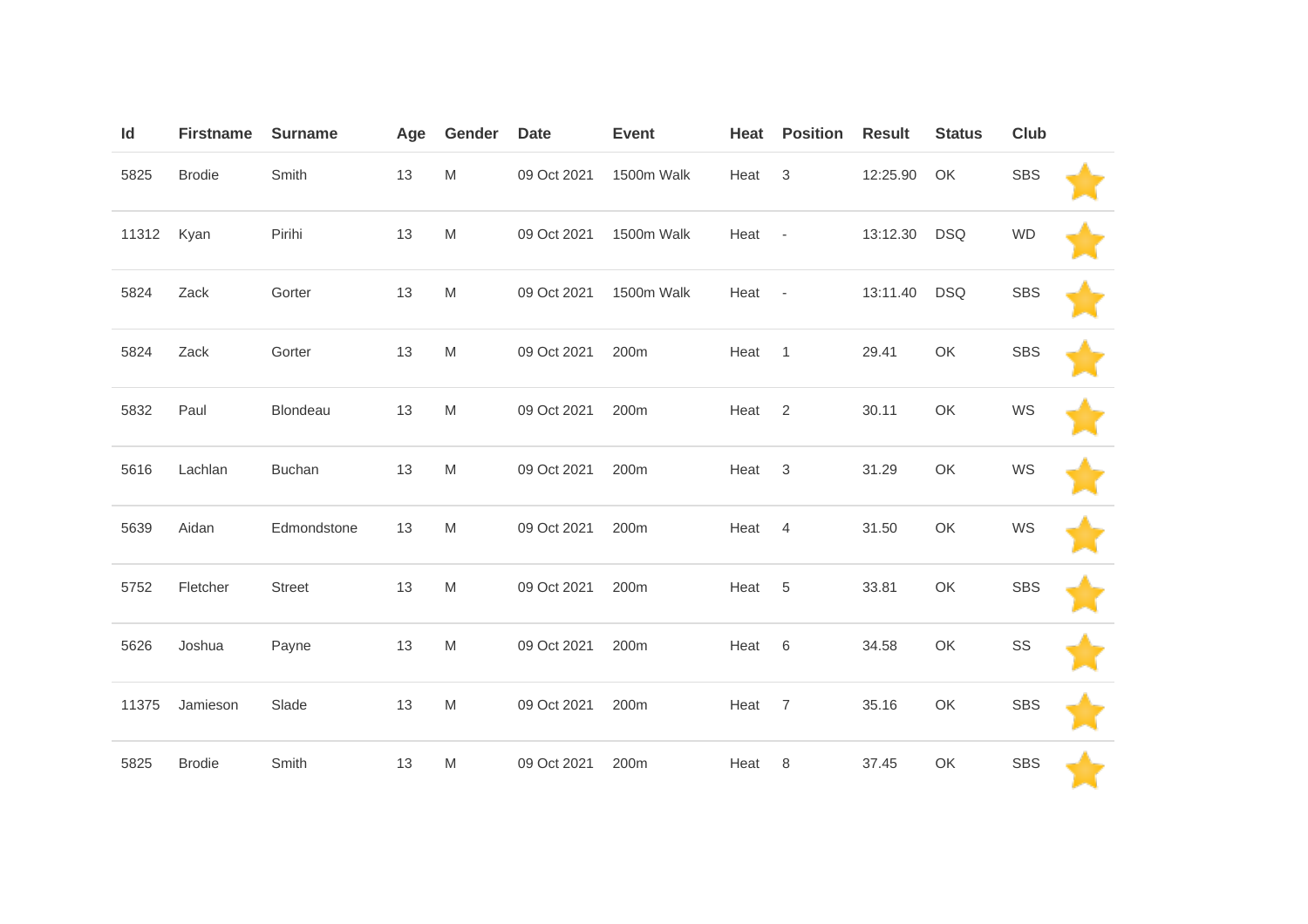| Id    | <b>Firstname</b> | <b>Surname</b> | Age | Gender | <b>Date</b> | <b>Event</b> | Heat | <b>Position</b>  | <b>Result</b> | <b>Status</b> | Club       |  |
|-------|------------------|----------------|-----|--------|-------------|--------------|------|------------------|---------------|---------------|------------|--|
| 8227  | Koby             | <b>Brooks</b>  | 13  | M      | 09 Oct 2021 | 200m         | Heat | $\boldsymbol{9}$ | 44.24         | OK            | <b>WD</b>  |  |
| 5832  | Paul             | Blondeau       | 13  | M      | 09 Oct 2021 | 800m         | Heat | $\mathbf{1}$     | 2:53.16       | OK            | WS         |  |
| 5639  | Aidan            | Edmondstone    | 13  | M      | 09 Oct 2021 | 800m         | Heat | 2                | 2:55.99       | OK            | WS         |  |
| 5824  | Zack             | Gorter         | 13  | M      | 09 Oct 2021 | 800m         | Heat | $\mathbf{3}$     | 3:28.69       | OK            | <b>SBS</b> |  |
| 8227  | Koby             | <b>Brooks</b>  | 13  | M      | 09 Oct 2021 | 800m         | Heat | $\overline{4}$   | 3:31.93       | OK            | <b>WD</b>  |  |
| 11375 | Jamieson         | Slade          | 13  | M      | 09 Oct 2021 | 800m         | Heat | $\overline{5}$   | 3:40.19       | OK            | <b>SBS</b> |  |
| 5825  | <b>Brodie</b>    | Smith          | 13  | M      | 09 Oct 2021 | 800m         | Heat | $6\,$            | 3:43.02       | OK            | <b>SBS</b> |  |
| 5626  | Joshua           | Payne          | 13  | M      | 09 Oct 2021 | 800m         | Heat | $\overline{7}$   | 4:01.32       | OK            | SS         |  |
| 5832  | Paul             | Blondeau       | 13  | M      | 09 Oct 2021 | 80m Hurdles  | Heat | $\mathbf{1}$     | 15.35         | OK            | WS         |  |
| 11312 | Kyan             | Pirihi         | 13  | M      | 09 Oct 2021 | 80m Hurdles  | Heat | $\overline{2}$   | 16.56         | OK            | <b>WD</b>  |  |
| 5752  | Fletcher         | <b>Street</b>  | 13  | M      | 09 Oct 2021 | 80m Hurdles  | Heat | $\sqrt{3}$       | 17.34         | OK            | <b>SBS</b> |  |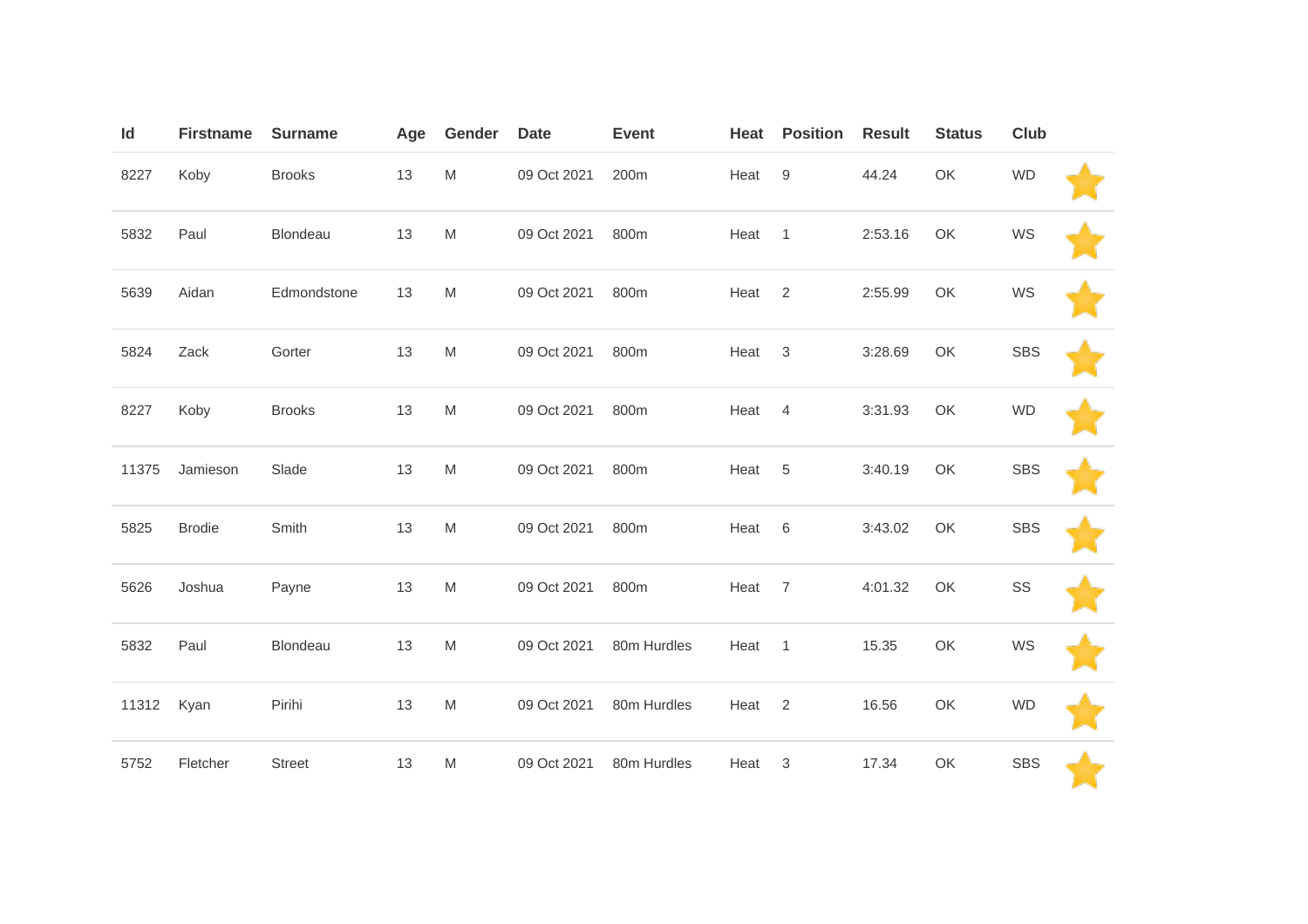| Id   | <b>Firstname</b> | <b>Surname</b> | Age | Gender    | <b>Date</b> | <b>Event</b> | Heat | <b>Position</b> | <b>Result</b> | <b>Status</b> | Club       |  |
|------|------------------|----------------|-----|-----------|-------------|--------------|------|-----------------|---------------|---------------|------------|--|
| 5824 | Zack             | Gorter         | 13  | M         | 09 Oct 2021 | 80m Hurdles  | Heat | $\overline{4}$  | 18.36         | OK            | <b>SBS</b> |  |
| 5616 | Lachlan          | <b>Buchan</b>  | 13  | ${\sf M}$ | 09 Oct 2021 | 80m Hurdles  | Heat | 5               | 18.49         | OK            | WS         |  |
| 5639 | Aidan            | Edmondstone    | 13  | M         | 09 Oct 2021 | 80m Hurdles  | Heat | 6               | 19.03         | OK            | WS         |  |
| 5825 | <b>Brodie</b>    | Smith          | 13  | ${\sf M}$ | 09 Oct 2021 | 80m Hurdles  | Heat | $\overline{7}$  | 20.46         | OK            | <b>SBS</b> |  |
| 5626 | Joshua           | Payne          | 13  | ${\sf M}$ | 09 Oct 2021 | 80m Hurdles  | Heat | 8               | 22.80         | OK            | SS         |  |
| 5639 | Aidan            | Edmondstone    | 13  | ${\sf M}$ | 09 Oct 2021 | Javelin      | Heat | $\mathbf{1}$    | 22.76         | OK            | WS         |  |
| 5752 | Fletcher         | <b>Street</b>  | 13  | ${\sf M}$ | 09 Oct 2021 | Javelin      | Heat | $\overline{2}$  | 17.87         | OK            | <b>SBS</b> |  |
| 5824 | Zack             | Gorter         | 13  | ${\sf M}$ | 09 Oct 2021 | Javelin      | Heat | $\mathbf{3}$    | 16.36         | OK            | <b>SBS</b> |  |
| 8227 | Koby             | <b>Brooks</b>  | 13  | ${\sf M}$ | 09 Oct 2021 | Javelin      | Heat | $\overline{4}$  | 12.53         | OK            | <b>WD</b>  |  |
| 5832 | Paul             | Blondeau       | 13  | M         | 09 Oct 2021 | Javelin      | Heat | 5               | 12.19         | OK            | WS         |  |
| 5616 | Lachlan          | <b>Buchan</b>  | 13  | ${\sf M}$ | 09 Oct 2021 | Javelin      | Heat | 6               | 10.95         | OK            | WS         |  |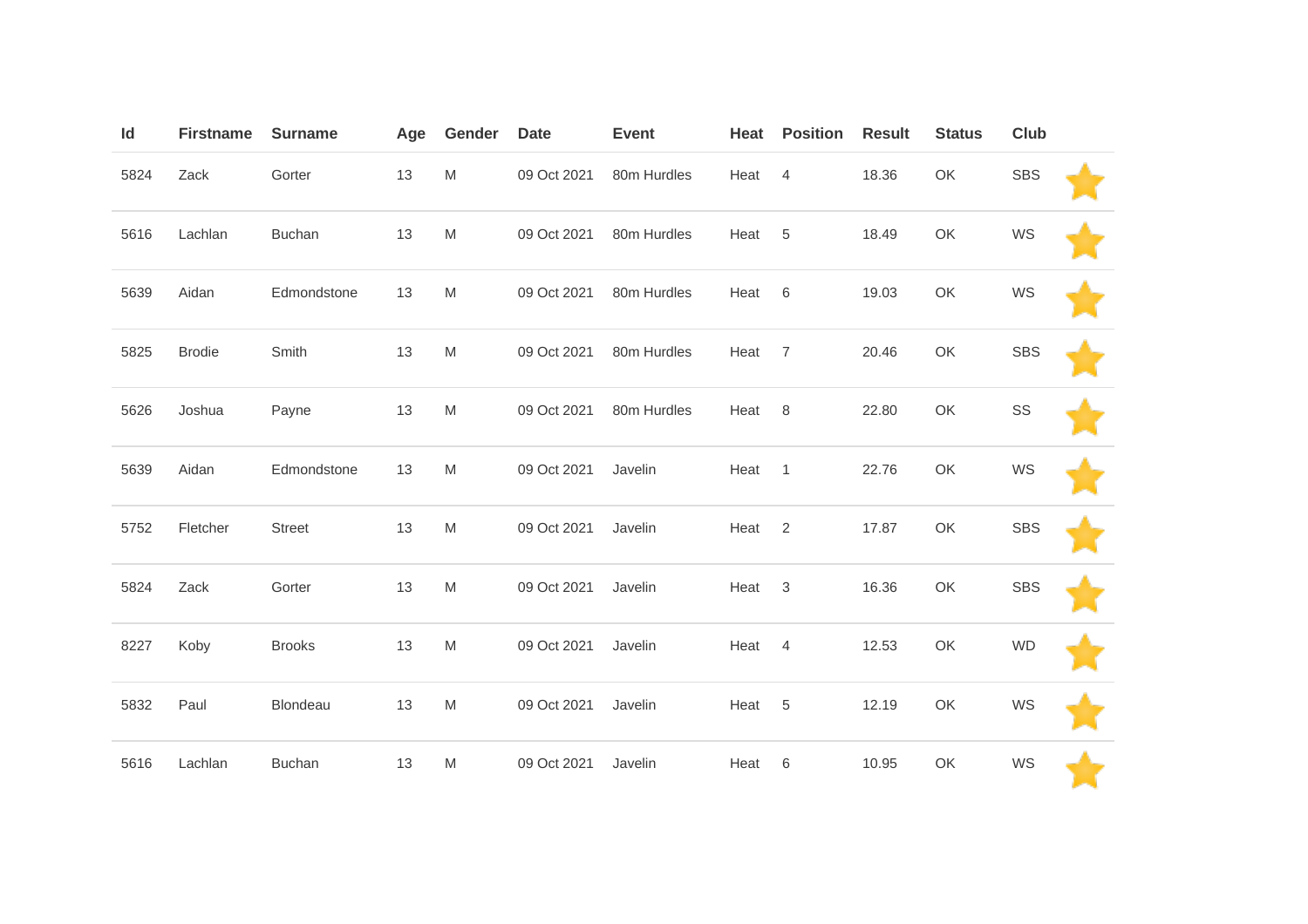| Id    | <b>Firstname</b> | <b>Surname</b> | Age | Gender                                                                                                     | <b>Date</b> | <b>Event</b> | Heat   | <b>Position</b> | <b>Result</b> | <b>Status</b> | Club       |  |
|-------|------------------|----------------|-----|------------------------------------------------------------------------------------------------------------|-------------|--------------|--------|-----------------|---------------|---------------|------------|--|
| 11375 | Jamieson         | Slade          | 13  | ${\sf M}$                                                                                                  | 09 Oct 2021 | Javelin      | Heat   | $\overline{7}$  | 6.77          | OK            | <b>SBS</b> |  |
| 5626  | Joshua           | Payne          | 13  | ${\sf M}$                                                                                                  | 09 Oct 2021 | Javelin      | Heat   | 8               | 5.24          | OK            | SS         |  |
| 5825  | <b>Brodie</b>    | Smith          | 13  | M                                                                                                          | 09 Oct 2021 | Javelin      | Heat   | $\sim$ $\sim$   | <b>NA</b>     | No<br>Throw   | <b>SBS</b> |  |
| 11312 | Kyan             | Pirihi         | 13  | M                                                                                                          | 09 Oct 2021 | Javelin      | Heat - |                 | <b>NA</b>     | No<br>Throw   | <b>WD</b>  |  |
| 11312 | Kyan             | Pirihi         | 13  | ${\sf M}$                                                                                                  | 09 Oct 2021 | Shot 3kg     | Heat   | $\mathbf{1}$    | 6.73          | OK            | <b>WD</b>  |  |
| 5639  | Aidan            | Edmondstone    | 13  | ${\sf M}$                                                                                                  | 09 Oct 2021 | Shot 3kg     | Heat   | $\overline{2}$  | 6.63          | OK            | WS         |  |
| 5824  | Zack             | Gorter         | 13  | M                                                                                                          | 09 Oct 2021 | Shot 3kg     | Heat   | $\mathbf{3}$    | 6.09          | OK            | <b>SBS</b> |  |
| 5752  | Fletcher         | Street         | 13  | $\mathsf{M}% _{T}=\mathsf{M}_{T}\!\left( a,b\right) ,\ \mathsf{M}_{T}=\mathsf{M}_{T}\!\left( a,b\right) ,$ | 09 Oct 2021 | Shot 3kg     | Heat   | $\overline{4}$  | 5.34          | OK            | <b>SBS</b> |  |
| 5832  | Paul             | Blondeau       | 13  | ${\sf M}$                                                                                                  | 09 Oct 2021 | Shot 3kg     | Heat   | 5               | 4.96          | OK            | WS         |  |
| 5825  | <b>Brodie</b>    | Smith          | 13  | ${\sf M}$                                                                                                  | 09 Oct 2021 | Shot 3kg     | Heat   | $\,6$           | 4.75          | OK            | <b>SBS</b> |  |
| 5616  | Lachlan          | <b>Buchan</b>  | 13  | M                                                                                                          | 09 Oct 2021 | Shot 3kg     | Heat   | $\overline{7}$  | 4.42          | OK            | WS         |  |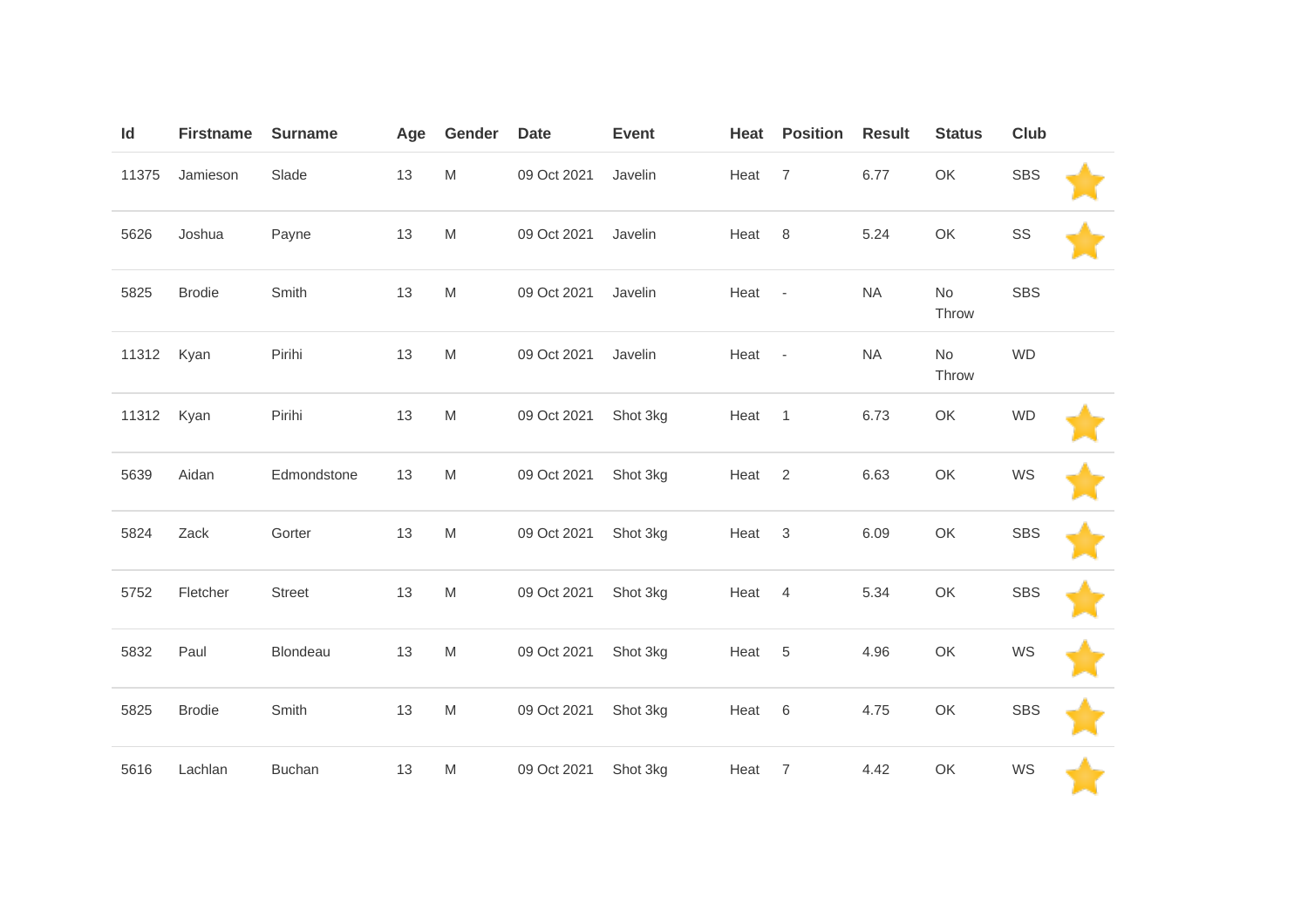| Id    | <b>Firstname</b> | <b>Surname</b> | Age  | Gender | <b>Date</b> | <b>Event</b> | Heat | <b>Position</b> | <b>Result</b> | <b>Status</b> | Club       |  |
|-------|------------------|----------------|------|--------|-------------|--------------|------|-----------------|---------------|---------------|------------|--|
| 5626  | Joshua           | Payne          | $13$ | M      | 09 Oct 2021 | Shot 3kg     | Heat | 8               | 4.38          | OK            | SS         |  |
| 11375 | Jamieson         | Slade          | 13   | M      | 09 Oct 2021 | Shot 3kg     | Heat | $9\,$           | 4.28          | OK            | <b>SBS</b> |  |
| 8227  | Koby             | <b>Brooks</b>  | 13   | M      | 09 Oct 2021 | Shot 3kg     | Heat | 10              | 3.61          | OK            | <b>WD</b>  |  |
| 5832  | Paul             | Blondeau       | 13   | M      | 09 Oct 2021 | Triple Jump  | Heat | $\mathbf{1}$    | 9.37          | OK            | WS         |  |
| 11312 | Kyan             | Pirihi         | 13   | M      | 09 Oct 2021 | Triple Jump  | Heat | $\overline{2}$  | 8.92          | OK            | <b>WD</b>  |  |
| 5639  | Aidan            | Edmondstone    | 13   | M      | 09 Oct 2021 | Triple Jump  | Heat | 3               | 8.14          | OK            | WS         |  |
| 5752  | Fletcher         | Street         | 13   | M      | 09 Oct 2021 | Triple Jump  | Heat | $\overline{4}$  | 7.92          | OK            | <b>SBS</b> |  |
| 5616  | Lachlan          | <b>Buchan</b>  | 13   | M      | 09 Oct 2021 | Triple Jump  | Heat | 5               | 7.66          | OK            | WS         |  |
| 5825  | <b>Brodie</b>    | Smith          | 13   | M      | 09 Oct 2021 | Triple Jump  | Heat | $6\,$           | 7.32          | OK            | <b>SBS</b> |  |
| 5626  | Joshua           | Payne          | 13   | M      | 09 Oct 2021 | Triple Jump  | Heat | $\overline{7}$  | 6.94          | OK            | SS         |  |
| 5672  | Luke             | Lawrence       | 14   | M      | 09 Oct 2021 | 1500m Walk   | Heat | $\mathbf{1}$    | 8:45.87       | OK            | <b>SBS</b> |  |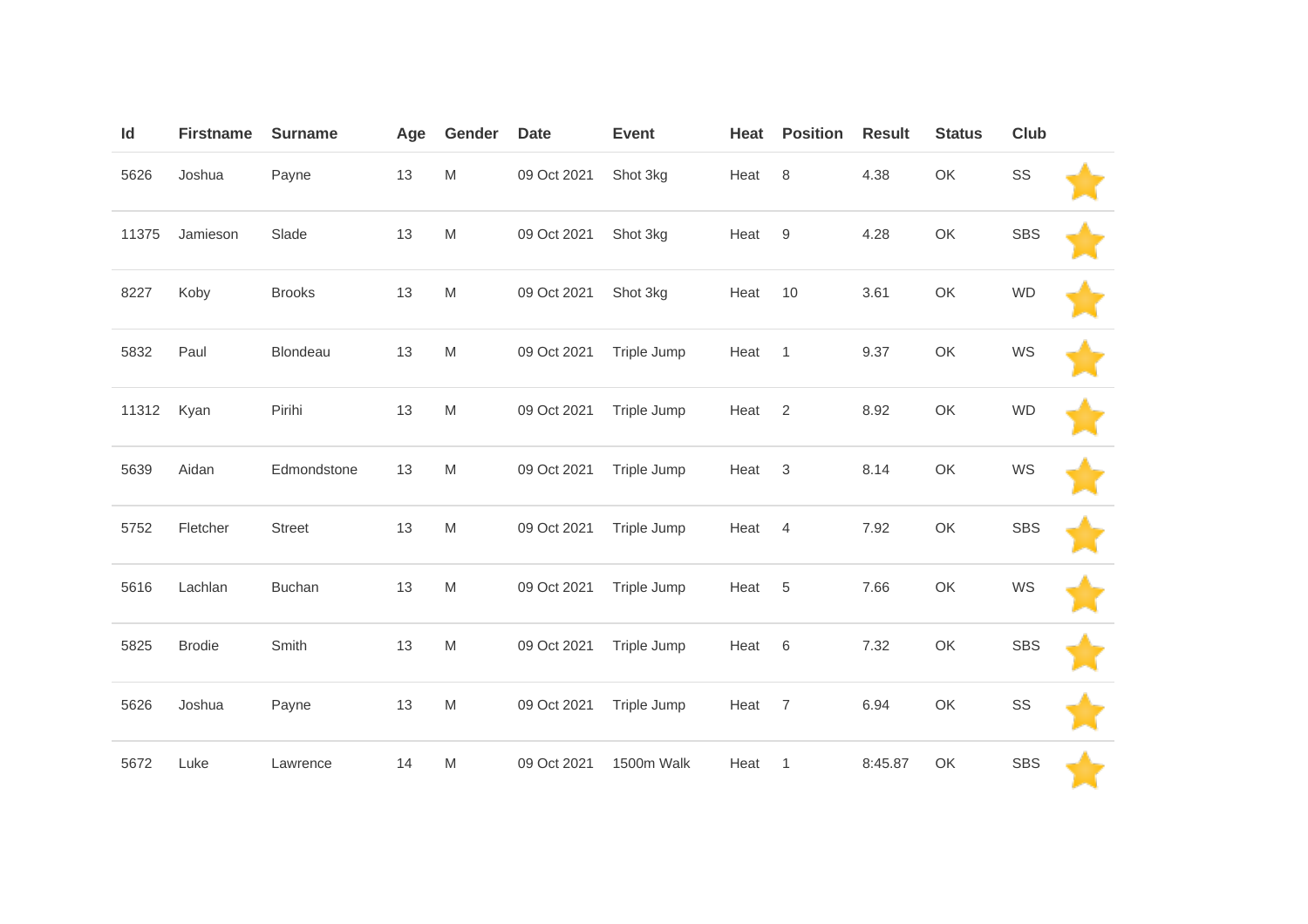| Id   | <b>Firstname</b> | <b>Surname</b>      | Age | Gender | <b>Date</b> | <b>Event</b> | Heat | <b>Position</b>          | <b>Result</b> | <b>Status</b> | Club       |  |
|------|------------------|---------------------|-----|--------|-------------|--------------|------|--------------------------|---------------|---------------|------------|--|
| 5777 | Flynn            | Aquilina            | 14  | M      | 09 Oct 2021 | 1500m Walk   | Heat | 2                        | 12:44.60      | OK            | SS         |  |
| 8223 | Isaiah           | Kalolo              | 14  | M      | 09 Oct 2021 | 1500m Walk   | Heat | $\mathfrak{Z}$           | 13:58.30      | OK            | <b>WD</b>  |  |
| 5675 | Dylan            | Johnston            | 14  | M      | 09 Oct 2021 | 1500m Walk   | Heat | $\overline{\phantom{a}}$ | 13:57.40      | <b>DSQ</b>    | WS         |  |
| 5805 | <b>Blake</b>     | Vos                 | 14  | M      | 09 Oct 2021 | 1500m Walk   | Heat | $\overline{\phantom{a}}$ | 13:56.05      | <b>DSQ</b>    | WS         |  |
| 5777 | Flynn            | Aquilina            | 14  | M      | 09 Oct 2021 | 200m         | Heat | $\mathbf{1}$             | 32.02         | OK            | SS         |  |
| 5672 | Luke             | Lawrence            | 14  | M      | 09 Oct 2021 | 200m         | Heat | 2                        | 32.61         | OK            | <b>SBS</b> |  |
| 5693 | Corbin           | Conway-<br>Mortimer | 14  | M      | 09 Oct 2021 | 200m         | Heat | $\sqrt{3}$               | 33.40         | OK            | WS         |  |
| 8223 | Isaiah           | Kalolo              | 14  | M      | 09 Oct 2021 | 200m         | Heat | $\overline{4}$           | 33.86         | OK            | <b>WD</b>  |  |
| 5675 | Dylan            | Johnston            | 14  | M      | 09 Oct 2021 | 200m         | Heat | $\sqrt{5}$               | 35.94         | OK            | WS         |  |
| 5805 | <b>Blake</b>     | Vos                 | 14  | M      | 09 Oct 2021 | 200m         | Heat | $6\,$                    | 47.65         | OK            | WS         |  |
| 5777 | Flynn            | Aquilina            | 14  | M      | 09 Oct 2021 | 800m         | Heat | $\mathbf{1}$             | 2:47.70       | OK            | SS         |  |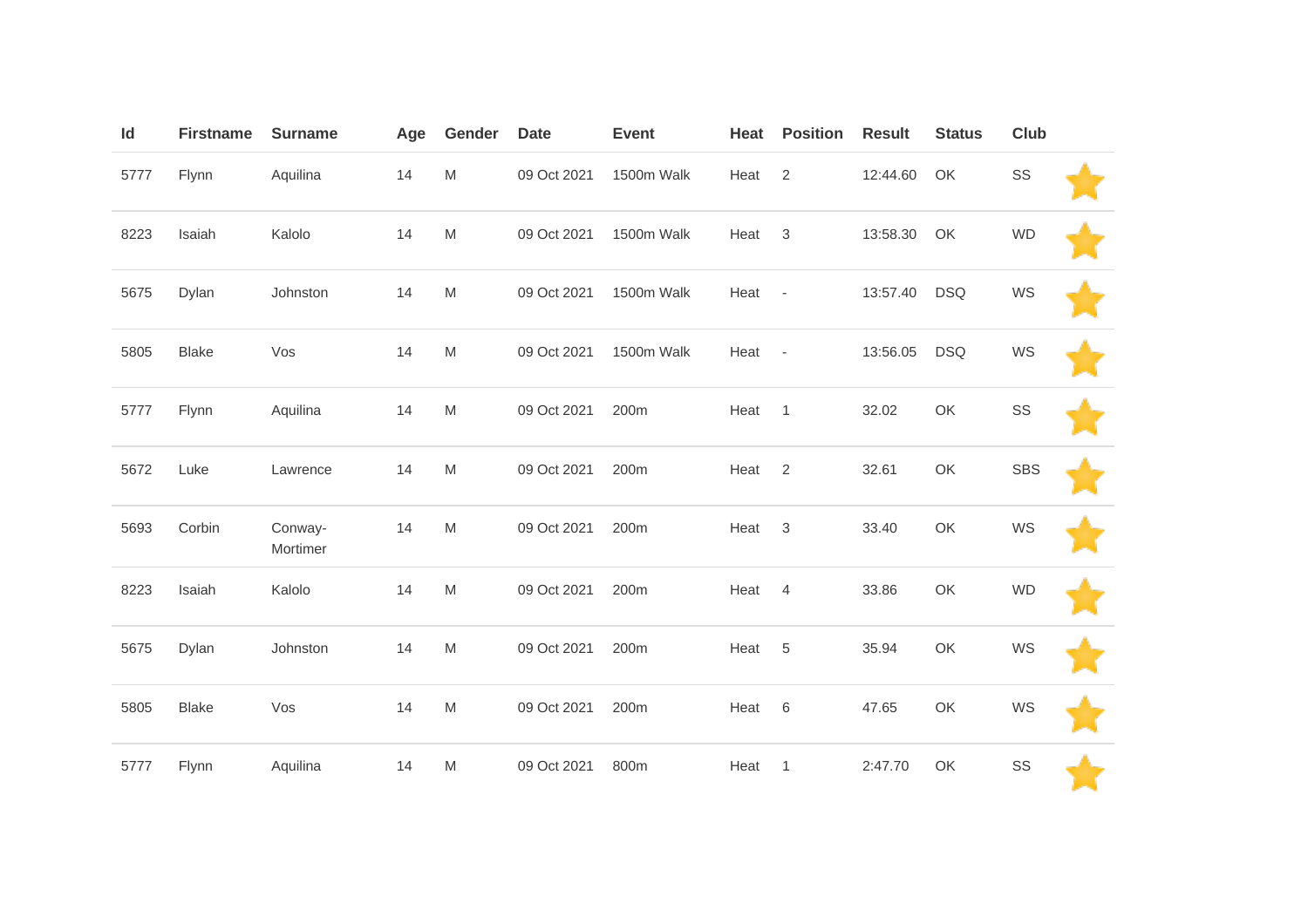| Id    | <b>Firstname</b> | <b>Surname</b>      | Age | Gender                                                                                                     | <b>Date</b> | <b>Event</b> | Heat | <b>Position</b> | <b>Result</b> | <b>Status</b> | Club       |  |
|-------|------------------|---------------------|-----|------------------------------------------------------------------------------------------------------------|-------------|--------------|------|-----------------|---------------|---------------|------------|--|
| 7976  | Cody             | Gilbert             | 14  | M                                                                                                          | 09 Oct 2021 | 800m         | Heat | $\overline{2}$  | 2:49.00       | OK            | WS         |  |
| 5693  | Corbin           | Conway-<br>Mortimer | 14  | $\mathsf{M}% _{T}=\mathsf{M}_{T}\!\left( a,b\right) ,\ \mathsf{M}_{T}=\mathsf{M}_{T}\!\left( a,b\right) ,$ | 09 Oct 2021 | 800m         | Heat | $\mathfrak{Z}$  | 3:09.50       | OK            | WS         |  |
| 5672  | Luke             | Lawrence            | 14  | M                                                                                                          | 09 Oct 2021 | 800m         | Heat | $\overline{4}$  | 3:17.30       | OK            | <b>SBS</b> |  |
| 11350 | Will             | Orwin               | 14  | M                                                                                                          | 09 Oct 2021 | 800m         | Heat | 5               | 3:20.80       | OK            | <b>WD</b>  |  |
| 5675  | Dylan            | Johnston            | 14  | M                                                                                                          | 09 Oct 2021 | 800m         | Heat | 6               | 3:36.20       | OK            | WS         |  |
| 5805  | <b>Blake</b>     | Vos                 | 14  | M                                                                                                          | 09 Oct 2021 | 800m         | Heat | $\overline{7}$  | 3:55.90       | OK            | WS         |  |
| 5672  | Luke             | Lawrence            | 14  | $\mathsf{M}% _{T}=\mathsf{M}_{T}\!\left( a,b\right) ,\ \mathsf{M}_{T}=\mathsf{M}_{T}\!\left( a,b\right) ,$ | 09 Oct 2021 | 90m Hurdles  | Heat | $\mathbf{1}$    | 19.09         | OK            | <b>SBS</b> |  |
| 5777  | Flynn            | Aquilina            | 14  | M                                                                                                          | 09 Oct 2021 | 90m Hurdles  | Heat | 2               | 19.92         | OK            | SS         |  |
| 5693  | Corbin           | Conway-<br>Mortimer | 14  | M                                                                                                          | 09 Oct 2021 | 90m Hurdles  | Heat | $\sqrt{3}$      | 20.86         | OK            | WS         |  |
| 11350 | Will             | Orwin               | 14  | M                                                                                                          | 09 Oct 2021 | 90m Hurdles  | Heat | $\overline{4}$  | 20.91         | OK            | <b>WD</b>  |  |
| 5675  | Dylan            | Johnston            | 14  | M                                                                                                          | 09 Oct 2021 | 90m Hurdles  | Heat | 5               | 21.74         | OK            | WS         |  |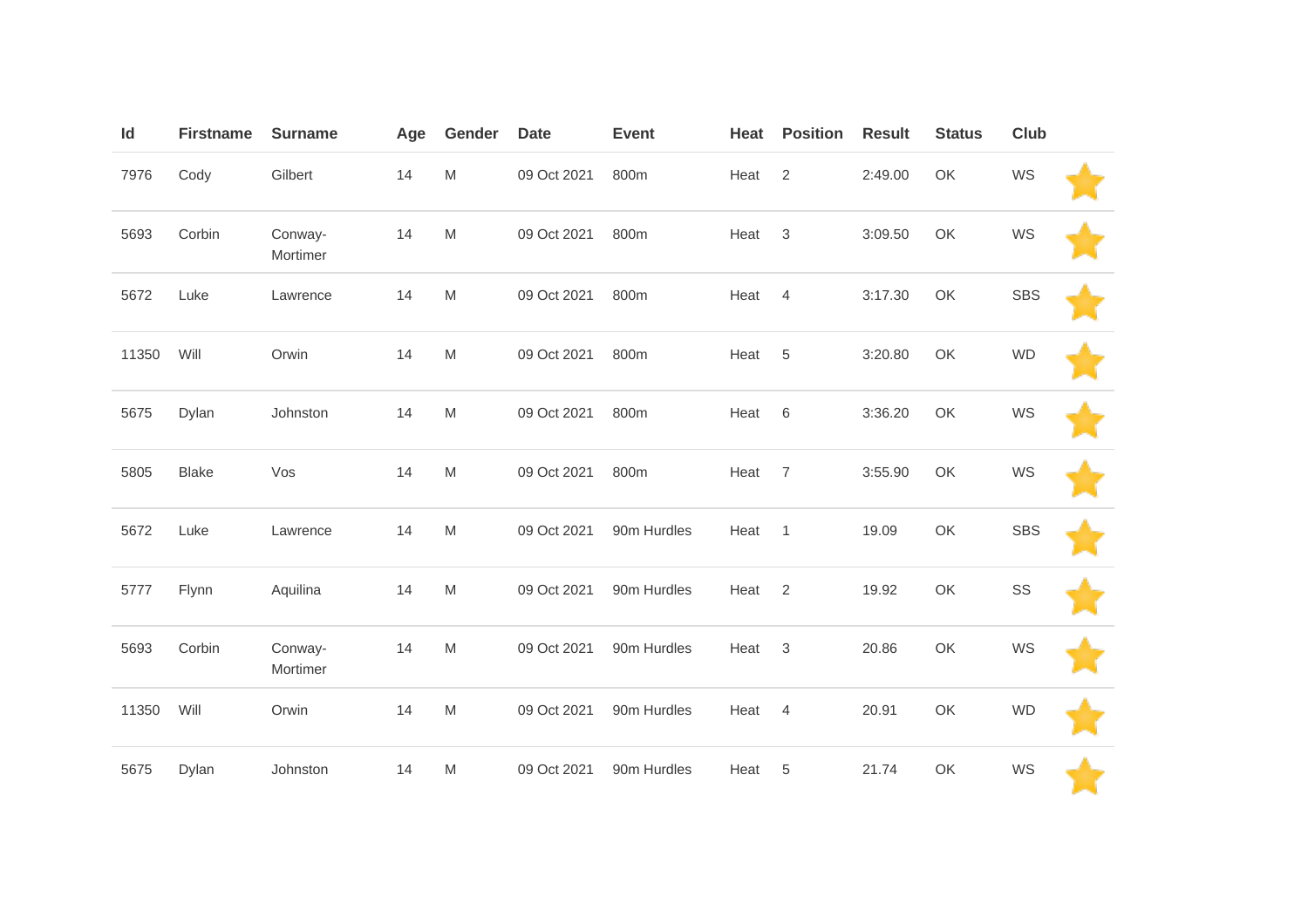| Id   | <b>Firstname</b> | <b>Surname</b>      | Age | Gender                                                                                                     | <b>Date</b> | Event       | Heat | <b>Position</b>          | <b>Result</b> | <b>Status</b>                                                                                      | <b>Club</b> |  |
|------|------------------|---------------------|-----|------------------------------------------------------------------------------------------------------------|-------------|-------------|------|--------------------------|---------------|----------------------------------------------------------------------------------------------------|-------------|--|
| 7976 | Cody             | Gilbert             | 14  | $\mathsf{M}% _{T}=\mathsf{M}_{T}\!\left( a,b\right) ,\ \mathsf{M}_{T}=\mathsf{M}_{T}\!\left( a,b\right) ,$ | 09 Oct 2021 | 90m Hurdles | Heat | $\,6\,$                  | 21.76         | OK                                                                                                 | WS          |  |
| 5693 | Corbin           | Conway-<br>Mortimer | 14  | $\mathsf{M}% _{T}=\mathsf{M}_{T}\!\left( a,b\right) ,\ \mathsf{M}_{T}=\mathsf{M}_{T}\!\left( a,b\right) ,$ | 09 Oct 2021 | Javelin     | Heat | $\mathbf{1}$             | 22.97         | OK                                                                                                 | WS          |  |
| 8223 | Isaiah           | Kalolo              | 14  | $\mathsf{M}% _{T}=\mathsf{M}_{T}\!\left( a,b\right) ,\ \mathsf{M}_{T}=\mathsf{M}_{T}\!\left( a,b\right) ,$ | 09 Oct 2021 | Javelin     | Heat | 2                        | 21.66         | OK                                                                                                 | <b>WD</b>   |  |
| 5777 | Flynn            | Aquilina            | 14  | M                                                                                                          | 09 Oct 2021 | Javelin     | Heat | 3                        | 21.46         | OK                                                                                                 | SS          |  |
| 5675 | Dylan            | Johnston            | 14  | $\mathsf{M}% _{T}=\mathsf{M}_{T}\!\left( a,b\right) ,\ \mathsf{M}_{T}=\mathsf{M}_{T}\!\left( a,b\right) ,$ | 09 Oct 2021 | Javelin     | Heat | $\overline{4}$           | 14.31         | OK                                                                                                 | WS          |  |
| 5805 | <b>Blake</b>     | Vos                 | 14  | $\mathsf{M}% _{T}=\mathsf{M}_{T}\!\left( a,b\right) ,\ \mathsf{M}_{T}=\mathsf{M}_{T}\!\left( a,b\right) ,$ | 09 Oct 2021 | Javelin     | Heat | 5                        | 6.20          | OK                                                                                                 | WS          |  |
| 5672 | Luke             | Lawrence            | 14  | $\mathsf{M}% _{T}=\mathsf{M}_{T}\!\left( a,b\right) ,\ \mathsf{M}_{T}=\mathsf{M}_{T}\!\left( a,b\right) ,$ | 09 Oct 2021 | Javelin     | Heat | $\overline{\phantom{a}}$ | <b>NA</b>     | No<br>Throw                                                                                        | <b>SBS</b>  |  |
| 8223 | Isaiah           | Kalolo              | 14  | M                                                                                                          | 09 Oct 2021 | Shot 3kg    | Heat | $\mathbf{1}$             | 10.05         | OK                                                                                                 | <b>WD</b>   |  |
| 5675 | Dylan            | Johnston            | 14  | $\mathsf{M}% _{T}=\mathsf{M}_{T}\!\left( a,b\right) ,\ \mathsf{M}_{T}=\mathsf{M}_{T}\!\left( a,b\right) ,$ | 09 Oct 2021 | Shot 3kg    | Heat | $\overline{2}$           | 6.65          | OK                                                                                                 | WS          |  |
| 5693 | Corbin           | Conway-<br>Mortimer | 14  | $\mathsf{M}% _{T}=\mathsf{M}_{T}\!\left( a,b\right) ,\ \mathsf{M}_{T}=\mathsf{M}_{T}\!\left( a,b\right) ,$ | 09 Oct 2021 | Shot 3kg    | Heat | $\sqrt{3}$               | 6.45          | $\mathsf{OK}% \left( \mathcal{M}\right) \equiv\mathsf{OK}(\mathcal{M}_{\mathrm{CL}}(\mathcal{M}))$ | WS          |  |
| 5777 | Flynn            | Aquilina            | 14  | M                                                                                                          | 09 Oct 2021 | Shot 3kg    | Heat | 4                        | 6.44          | OK                                                                                                 | SS          |  |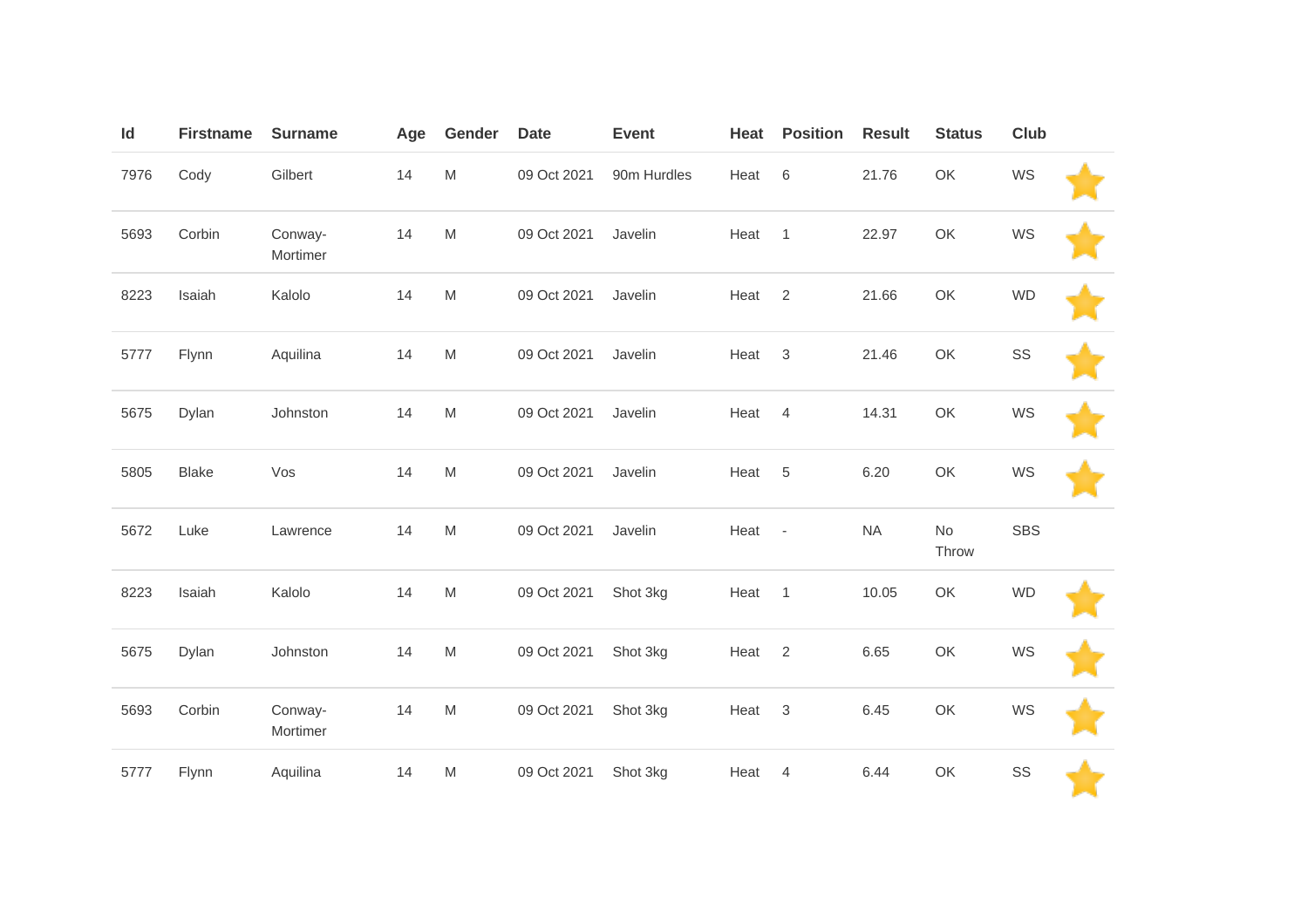| Id    | <b>Firstname</b> | <b>Surname</b>      | Age | Gender    | <b>Date</b> | <b>Event</b> | Heat | <b>Position</b> | <b>Result</b> | <b>Status</b> | <b>Club</b> |  |
|-------|------------------|---------------------|-----|-----------|-------------|--------------|------|-----------------|---------------|---------------|-------------|--|
| 5672  | Luke             | Lawrence            | 14  | M         | 09 Oct 2021 | Shot 3kg     | Heat | 5               | 5.98          | OK            | <b>SBS</b>  |  |
| 5805  | <b>Blake</b>     | Vos                 | 14  | M         | 09 Oct 2021 | Shot 3kg     | Heat | 6               | 2.90          | OK            | WS          |  |
| 7976  | Cody             | Gilbert             | 14  | ${\sf M}$ | 09 Oct 2021 | Shot 3kg     | Heat | $\overline{7}$  | 2.86          | OK            | WS          |  |
| 5777  | Flynn            | Aquilina            | 14  | M         | 09 Oct 2021 | Triple Jump  | Heat | $\overline{1}$  | 9.33          | OK            | SS          |  |
| 5672  | Luke             | Lawrence            | 14  | M         | 09 Oct 2021 | Triple Jump  | Heat | $\overline{2}$  | 8.81          | OK            | <b>SBS</b>  |  |
| 8223  | Isaiah           | Kalolo              | 14  | M         | 09 Oct 2021 | Triple Jump  | Heat | $\mathsf 3$     | 8.69          | OK            | <b>WD</b>   |  |
| 5693  | Corbin           | Conway-<br>Mortimer | 14  | M         | 09 Oct 2021 | Triple Jump  | Heat | $\overline{4}$  | 7.89          | OK            | WS          |  |
| 5675  | Dylan            | Johnston            | 14  | M         | 09 Oct 2021 | Triple Jump  | Heat | $\sqrt{5}$      | 7.82          | OK            | WS          |  |
| 7976  | Cody             | Gilbert             | 14  | M         | 09 Oct 2021 | Triple Jump  | Heat | $\sim$          | <b>NA</b>     | No Jump       | WS          |  |
| 5623  | Logan            | Rowley              | 15  | M         | 09 Oct 2021 | 100m Hurdles | Heat | $\overline{1}$  | 16.75         | OK            | WS          |  |
| 11385 | Campbell         | Boyd                | 15  | M         | 09 Oct 2021 | 100m Hurdles | Heat | 2               | 20.14         | OK            | <b>WD</b>   |  |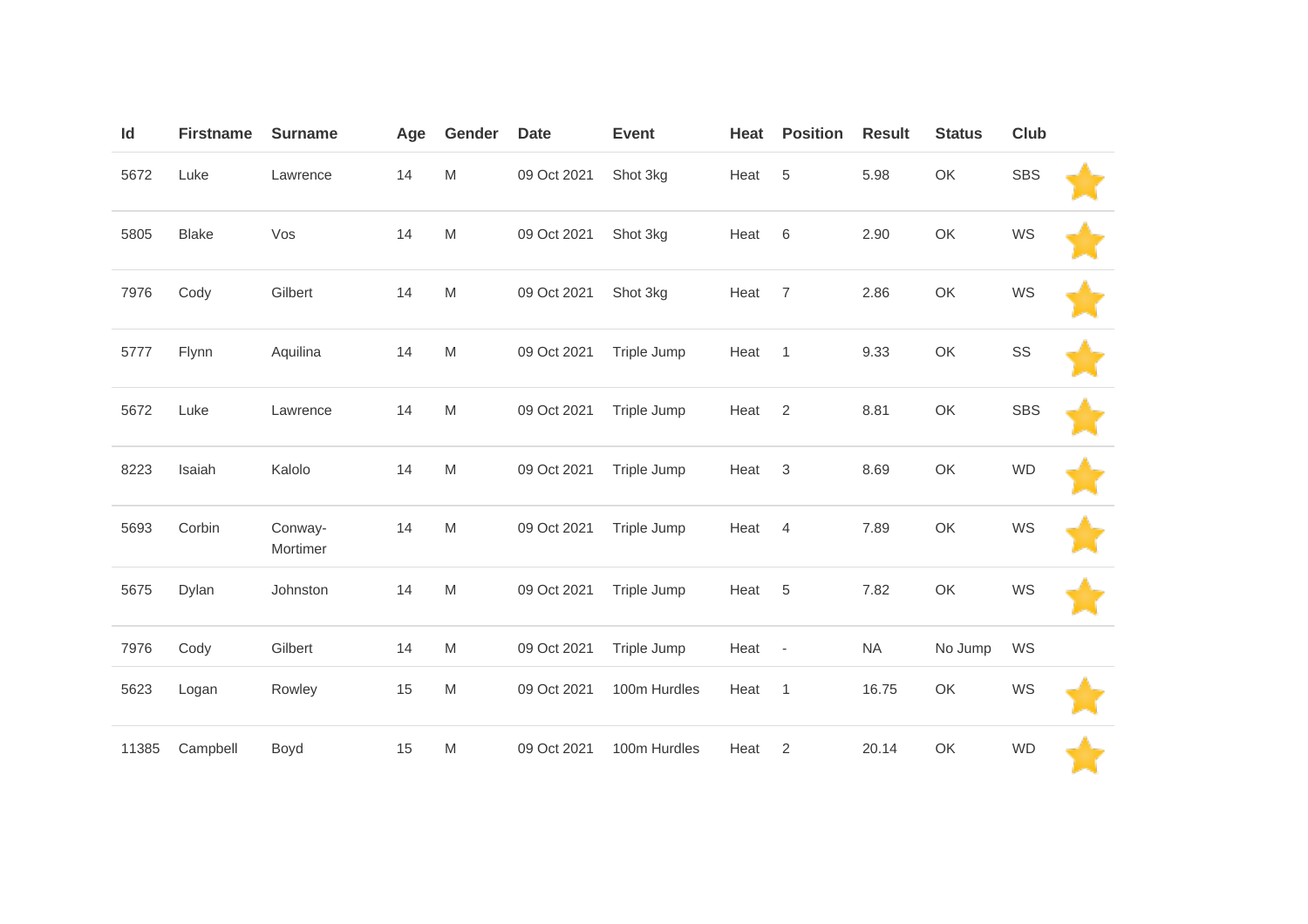| Id    | <b>Firstname</b> | <b>Surname</b>  | Age | Gender | <b>Date</b> | <b>Event</b> | Heat | <b>Position</b>           | <b>Result</b> | <b>Status</b> | Club       |  |
|-------|------------------|-----------------|-----|--------|-------------|--------------|------|---------------------------|---------------|---------------|------------|--|
| 5815  | <b>Brock</b>     | Ahearn          | 15  | M      | 09 Oct 2021 | 100m Hurdles | Heat | $\ensuremath{\mathsf{3}}$ | 20.15         | OK            | SS         |  |
| 11385 | Campbell         | Boyd            | 15  | M      | 09 Oct 2021 | 1500m Walk   | Heat | $\overline{\phantom{a}}$  | 14:03.80      | <b>DSQ</b>    | <b>WD</b>  |  |
| 5623  | Logan            | Rowley          | 15  | M      | 09 Oct 2021 | 200m         | Heat | $\mathbf{1}$              | 26.05         | OK            | WS         |  |
| 5678  | <b>BROCK</b>     | <b>WILLMOTT</b> | 15  | M      | 09 Oct 2021 | 200m         | Heat | $\overline{2}$            | 28.28         | OK            | SS         |  |
| 12450 | Dakota           | Ibbotson        | 15  | M      | 09 Oct 2021 | 200m         | Heat | $\mathbf 3$               | 28.52         | OK            | <b>SBS</b> |  |
| 11385 | Campbell         | Boyd            | 15  | M      | 09 Oct 2021 | 200m         | Heat | $\overline{4}$            | 29.42         | OK            | <b>WD</b>  |  |
| 5815  | <b>Brock</b>     | Ahearn          | 15  | M      | 09 Oct 2021 | 200m         | Heat | $\sqrt{5}$                | 30.18         | OK            | SS         |  |
| 5623  | Logan            | Rowley          | 15  | M      | 09 Oct 2021 | 800m         | Heat | $\overline{1}$            | 2:37.57       | OK            | WS         |  |
| 5815  | <b>Brock</b>     | Ahearn          | 15  | M      | 09 Oct 2021 | 800m         | Heat | $\overline{2}$            | 2:49.45       | OK            | SS         |  |
| 11385 | Campbell         | Boyd            | 15  | M      | 09 Oct 2021 | 800m         | Heat | $\sqrt{3}$                | 2:54.22       | OK            | <b>WD</b>  |  |
| 5623  | Logan            | Rowley          | 15  | M      | 09 Oct 2021 | Javelin      | Heat | $\mathbf{1}$              | 28.75         | OK            | WS         |  |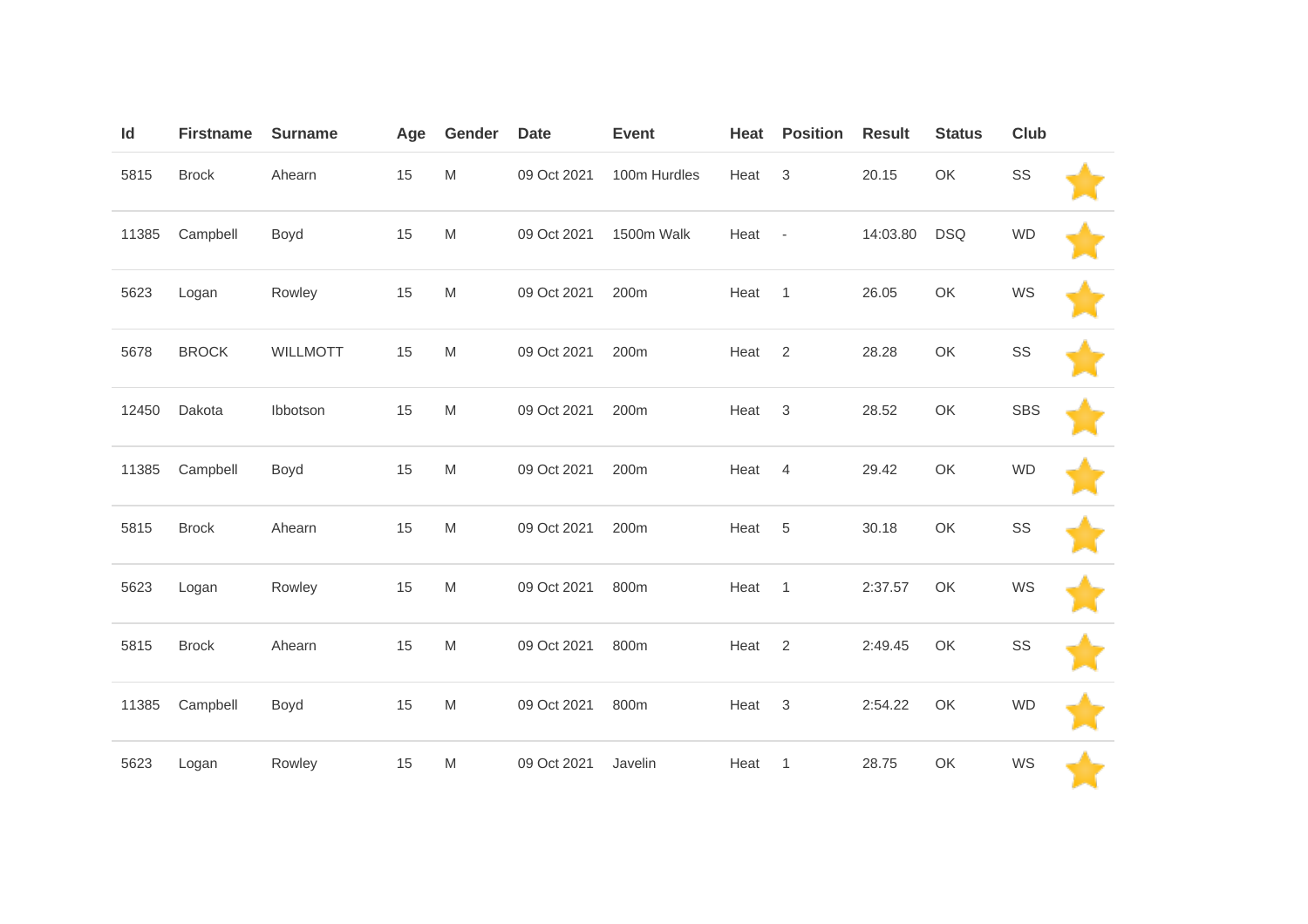| Id    | <b>Firstname</b> | <b>Surname</b>  | Age | Gender                                                                                | <b>Date</b> | <b>Event</b> | Heat | <b>Position</b>           | <b>Result</b> | <b>Status</b> | Club       |  |
|-------|------------------|-----------------|-----|---------------------------------------------------------------------------------------|-------------|--------------|------|---------------------------|---------------|---------------|------------|--|
| 5815  | <b>Brock</b>     | Ahearn          | 15  | ${\sf M}$                                                                             | 09 Oct 2021 | Javelin      | Heat | 2                         | 19.42         | OK            | SS         |  |
| 5678  | <b>BROCK</b>     | <b>WILLMOTT</b> | 15  | $\mathsf{M}% _{T}=\mathsf{M}_{T}\!\left( a,b\right) ,\ \mathsf{M}_{T}=\mathsf{M}_{T}$ | 09 Oct 2021 | Javelin      | Heat | $\sqrt{3}$                | 18.48         | OK            | SS         |  |
| 11385 | Campbell         | Boyd            | 15  | ${\sf M}$                                                                             | 09 Oct 2021 | Javelin      | Heat | $\overline{4}$            | 15.19         | OK            | <b>WD</b>  |  |
| 5678  | <b>BROCK</b>     | <b>WILLMOTT</b> | 15  | ${\sf M}$                                                                             | 09 Oct 2021 | Shot 4kg     | Heat | $\overline{1}$            | 10.34         | OK            | SS         |  |
| 5623  | Logan            | Rowley          | 15  | ${\sf M}$                                                                             | 09 Oct 2021 | Shot 4kg     | Heat | $\overline{2}$            | 8.60          | OK            | WS         |  |
| 5815  | <b>Brock</b>     | Ahearn          | 15  | ${\sf M}$                                                                             | 09 Oct 2021 | Shot 4kg     | Heat | $\ensuremath{\mathsf{3}}$ | 6.30          | OK            | SS         |  |
| 11385 | Campbell         | Boyd            | 15  | ${\sf M}$                                                                             | 09 Oct 2021 | Shot 4kg     | Heat | $\overline{4}$            | 4.96          | OK            | <b>WD</b>  |  |
| 5623  | Logan            | Rowley          | 15  | ${\sf M}$                                                                             | 09 Oct 2021 | Triple Jump  | Heat | $\mathbf{1}$              | 11.53         | OK            | WS         |  |
| 5678  | <b>BROCK</b>     | <b>WILLMOTT</b> | 15  | ${\sf M}$                                                                             | 09 Oct 2021 | Triple Jump  | Heat | $\sqrt{2}$                | 10.86         | OK            | SS         |  |
| 12450 | Dakota           | Ibbotson        | 15  | ${\sf M}$                                                                             | 09 Oct 2021 | Triple Jump  | Heat | $\mathbf 3$               | 10.34         | OK            | <b>SBS</b> |  |
| 5815  | <b>Brock</b>     | Ahearn          | 15  | ${\sf M}$                                                                             | 09 Oct 2021 | Triple Jump  | Heat | $\overline{4}$            | 9.02          | OK            | SS         |  |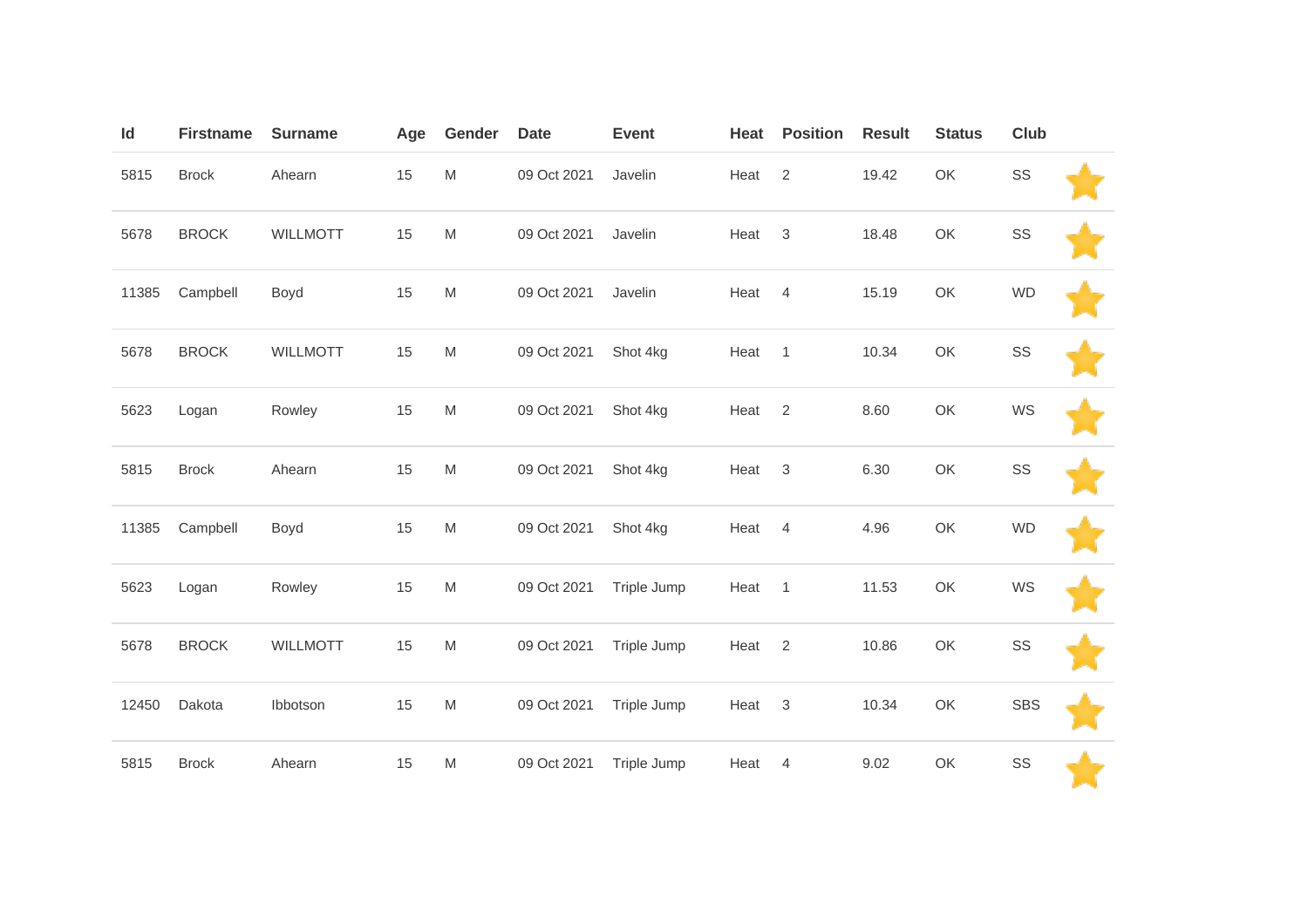| Id    | <b>Firstname</b> | <b>Surname</b> | Age | Gender | <b>Date</b> | <b>Event</b> | Heat | <b>Position</b> | <b>Result</b> | <b>Status</b> | Club      |  |
|-------|------------------|----------------|-----|--------|-------------|--------------|------|-----------------|---------------|---------------|-----------|--|
| 11385 | Campbell         | Boyd           | 15  | M      | 09 Oct 2021 | Triple Jump  | Heat | $\sqrt{5}$      | 8.40          | OK            | <b>WD</b> |  |
| 5840  | <b>Bailey</b>    | Johnston       | 16  | M      | 09 Oct 2021 | 100m Hurdles | Heat | $\mathbf{1}$    | 18.11         | OK            | WS        |  |
| 7979  | Jesse            | Gilbert        | 16  | M      | 09 Oct 2021 | 100m Hurdles | Heat | 2               | 18.65         | OK            | WS        |  |
| 5840  | <b>Bailey</b>    | Johnston       | 16  | M      | 09 Oct 2021 | 200m         | Heat | $\overline{1}$  | 27.11         | OK            | WS        |  |
| 7979  | Jesse            | Gilbert        | 16  | M      | 09 Oct 2021 | 800m         | Heat | $\mathbf{1}$    | 2:39.71       | OK            | WS        |  |
| 5840  | <b>Bailey</b>    | Johnston       | 16  | M      | 09 Oct 2021 | 800m         | Heat | $\overline{2}$  | 2:46.58       | OK            | WS        |  |
| 5840  | <b>Bailey</b>    | Johnston       | 16  | M      | 09 Oct 2021 | Javelin      | Heat | $\mathbf{1}$    | 27.87         | OK            | WS        |  |
| 7979  | Jesse            | Gilbert        | 16  | M      | 09 Oct 2021 | Javelin      | Heat | 2               | 22.40         | OK            | WS        |  |
| 5840  | <b>Bailey</b>    | Johnston       | 16  | M      | 09 Oct 2021 | Shot 4kg     | Heat | $\mathbf{1}$    | 9.24          | OK            | WS        |  |
| 7979  | Jesse            | Gilbert        | 16  | M      | 09 Oct 2021 | Shot 4kg     | Heat | $\overline{2}$  | 7.84          | OK            | WS        |  |
| 5840  | <b>Bailey</b>    | Johnston       | 16  | M      | 09 Oct 2021 | Triple Jump  | Heat | $\mathbf{1}$    | 10.44         | OK            | WS        |  |